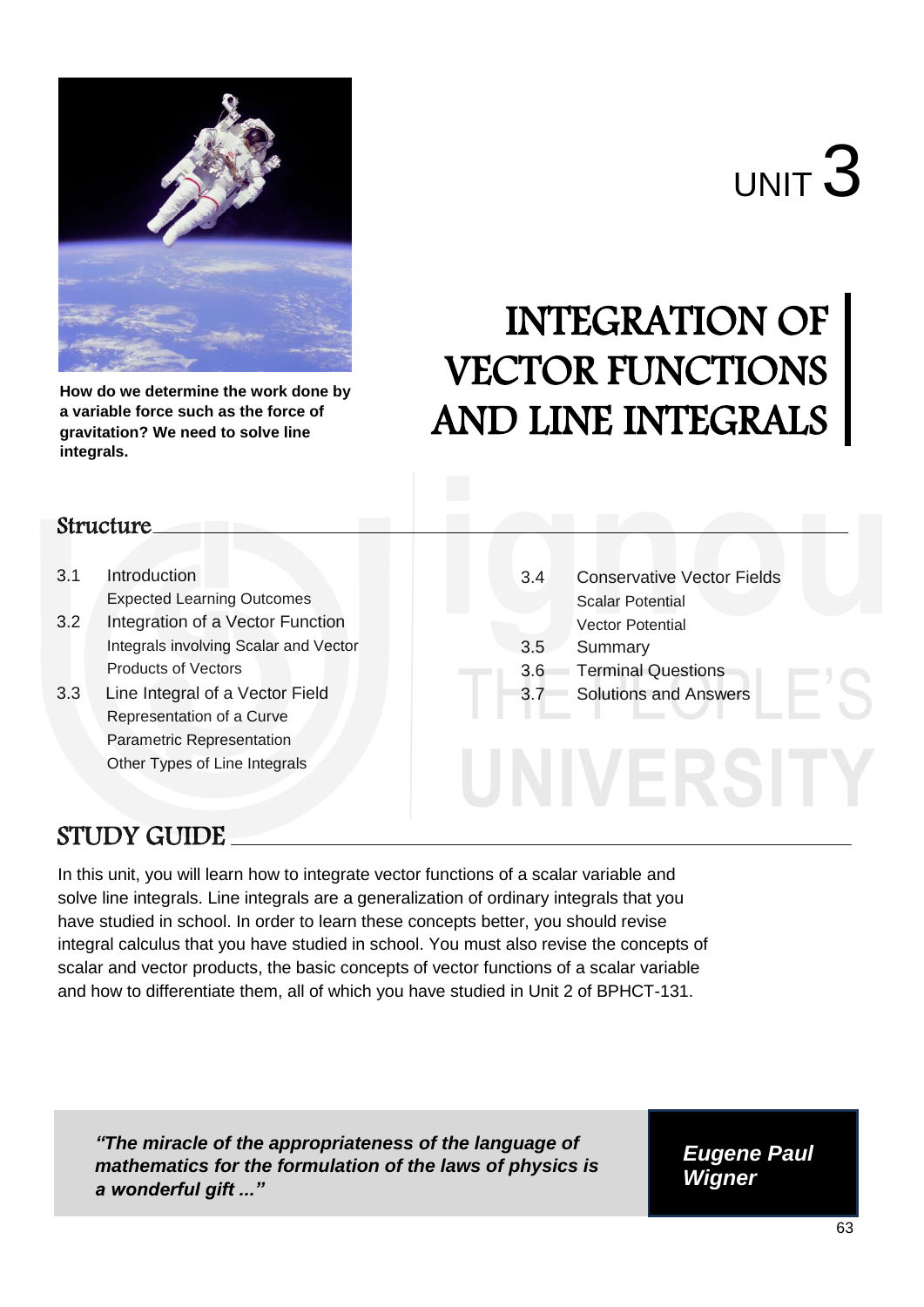# **3.1 INTRODUCTION**

In Unit 2 of BPHCT-131 and Units 1 and 2 of this course, you have studied vector functions, scalar and vector fields, and their properties. You have learnt how to differentiate vector functions and scalar and vector fields. You have studied the concepts of the gradient of a scalar field, and the divergence and curl of vector fields. These are differential operations on scalar and vector fields that find many applications in physics. In this unit, you will learn how to determine the integrals of vector functions, and scalar and vector fields. You will also learn how to evaluate line integrals of vector fields.

There are several problems in physics where we need to calculate the integrals of vector functions and vector fields. For example, we may want to know what path a cricket ball will take after it leaves the bowler's hands with a given acceleration. Finding the path of the cricket ball involves solving a differential equation and integrating vector functions. The actual integration is essentially the same as in ordinary calculus which you have studied as a part of your school curriculum. However, integrals of vector functions and fields are different in the way in which the integrand is handled, as well as in the physical meanings of the quantities obtained. This will become clear as you study this unit.

In Sec. 3.2, you will learn how to integrate a vector function and apply it to solve some simple problems in physics. In this section you will also learn how to integrate the scalar and vector products of vector functions and some applications in physics.

In this unit you will learn how to evaluate line integrals. The line integral is a generalization of an ordinary integral over a single variable. In a line integral the path of integration is not a straight line but an arbitrary curve in space. Line integrals are used extensively in physics. One of the most important applications of the line integral is to determine the work done by a variable force. Suppose an object moves along an arbitrary curve in space, (instead of a straight line) under the action of a force. How would you calculate the work done by the force in moving the object between any two points on this path? The work done is the integral of the scalar product of the force field and an infinitesimal displacement along the path of the object. This is an example of a line integral.

In Sec. 3.3, you will learn how to evaluate line integrals in which the integrand is the scalar product of a vector field and a displacement along an arbitrary path in space. You will also study other types of line integrals of scalar and vector fields. In Sec. 3.4, you will study about conservative vector fields. You will see that line integrals can be used to define conservative force fields, an important concept in physics.

The integrals of vector functions being taken up in this unit involve integration over a single variable. In physics we often need to evaluate integrals over arbitrary surfaces and volumes. These involve integrals over two and three variables. In Unit 4, you will study about surface and volume integrals of a vector field. A brief introduction to integration over two variables is given in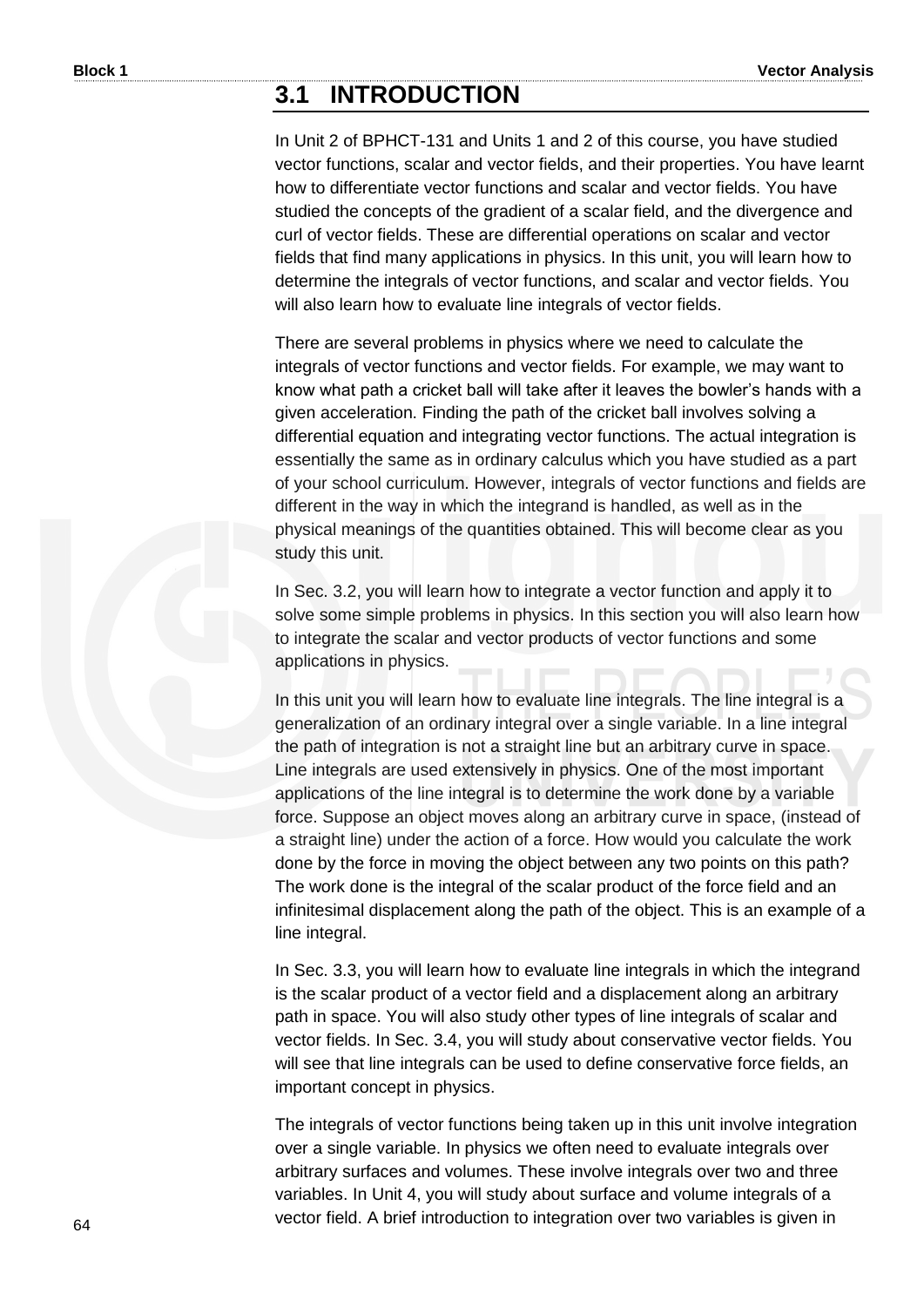Appendix A2 of this block. You should read Appendix A2 after completing your study of this unit.

# Expected Learning Outcomes

After studying this unit, you should be able to:

- $\div$  evaluate the integral of a vector function with respect to a scalar;
- \* evaluate the integrals of scalar and vector products of scalar functions; and
- evaluate line integrals of scalar and vector fields.

# **3.2 INTEGRATION OF A VECTOR FUNCTION**

Let us begin our study by asking: **How do we integrate a vector function with respect to a scalar?**

We lay down the basic rules for the integration of a vector function with respect to a scalar. Consider a vector **a** which is a function of a scalar *t*. Let

$$
\vec{\mathbf{a}} = \vec{\mathbf{a}}(t) = a_1(t)\hat{\mathbf{i}} + a_2(t)\hat{\mathbf{j}} + a_3(t)\hat{\mathbf{k}}
$$
 (3.1a)

where  $a_1(t)$ ,  $a_2(t)$  and  $a_3(t)$  are the *x*, *y* and *z* components of  $\vec{a}(t)$ , respectively. If

$$
\frac{d\vec{a}}{dt} = \vec{b}(t) \tag{3.1b}
$$

then the (indefinite) integral of  $\mathbf{b}(t)$  $\overline{\phantom{a}}$ with respect to *t* is  $\vec{a}(t) + \vec{c}$ , where  $\vec{c}$  is an arbitrary constant vector. Symbolically, we write:

$$
\int \vec{b}(t) dt = \vec{a}(t) + \vec{c}
$$
 (3.2)

In physics, we deal with quantities that generally have dimensions. Therefore, **c** is a vector whose dimension is the same as that of **a**. In a physical **c** is a restormness annotion is the same as that or **a**. In a pri-

In order to evaluate the integral of a vector function such as the one in Eq. (3.2), we express the vector **b** in its component form:

$$
\vec{\mathbf{b}}(t) = b_1(t)\hat{\mathbf{i}} + b_2(t)\hat{\mathbf{j}} + b_3(t)\hat{\mathbf{k}}
$$
 (3.3)

where  $b_1(t)$ ,  $b_2(t)$  and  $b_3(t)$  are the *x*, *y* and *z* components of  $\mathbf{b}(t)$  $\rightarrow$ , respectively. We can now write the integral of the vector function  $\mathbf{b}(t)$  as: Ľ

y. We can now write the integral of the vector function 
$$
\vec{b}(t)
$$
 as:  
\n
$$
\int \vec{b}(t) dt = \hat{i} \int b_1(t) dt + \hat{j} \int b_2(t) dt + \hat{k} \int b_3(t) dt
$$
\n(3.4)

Note that since  $\frac{d\mathbf{a}}{dt} = \mathbf{b}(t)$ *dt*  $\frac{d\vec{a}}{dt} = \vec{b}$  $= b(t)$ , we also have:

$$
\frac{da_1(t)}{dt} = b_1(t), \quad \frac{da_2(t)}{dt} = b_2(t) \text{ and } \frac{da_3(t)}{dt} = b_3(t) \quad (3.5)
$$

You have studied integration in school and you know that integration is the reverse process of differentiation. This is also true for the integration of vector functions relative to a scalar.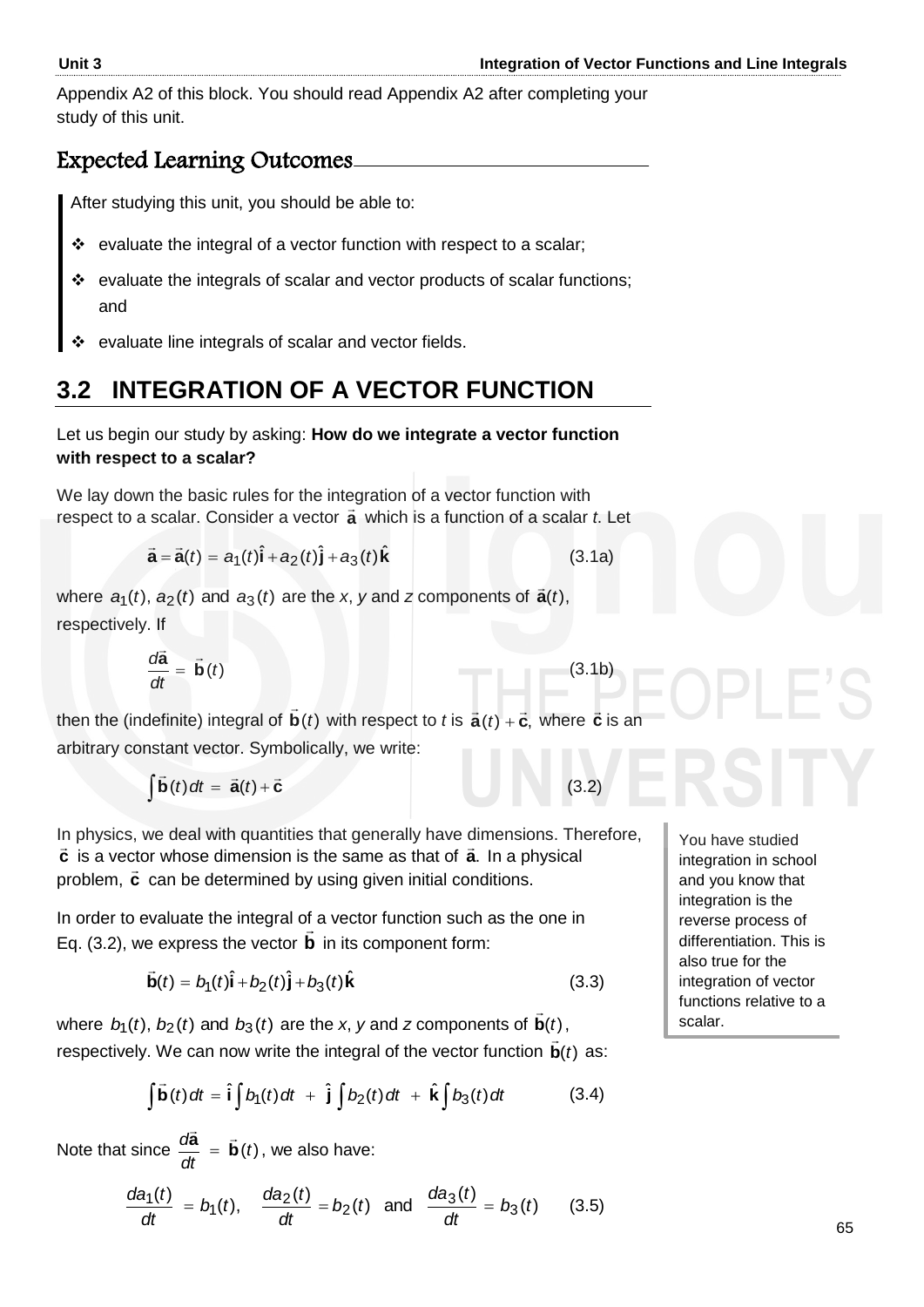From our knowledge of calculus, using Eq. (3.2), we can also write,

$$
\int b_1(t)dt = a_1(t) + c_1
$$
,  $\int b_2(t)dt = a_2(t) + c_2$ , and  $\int b_3(t)dt = a_3(t) + c_3$  (3.6)

where  $c_1$ ,  $c_2$  and  $c_3$  are the constants of integration.

So to evaluate  $\int \vec{b}(t) dt$ ,  $\overline{a}$  we only need to integrate the scalar functions  $b_1(t)$ ,  $b_2(t)$  and  $b_3(t)$  with respect to the scalar *t*, as in ordinary calculus. Note that, we leave the unit vectors  $\hat{\textbf{i}}, \hat{\textbf{j}}$  and  $\hat{\textbf{k}}$  outside the integrals as these are constant and do not depend on *t*. In the same way, we can write the expression for the **definite** integral of a vector function in the interval  $[t_1, t_2]$ as follows:

$$
\int_{t_1}^{t_2} \vec{b}(t)dt = \hat{i} \int_{t_1}^{t_2} b_1(t)dt + \hat{j} \int_{t_1}^{t_2} b_2(t)dt + \hat{k} \int_{t_1}^{t_2} b_3(t)dt
$$
\n(3.7)

The integration of the two-dimensional vector function with respect to scalar is also carried out in the same way. So, let us now write down the formal definitions of the integral of a vector function  $\mathbf{b}(t)$  in two and threedimensions:

### **INTEGRAL OF A VECTOR FUNCTION**

1. For a vector function in three dimensions defined as  $\vec{\mathbf{b}}(t) = b_1(t)\hat{\mathbf{i}} + b_2(t)\hat{\mathbf{j}} + b_3(t)\hat{\mathbf{k}}$  $\overline{\phantom{a}}$ where  $b_1(t)$ ,  $b_2(t)$  and  $b_3(t)$  are continuous over the interval  $[t_i, t_2]$ , the **indefinite** integral of  $\mathbf{b}(t)$  $\overline{a}$ with respect to *t* is given by:

*t* is given by:  
\n
$$
\int \vec{b}(t) dt = \hat{i} \int b_1(t) dt + \hat{j} \int b_2(t) dt + \hat{k} \int b_3(t) dt
$$
\n(3.4)

The definite integral of  $\mathbf{b}(t)$  $\overline{a}$ over the interval  $[t_1, t_2]$  is:

I

$$
\int_{t_1}^{t_2} \vec{b}(t)dt = \hat{i} \int_{t_1}^{t_2} b_1(t)dt + \hat{j} \int_{t_1}^{t_2} b_2(t)dt + \hat{k} \int_{t_1}^{t_2} b_3(t)dt
$$
 (3.7)

2. For a vector function in two dimensions,  $\vec{\mathbf{b}}(t) = b_1(t)\hat{\mathbf{i}} + b_2(t)\hat{\mathbf{j}}$  $\overline{a}$ where  $b_1(t)$  and  $b_2(t)$  are continuous over the interval  $[t_1, t_2]$ , the **indefinite** integral of  $\mathbf{b}(t)$  with respect to  $t$  is given by  $\tilde{ }$ .

$$
\int \vec{b}(t)dt = \hat{i} \int b_1(t)dt + \hat{j} \int b_2(t)dt
$$
 (3.8)

The **definite** integral of  $\mathbf{b}(t)$  $\overline{a}$ with respect to *t* over the interval  $[t_1, t_2]$ is

$$
\int \vec{b}(t)dt = \hat{i} \int_{t_1}^{t_2} b_1(t)dt + \hat{j} \int_{t_1}^{t_2} b_2(t)dt
$$
 (3.9)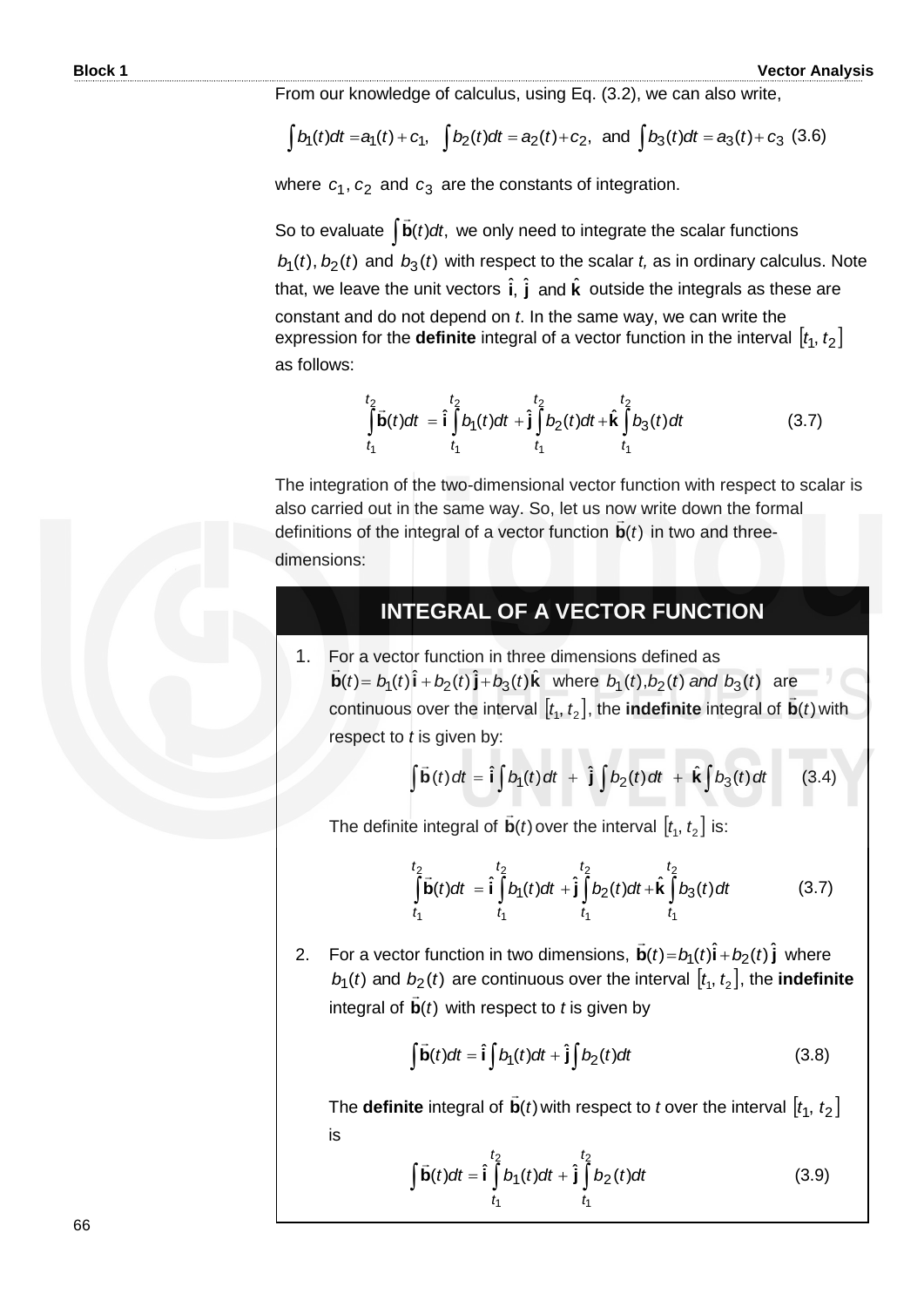l

We now write down a few properties of the integrals of vector functions.

#### 1. For a vector function  $f(t)$  $\overline{a}$ and a constant  $\alpha$ :  $\int \alpha f(t) dt = \alpha \int f(t) dt$  $\overline{z}$ .  $\overline{z}$ (3.10) 2. For any two vector functions  $f(t)$  and  $\ddot{g}(t)$  $\vec{\bm{\mathsf{f}}}(t)$  and  $\vec{\bm{\mathsf{g}}}(t)$  and constants  $\alpha$  and  $\beta$ :  $\int [\alpha \mathbf{f}(t) + \beta \mathbf{g}(t)] dt = \alpha \int \mathbf{f}(t) dt + \beta \int \mathbf{g}(t) dt$  $\vec{f}(t)$  :  $0 \frac{1}{2}(t)$  of  $\vec{f}$ (3.11) 3. For a vector function  $f(t)$  $\overline{a}$ and a constant vector **a** :  $\int \vec{a} \cdot \vec{f}(t) dt = \vec{a} \cdot \int \vec{f}(t) dt$  (3.12) 4. For a vector function **f** *t*)(  $\overline{a}$ and a constant vector **a** :  $\int \vec{a} \times \vec{f}(t) dt = \vec{a} \times \int \vec{f}(t) dt$  (3.13) **PROPERTIES OF INTEGRALS OF VECTOR FUNCTIONS**

Let us now work out a simple example on integration of vector functions.

# *XAMPLE 3.1***: POSITION VECTOR**

Determine the position vector of a particle  $\mathbf{r}(t)$  $\rightarrow$ given that its velocity function is:

$$
\vec{\mathbf{v}}(t) = \sin t \hat{\mathbf{i}} - \cos t \hat{\mathbf{j}} + t^2 \hat{\mathbf{k}}
$$

and the initial position of the particle (position vector of the particle at  $t = 0$ ) is  $\vec{r}(t=0) = \hat{i} + \hat{j} + \hat{k}$ 

**SOLUTION Using the definition of velocity, we can write the position** vector of the particle as the integral of its velocity as follows:

$$
\vec{\mathbf{v}}(t) = \frac{d\vec{\mathbf{r}}(t)}{dt} \Rightarrow \vec{\mathbf{r}}(t) = \int \vec{\mathbf{v}}(t) dt
$$
 (3.14)

We write the integral in terms of the components of the vector function  $\vec{F}(t)$  $\vec{\mathbf{v}}(t)$ , as defined in Eq. (3.4):

$$
\vec{r}(t) = \hat{i} \int \sin t \, dt - \hat{j} \int \cos t \, dt + \hat{k} \int t^2 \, dt
$$

$$
= -\cos t \hat{i} - \sin t \hat{j} + \frac{t^3}{3} \hat{k} + \vec{C}
$$
(i)

where **C**  $\overline{a}$ is an arbitrary constant vector.

To determine **C**  $\overline{z}$ we use the given initial condition. Substituting  $t = 0$  in Eq. (i) we get

$$
\vec{\mathbf{r}}(t=0) = -\hat{\mathbf{i}} + \vec{\mathbf{C}} = \hat{\mathbf{i}} + \hat{\mathbf{j}} + \hat{\mathbf{k}} \tag{ii}
$$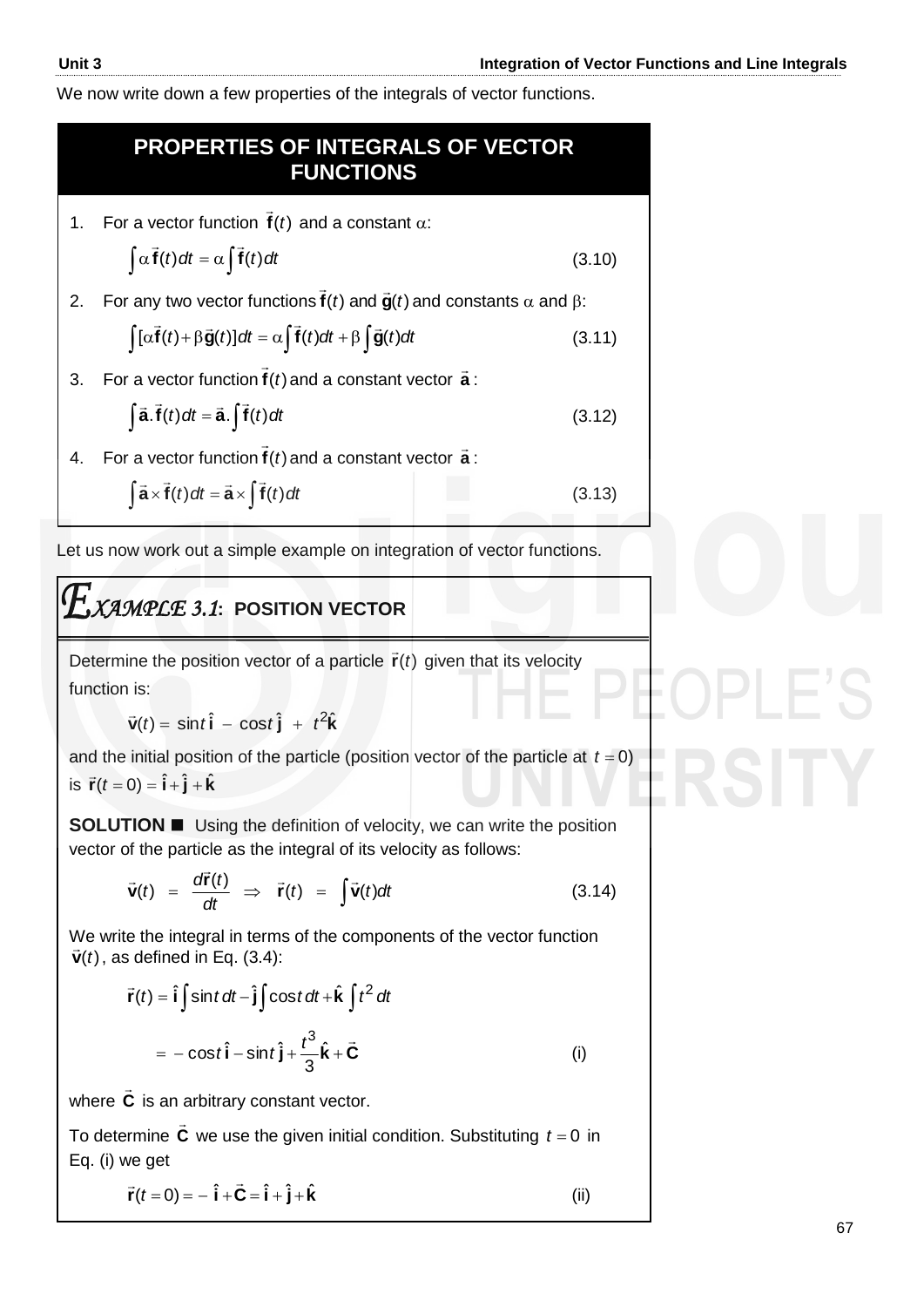(iii)

From this we get:  $\vec{C} = 2\hat{i} + \hat{j} + \hat{k}$  $\overline{a}$ 

Substituting for **C**  $\overline{a}$  in Eq. (i), we can now write the position vector as a function of time as:

$$
\vec{r}(t) = -\cos t \hat{i} - \sin t \hat{j} + \frac{t^3}{3} \hat{k} + 2\hat{i} + \hat{j} + \hat{k}
$$
  
=  $(2 - \cos t) \hat{i} + (1 - \sin t) \hat{j} + (1 - \frac{t^3}{3}) \hat{k}$  (iv)

Before we go further, let us summarize what you have studied so far:

| Recap                                            | <b>INTEGRATION OF A VECTOR FUNCTION</b>                                                                               |
|--------------------------------------------------|-----------------------------------------------------------------------------------------------------------------------|
|                                                  | The integral of a vector function is defined as the integral of each<br>scalar component of the function.             |
|                                                  | This definition holds for both definite and indefinite integrals of vector<br>functions.                              |
|                                                  | You may now like to work out an SAQ on what you have studied so far.                                                  |
|                                                  | SAQ 1<br>Integrating a vector function<br>-                                                                           |
| A table of standard<br>integrals is given at the | a) Evaluate $\int \left[ \left( \frac{4}{1+t^2} \right) \hat{i} + \left( \frac{2t}{1+t^2} \right) \hat{j} \right] dt$ |
| end of this block.                               | The acceleration of an object is $\vec{a} = -10\hat{k}$ . Obtain its position as a<br>b)                              |

position is  $\vec{r}(t=0)$ =2 $\hat{k}$ .

In Unit 2 of BPHCT-131, you have learnt that many physical quantities can be expressed as the scalar or vector products of vectors. We now study the integrals of scalar and vector products of vector functions.

function of time *t* if its initial velocity is  $\vec{v}(t=0) = \hat{i} - \hat{k}$  and its initial

### **3.2.1 Integrals involving Scalar and Vector Products of Vectors**

Let  $\vec{a}(t)$  and  $\vec{b}(t)$  $\rightarrow$  be two vector functions of a scalar *t.* Then for evaluating the integrals and  $\vec{b}(t)$  be two vector functions of a scalar *t*. Then<br>  $I_1 = \int [\vec{a}(t).\vec{b}(t)]dt$  and  $I_2 = \int [\vec{a}(t) \times \vec{b}(t)]dt$ , we first c we first compute the

scalar and vector products in the integrands. Recall from Sec. 1.4 of Unit 1, BPHCT-131 that  $l_1$  will reduce to an integral of a scalar function of *t* with respect to *t*. Similarly,  $I_2$  will be the integral of a vector function of *t* with respect to *t*. Let us take an example to discuss the evaluation of  $I_1$ . After that you can work out another example.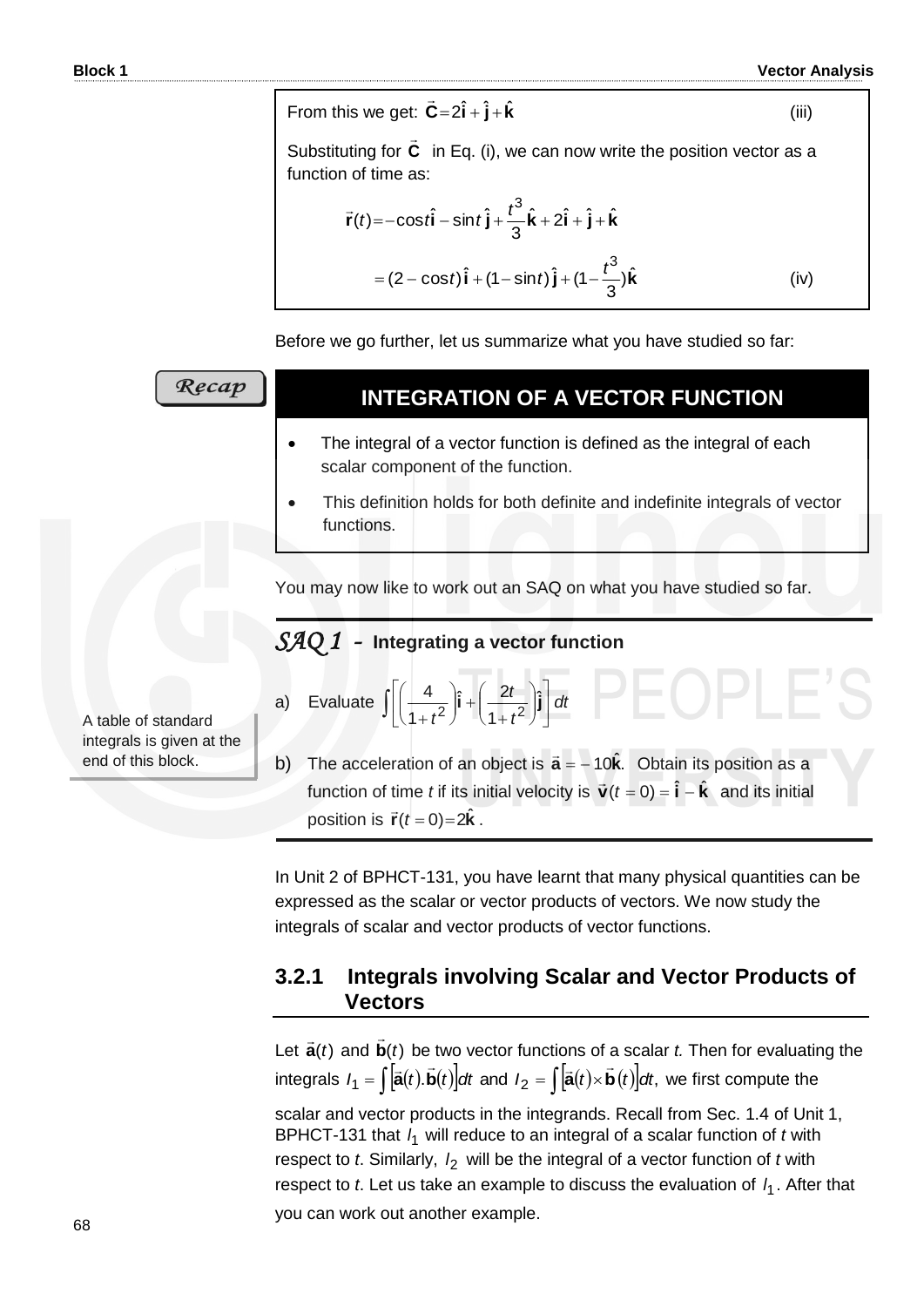# *XAMPLE* **3.2: INTEGRAL OF A SCALAR PRODUCT**

In free space a transverse electromagnetic (EM) wave propagating in the *x*-direction has an electric field  $\vec{\mathbf{E}} = E_0 \cos \frac{2\pi}{\lambda} (ct - x) \hat{\mathbf{j}}$  and  $=E_0 \cos \frac{2\pi}{\lambda}$  $\rightarrow$ and a magnetic field  $\vec{\mathbf{B}} = B_0 \cos \frac{2\pi}{\lambda} (ct - x)\hat{\mathbf{k}}.$  He  $=$   $B_0 \cos \frac{2\pi}{\lambda}$  $\overline{a}$ Here  $c$  and  $\lambda$  are, respectively, the velocity and the

wavelength of the EM wave and  $E_0 = B_0c$ . The energy flowing through a volume *V* per unit time is given by

$$
U=\frac{V}{2}(\vec{E}\cdot\vec{D}+\vec{B}\cdot\vec{H}),
$$

where  $D = \varepsilon_0 E$  $\frac{1}{2}$   $\frac{1}{2}$  $=\varepsilon_0$ **E** and **B**  $=\mu_0$ **H**.  $\frac{1}{2}$   $\frac{1}{2}$  $= \mu$ 

Here  $\varepsilon_0$  and  $\mu_0$  are permittivity and the magnetic permeability, respectively, of free space and  $c = \frac{1}{\sqrt{2}}$ .  $\varepsilon_0\mu_0$ *c* Compute the total energy flowing through *V* in one complete cycle of EM wave if its time period is *T*.

**SOLUTION ■** The energy flow during time *dt* is given by *U dt*. So the total

energy will be the definite integral of *U* from 
$$
t = 0
$$
 to  $t = T$ , i.e.  
\n
$$
U_0 = \int_0^T U dt = \frac{V}{2} \int_0^T (\mathbf{E} \cdot \mathbf{D} + \mathbf{B} \cdot \mathbf{H}) dt = \frac{V}{2} (I_E + I_B)
$$
\n(i)

where  $I_E = \int \vec{E} \cdot \vec{D} dt$  and  $I_B = \int$ *T B T*  $I_E = \int \mathbf{E} \cdot \mathbf{D} dt$  and  $I_B = \int \mathbf{B} \cdot \mathbf{H} dt$ 0 0 **E.D** *dt* and  $I_B = \mathbf{B}$ **.H** *dt*. 

Both  $I<sub>E</sub>$  and  $I<sub>B</sub>$  are integrals of the type  $I<sub>1</sub>$ . So we shall first evaluate the scalar products. Given that

$$
\vec{\mathbf{E}} = E_0 \cos \frac{2\pi}{\lambda} (ct - x) \hat{\mathbf{j}}
$$
\n
$$
\vec{\mathbf{D}} = \varepsilon_0 \vec{\mathbf{E}} = \varepsilon_0 E_0 \cos \frac{2\pi}{\lambda} (ct - x) \hat{\mathbf{j}}
$$
\n(iii)

We get

$$
\vec{\mathbf{E}}.\vec{\mathbf{D}} = \varepsilon_0 E_0^2 \cos^2 \frac{2\pi}{\lambda} (ct - x)
$$
 (iv)

Similarly, you can show that

$$
\vec{\mathbf{B}}.\vec{\mathbf{H}} = \frac{B_0^2}{\mu_0} \cos^2 \frac{2\pi}{\lambda} (ct - x)
$$
 (v)

Substituting from Eq. (iv) and Eq. (v) into Eq. (i) we get

$$
U_0 = \frac{V}{2} \left( \varepsilon_0 E_0^2 + \frac{B_0^2}{\mu_0} \right) I
$$
 (vi)

where (see margin remark)  $I = \int_{0}^{T} \cos^2 \frac{2\pi}{\lambda} (ct - x) dt = \frac{T}{2}$  $I = \int_0^T \cos^2 \frac{2\pi}{\lambda} (ct - x) dt = \frac{T}{2}$ 0  $(x-x)dt =$ λ  $=\int \cos^2 \frac{2\pi}{\lambda}$ 

$$
\frac{2\pi c}{\lambda} = \frac{2\pi}{T} (\because \lambda = cT)
$$
  
\n
$$
\cos^2 \frac{2\pi c}{\lambda} (ct - x)
$$
  
\n
$$
= \cos^2 \left(\frac{2\pi t}{T} - kx\right),
$$
  
\nwhere  $k = \frac{2\pi}{\lambda}$   
\n
$$
= \frac{1}{2} \left\{ \cos \left[ 2\left(\frac{2\pi t}{T} - kx\right) \right] + 1 \right\}
$$
  
\n
$$
\therefore \int_0^T \cos^2 \frac{2\pi}{\lambda} (ct - x) dt
$$
  
\n
$$
= \frac{1}{2} \int_0^T \cos \left(\frac{4\pi t}{T} - 2kx\right) dt
$$
  
\n
$$
+ \frac{1}{2} \int_0^T dt
$$
  
\n
$$
= \frac{1}{2} \frac{T}{4\pi} \left[ \sin \left(\frac{4\pi t}{T} - 2kx\right) \right]_0^T
$$
  
\n
$$
+ \frac{T}{2}
$$
  
\n
$$
= \frac{T}{8\pi} [\sin(4\pi - 2kx)]
$$
  
\n
$$
= \frac{T}{8\pi} (-\sin 2kx + \sin 2kx) + \frac{T}{2}
$$
  
\n
$$
= \frac{T}{2}
$$

I

I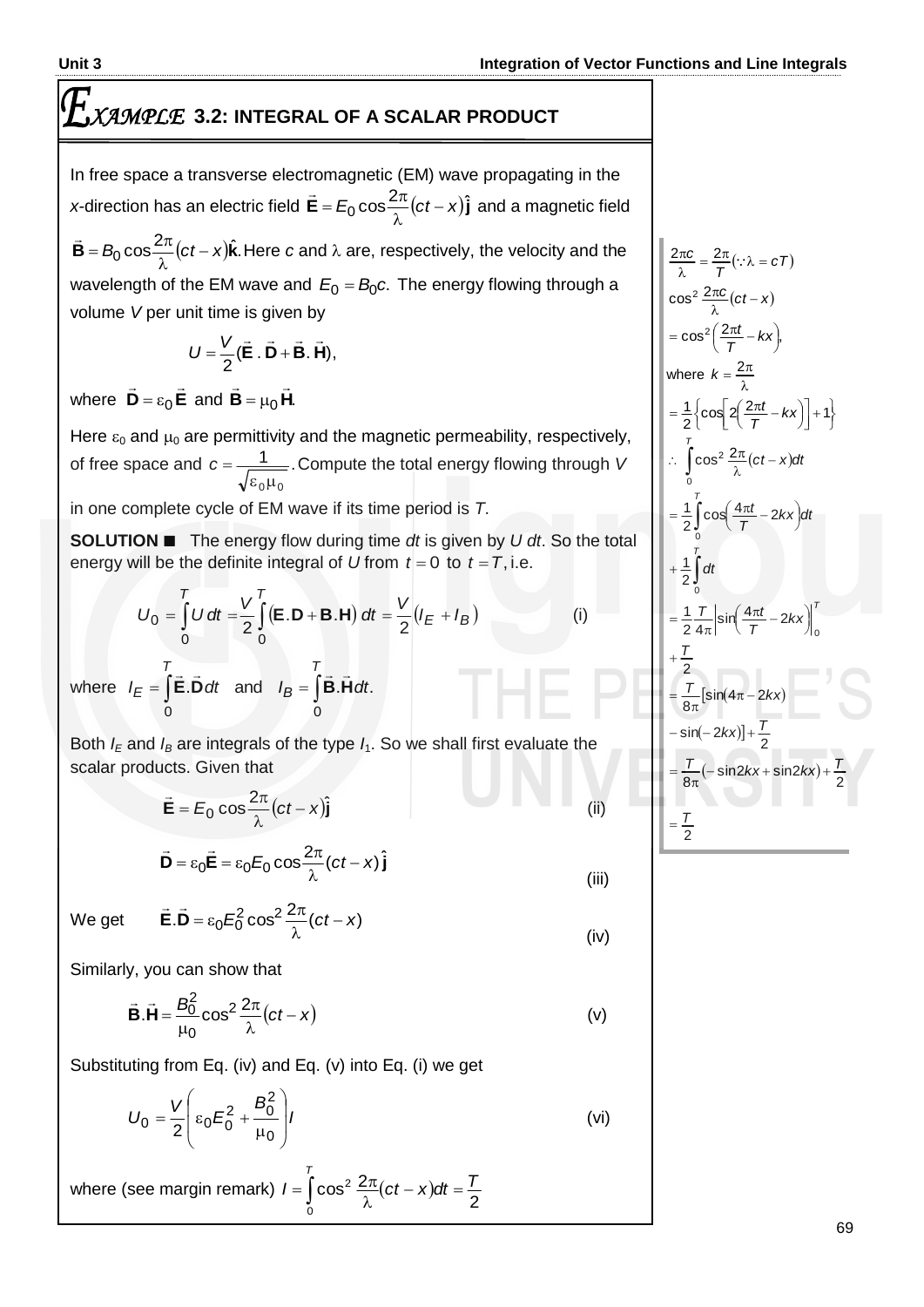$$
\therefore \qquad U_0 = \frac{VT}{4} \left( \epsilon_0 E_0^2 + \frac{B_0^2}{\mu_0} \right) \tag{vii}
$$
\n
$$
\text{Again } B_0^2 = \frac{E_0^2}{c^2} = \epsilon_0 \mu_0 E_0^2 \left( \because c = \frac{1}{\sqrt{\epsilon_0 \mu_0}} \right)
$$
\n
$$
\therefore \qquad \frac{B_0^2}{\mu_0} = \epsilon_0 E_0^2 \tag{viii}
$$
\n
$$
\text{Hence } U_0 = \frac{VT}{2} \epsilon_0 E_0^2 \tag{viii}
$$

The method will be the same for integrating vector products expressed in their component form.

You may like to solve an SAQ before studying further.

### *SAQ 2 -* **Integrals of scalar and vector products**

Given two vector functions  $\vec{\mathbf{a}}(t) = t\hat{\mathbf{i}} + (1-t)\hat{\mathbf{j}} + t^2\hat{\mathbf{k}}$  $\overline{a}$ and  $\vec{b}(t) = 3t^2\hat{i} - t\hat{j}$ ,  $\overline{a}$ evaluate the integrals:

a) 
$$
\int_{0}^{1} [\vec{a}(t), \vec{b}(t)] dt
$$
 and b)  $\int_{0}^{1} [\vec{a}(t) \times \vec{b}(t)] dt$ 

We now discuss line integrals of scalar and vector fields.

# **3.3 LINE INTEGRAL OF A VECTOR FIELD**

In Unit 2 of BPHCT-131, you have studied that for a constant force, when the displacement is not along the force (Fig. 3.1), the work done is the scalar product of force and displacement:

$$
W = \vec{F} \cdot \vec{d} = (F \cos \theta) d \tag{3.15}
$$

In your school physics, you have learnt about work done by a constant force and variable force. You may recall that when a variable force *F(x*) is applied on an object along the *x*-axis, the work done in moving the object between any two points  $x_1$  and  $x_2$  is an integral given by

$$
W = \int_{x_1}^{x_2} F(x) dx
$$
 (3.16)

A well-known example of this is the work done in stretching a spring by a length *d*. The spring force is a restoring force:  $F(x) = -kx$ , where *k* is the spring constant. The work done is:

$$
W = \int_{0}^{d} (-kx)dx
$$
 (3.17)

Let us now consider the most general case: a **variable** force applied on an object moving along an **arbitrary path** in space. What is the work done by the



**Fig. 3.1**: **Work done by a force when the force and displacement are not along the same direction.**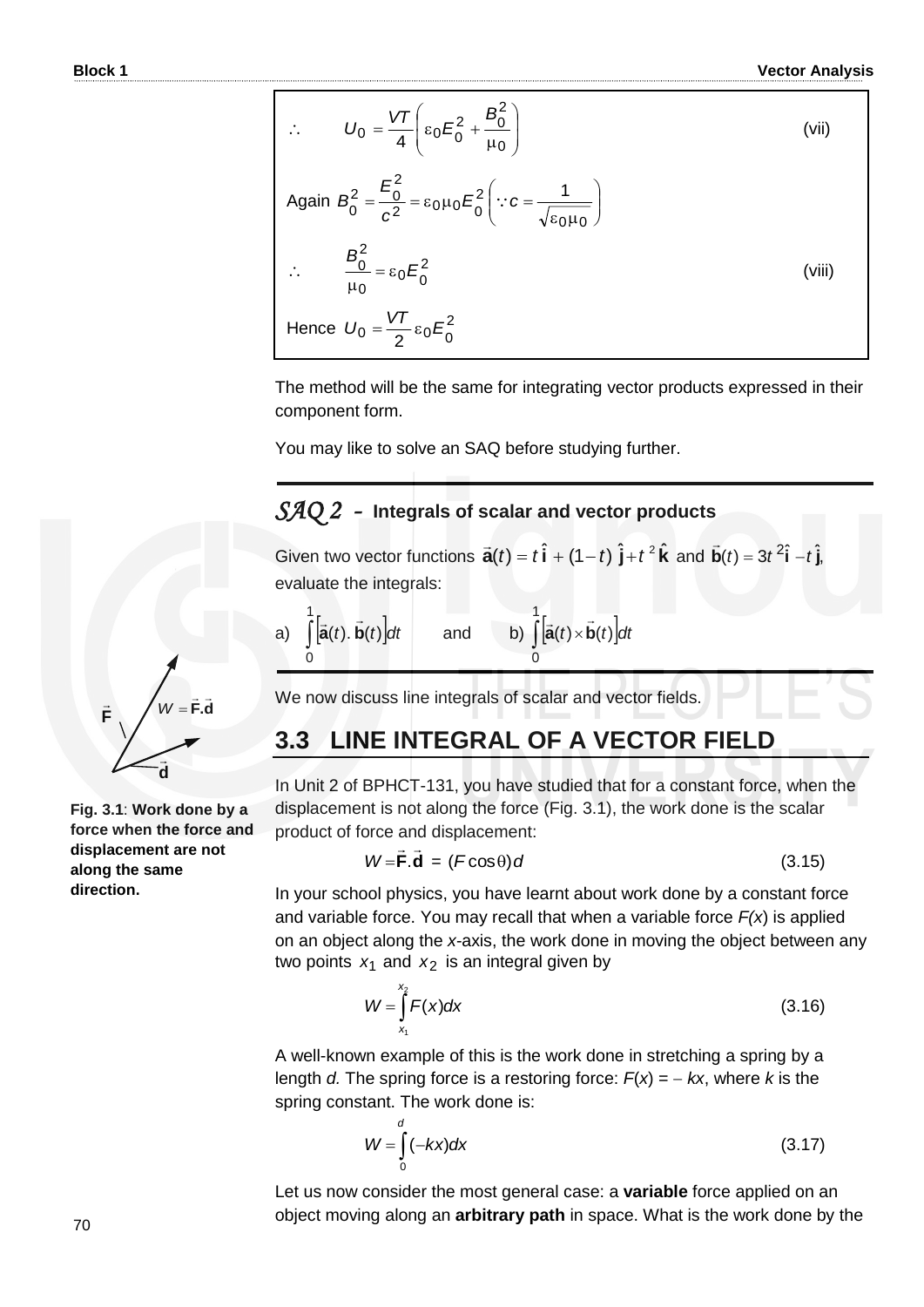force? Refer to Fig. 3.2. A planet is moving around the Sun in an elliptical orbit under the gravitational force. How will you calculate the work done for such systems?

Consider an object moving along an arbitrary path in space between the<br> points P and Q. Note that the path is a curve and the force  $F = F(x, y, z)$  is a variable force (Fig. 3.3a). Let us calculate the work done by the force in moving the object from *P* to *Q* along the path shown in Fig. 3.3a. We first divide the path *PQ* in *n* tiny segments as shown in Fig. 3.3b. We define the displacement of the object for each of these segments



**Fig. 3.2**: **A planet moves around the Sun in an elliptical orbit. The force of gravitation on the planet is a variable force.** 

 $\textsf{as}\, \Delta \mathsf{I}_1, \Delta \mathsf{I}_2, \!\dots\!, \Delta \mathsf{I}_l, \!\dots \Delta \mathsf{I}_n, \text{respectively. Let } \Delta \mathsf{I}_l$ バー  $\Delta \vec{\bm{l}}_i$  be the displacement for the  $\bm{\it{l}}^{\text{th}}$ segment. The magnitude of the displacement for each segment of the curve is almost equal to its length (read the margin remark) (inset of Fig. 3.3b).



**Fig. 3.3**: **a) An object moves under a variable force along the path** *PQ***. The force is different at different points along the path; b) the path is divided into**  *n* **segments and the displacement is defined for each segment.**

Although the force is actually different at different points of the path, we **assume** that it is **constant** over each of these segments.

Let the force acting on the object be **F**1  $\rightarrow$ for the first segment, **F**2  $\rightarrow$ for the second segment, and so on. Let us consider the *i*th segment. What is the work done by the force  $\mathbf{F}_i$  for the displacement Δ**I**<sub>*i*</sub>? From Eq. (3.15), it is Δ $W_i$ = $\mathbf{F}_i$  .Δ**I**<sub>*i*</sub>.  $\frac{1}{2}$  $\Delta W_i =$ The total work done in moving the object over the entire path is the sum of the work done in moving the object over each segment of the path. We can write it

$$
W = \vec{F}_1 \cdot \Delta \vec{l}_1 + \vec{F}_2 \cdot \Delta \vec{l}_2 + \dots + \vec{F}_j \cdot \Delta \vec{l}_j + \dots \vec{F}_n \cdot \Delta \vec{l}_n = \sum_{j=1}^n \vec{F}_j \cdot \Delta \vec{l}_j
$$
(3.18a)

In the limit as  $n \rightarrow \infty$ , we express the sum in Eq. (3.18a) as an **integral** along the path between *P* and *Q*:

$$
W = \int_{C} \vec{F} \cdot d\vec{l} \tag{3.18b}
$$

This is an example of a **line integral** along a **path of integration** *C***.** It is the path between the points *P* and *Q* along which the object moves. It should be a The displacement for each segment of the path has its tail at the starting point of the segment and its head at the final point of the segment as you can see in the inset of Fig. 3.3b.

If the number of segments *n* is large, we can approximate the length of the curve by summing over the magnitude of the displacements.

as: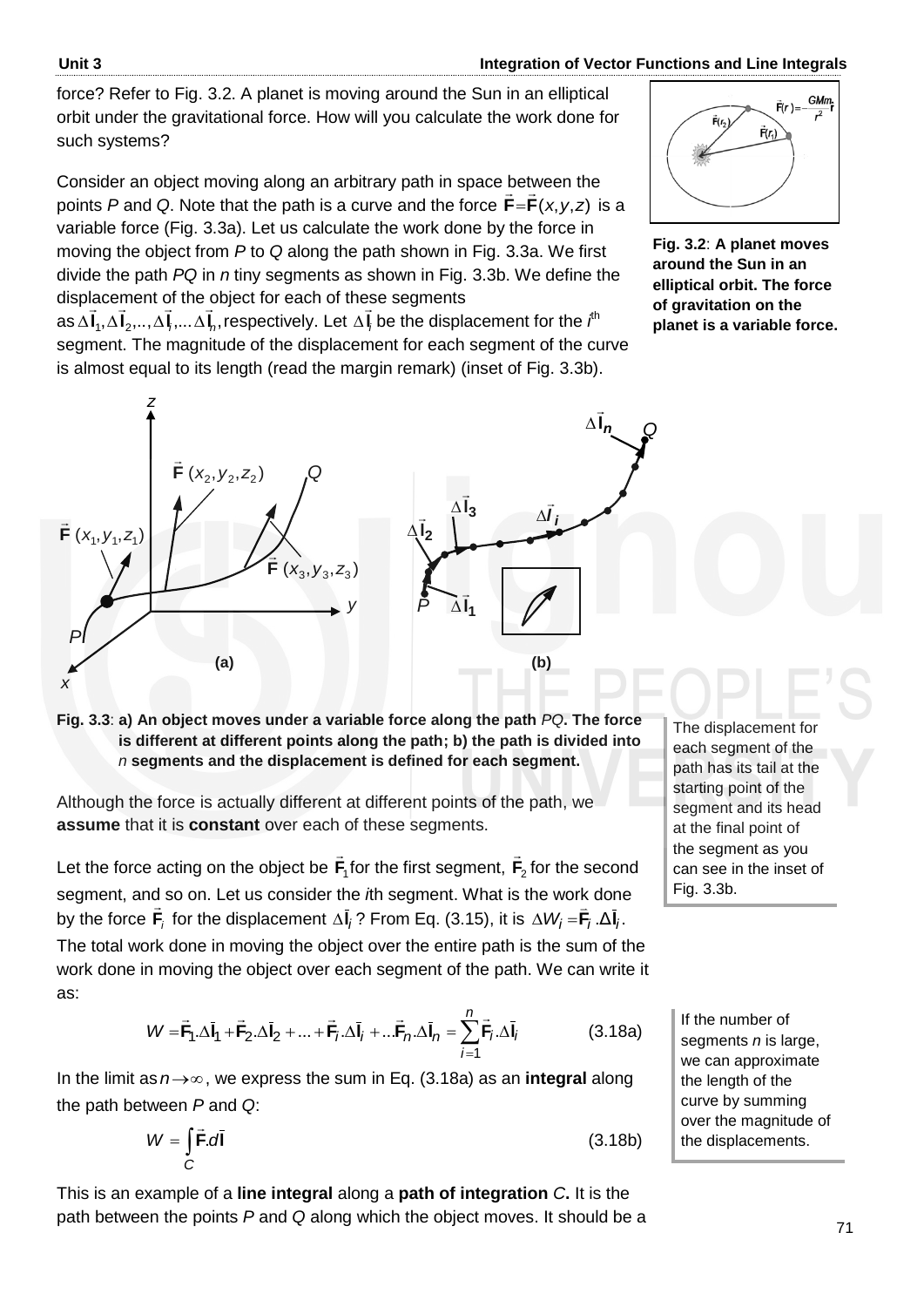**smooth** curve. We will explain what is meant by a smooth curve in the next section.

Here we have defined the **line integral** in order to calculate the work done by a force field in moving an object along an arbitrary path. We can define such a<br>... line integral for any arbitrary vector field **A** along a path of integration *C* as .*d***lA**  $\overline{a}$ .

*C*

The line integral is a generalization of the concept of a definite integral. In a definite integral *b a*  $f(x)$  *dx*, we integrate a function  $f(x)$  along the *x*- axis

between two points, *a* and *b.* The function is defined at every point in the interval [*a, b*]. In a line integral, we integrate along a curve *C* and the integrand ( .*d***lF** in Eq. 3.18b) is a function defined at every point on the curve. Note that the path of integration can be any straight line or curve, in space or in a plane.

We now discuss how to calculate this integral. Let us write the force field **F**  $\rightarrow$ s integral. Let us write the force field **F** in terms of its component functions as  $\vec{F} = F_1(x,y,z)\hat{i} + F_2(x,y,z)\hat{j} + F_3(x,y,z)\hat{k}$ , and the displacement along the path as  $d\vec{l} = dx\hat{i} + dy\hat{j} + dz\hat{k}$ . The line integral of Eq. (3.18b) is then given by:

$$
W = \int_{C} \vec{F} \cdot d\vec{l} = \int_{C} [F_1 dx + F_2 dy + F_3 dz]
$$
 (3.19a)

If the force field is two-dimensional and the object is moving in the *xy* plane, we can write the line integral as:

$$
W = \int_{C} \vec{F} \cdot d\vec{l} = \int_{C} [F_1 dx + F_2 dy]
$$
 (3.19b)

Note that in general,  $F_1$ ,  $F_2$  and  $F_3$  are functions of x, y and z. However, the integrals are over either *x* or *y* or *z*. Therefore, **you must express each integral in terms of a single variable.** This means, for example, to evaluate the integral  $\int F_1(x, y, z) dx$ , we must express *y* and *z* in terms of *x*, so that  $F_1$  is *C*

a function of only *x*.

This is what you will learn about in the next section.

### **3.3.1 Representation of a Curve**

In a plane, a curve can be described by an equation of the form:

$$
y = f(x) \tag{3.20a}
$$

For example,  $y = 4x^2$  is the equation of a parabola and  $x^2 + y^2 = a^2$  is the equation of a circle of radius *a* with its origin at the centre. The coordinates of a point on the curve described by Eq. (3.20a) are given by (*x, f*(*x*))*.*

In three-dimensional space, we may describe a curve using a set of equations

To write the equation of the circle in the form of Eq. (3.20a), we write it as:

 $y = \sqrt{a^2 - x^2}$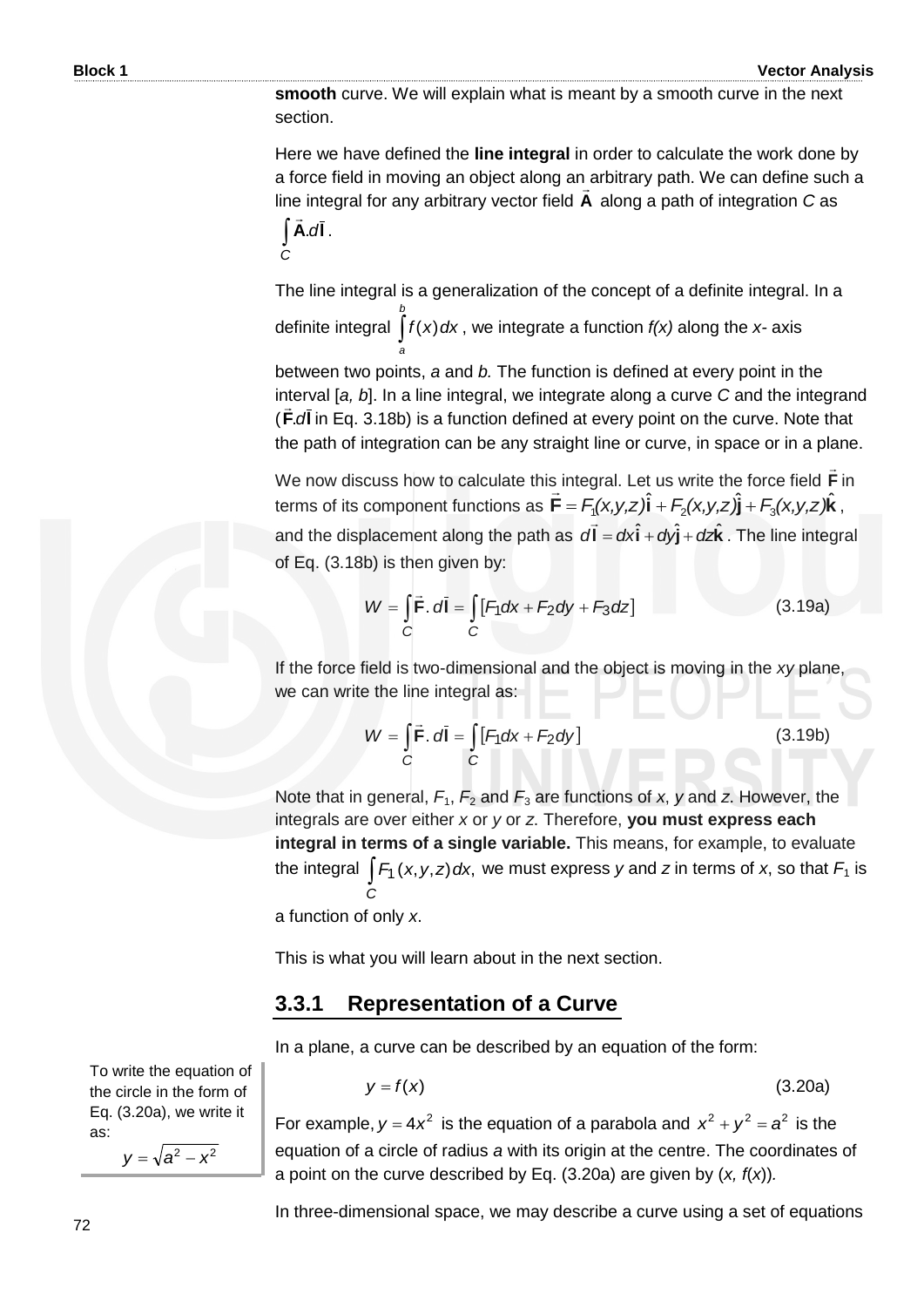(3.20b)

(i)

$$
y = f(x); \quad z = g(x)
$$

The coordinates of each point on the curve are  $(x, f(x), g(x))$ . This is also called an **explicit** representation. We may also describe the curve as an intersection of two surfaces:

$$
F(x, y, z) = 0; \quad G(x, y, z) = 0 \tag{3.20c}
$$

This is called an **implicit** representation. Note that both  $F(x, y, z) = 0$  and  $G(x, y, z) = 0$  represent surfaces in space.

In the following example, we use the definition of line integral in Eqs. (3.19b) and the representation of a curve in a plane given by Eq. (3.20a) to calculate the work done.

# *XAMPLE 3.3***: LINE INTEGRAL OF A VECTOR FIELD IN A PLANE**

Calculate the work done by a force field  $\vec{F} = 2xy\hat{i} - y^2\hat{j}$  $\overline{a}$ in moving an object along the curve  $y = x^2$  in the xy plane from (0,0) to (2,4).

**SOLUTION ■** Using Eq. (3.19b) for the work done by a 2-dimensional force field in moving an object in the *xy* plane with  $F_1 = 2xy$  and  $F_2 = -y^2$ we can write:

$$
W = \int_{C} (2xydx - y^2dy)
$$

The equation of the curve  $y = x^2$  tells us how x and y are related along the path *C*. Using this in Eq. (i) we get:

$$
W = \int_{C} [2x(x^2)dx - y^2dy]
$$
 (ii)

Since the coordinates of the initial and final points of the path are (0,0) and (2,4) we can write the limits on *x* and *y* along the path as:

$$
0 \leq x \leq 2; \qquad 0 \leq y \leq 4 \tag{iii}
$$

And the integral of Eq. (ii) reduces to:

$$
W = \int_{0}^{2} 2x^{3} dx - \int_{0}^{4} y^{2} dy
$$

These can be evaluated as ordinary integrals:

$$
W = \left[\frac{2x^4}{4}\right]_0^2 - \left[\frac{y^3}{3}\right]_0^4 = -\frac{40}{3}
$$
 (iv)

# *SAQ 3 -* **Work done by a force**

 $\ddot{\cdot}$ 

Calculate the line integral of the force field  $\vec{\mathsf{F}} = x y \hat{\mathsf{i}} + \left(x^2 + 1\right) \hat{\mathsf{j}}$  fro  $\overline{\phantom{a}}$ from  $(0,0)$  to  $(1,1)$ along the three paths labeled I,II and III in Fig. 3.4.

Note that in all the representations of a curve, **there is only one independent variable.** This is important, because the line integral, unlike a double integral or a triple integral, is an integration over one variable.

Note that each of the integrals in Eq. (ii) is over a single variable.



73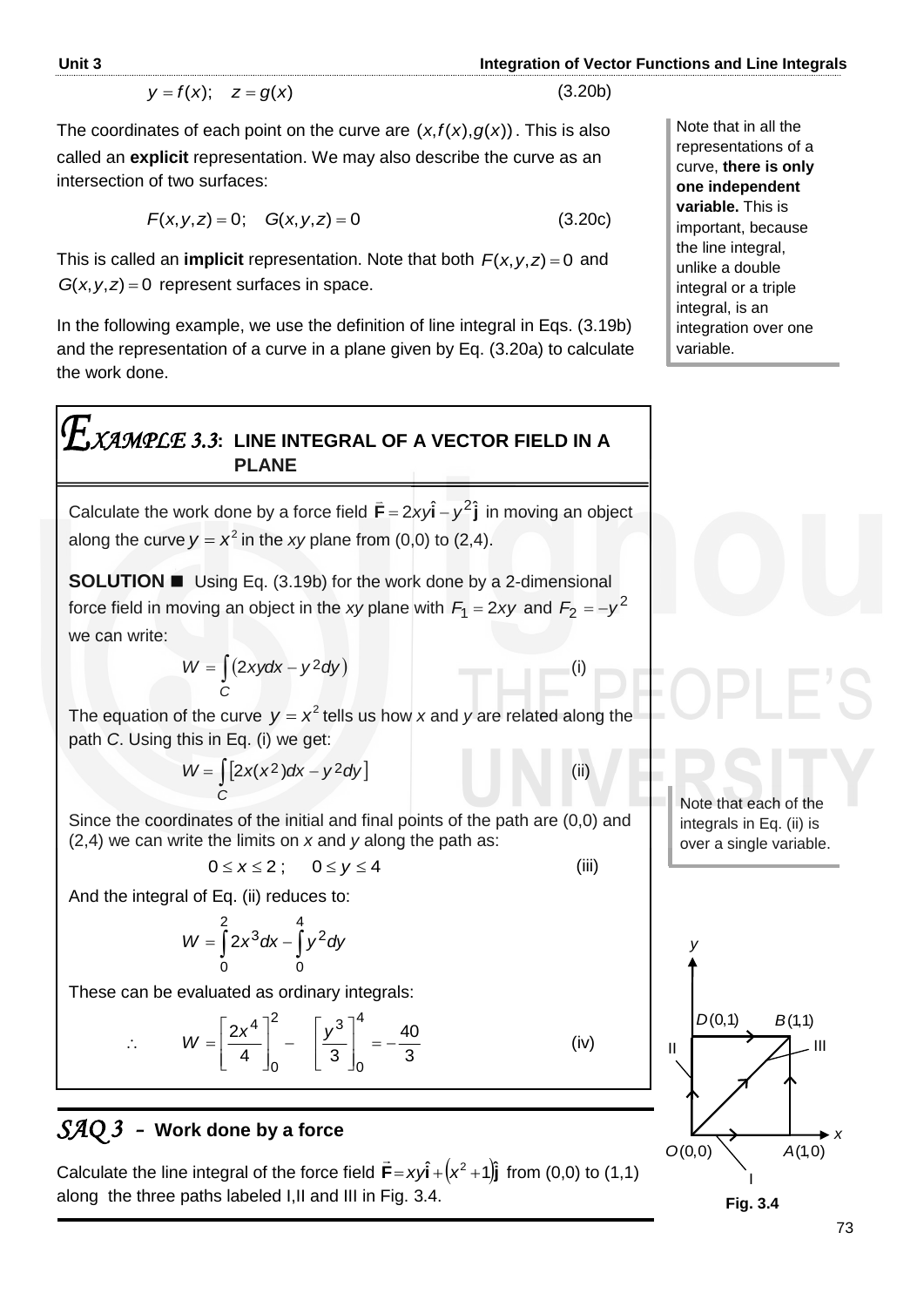

**Fig. 3.5**: **Parametric representation of a curve. At the point** *P*, **the value of the**  parameter is  $t_0$ , the **position vector is**   $\vec{r}(t_0)$  and the **coordinates are**   $(x(t_0), y(t_0), z(t_0))$ .







**Fig. 3.6**: **a) Parametric representation of the path of integration; and b) a closed path.**

In the next section we discuss another representation of a curve in space which is useful for evaluating line integrals.

### **3.3.2 Parametric Representation**

There is yet another representation of the space curve called the **parametric** representation. In a Cartesian coordinate system, we may represent a curve representation. In a cartesian escribilities system, we may represent a set<br>using the position vector function  $\vec{r}(t)$  and a real parameter  $t$ , as follows:

$$
\vec{\mathbf{r}}(t) = x(t)\hat{\mathbf{i}} + y(t)\hat{\mathbf{j}} + z(t)\hat{\mathbf{k}} \tag{3.21a}
$$

 $\vec{\mathbf{r}}(t)$  is the position vector of a point on the curve, as you can see in Fig. 3.5. As the value of *t* changes, the head of the vector traces out a curve in space.

A point on the curve has the coordinates [*x*(*t*), *y*(*t*), *z*(*t*)]. The coordinates are functions of the parameter *t* and for each value of *t*, we get a different point on the curve.

Let us now learn how to evaluate line integrals using the parametric representation of the path of integration. Sometimes, it is convenient to use the parametric representation rather than Eqs. (3.19a or 3.19b) as you will see in Example 3.4.

Let us first write down the path of integration in the parametric representation. The parametric representation of the path of integration *C* between two points *P* and *Q* (Fig. 3.6a) is,

$$
\vec{r}(t) = x(t)\hat{i} + y(t)\hat{j} + z(t)\hat{k}, \qquad t_1 \le t \le t_2
$$
 (3.21b)

where  $t_1$  and  $t_2$  are the values of the parameter  $t$  at  $P$  and  $Q$ , respectively. The coordinates of *P* and *Q* are  $P$  [ $x(t_1)$ ,  $y(t_1)$ ,  $z(t_1)$ ] and *Q* [ $x(t_2)$ ,  $y(t_2)$ ,  $z(t_2)$ ]. Remember that we have said earlier in this section that the path of integration in a line integral should be a **smooth** curve. You may now like to know: **When can we say that** *C* **is a smooth curve**? *C* is said to be a **smooth curve** if

- $\vec{r}(t)$  $\Rightarrow$  as defined in Eq. (3.21b) has a continuous derivative *dt*  $\vec{r}'(t) = \frac{d\vec{r}(t)}{dt}$  $\vec{r}'(t) = \frac{d\vec{r}}{dt}$ which is not equal to zero anywhere on  $C$   $(t_1 \!\leq\! t \!\leq\! t_2)$  , and
- $\vec{r}'(t)$  $\vec{r}'(t)$  is directed along the tangent to the curve at every point (Fig. 3.6a).

The unit tangent vector at each point on the curve is:

$$
\tilde{\mathbf{t}} = \frac{\vec{\mathbf{r}}'(t)}{|\vec{\mathbf{r}}'(t)|}
$$
(3.22)

Since we are integrating **from** *P* **to** *Q*, the path of integration also has a **specific direction** (is **oriented**). We take the direction from *P* to *Q* as the positive direction along the curve (Fig. 3.6a). We mark the positive direction on the curve by an arrow. If the path is such that the initial and final points of the curve coincide, as in Fig. 3.6b,  $[\vec{r}(t_1) = \vec{r}(t_2)]$ , then the curve is a closed curve or closed contour. When the integration is over a closed path *C*, the symbol of integration  $\int$  is replaced by  $\oint$ . *C C*

Before you learn how to evaluate the line integral using the parametric representation, we illustrate the parametric representation of a few simple curves.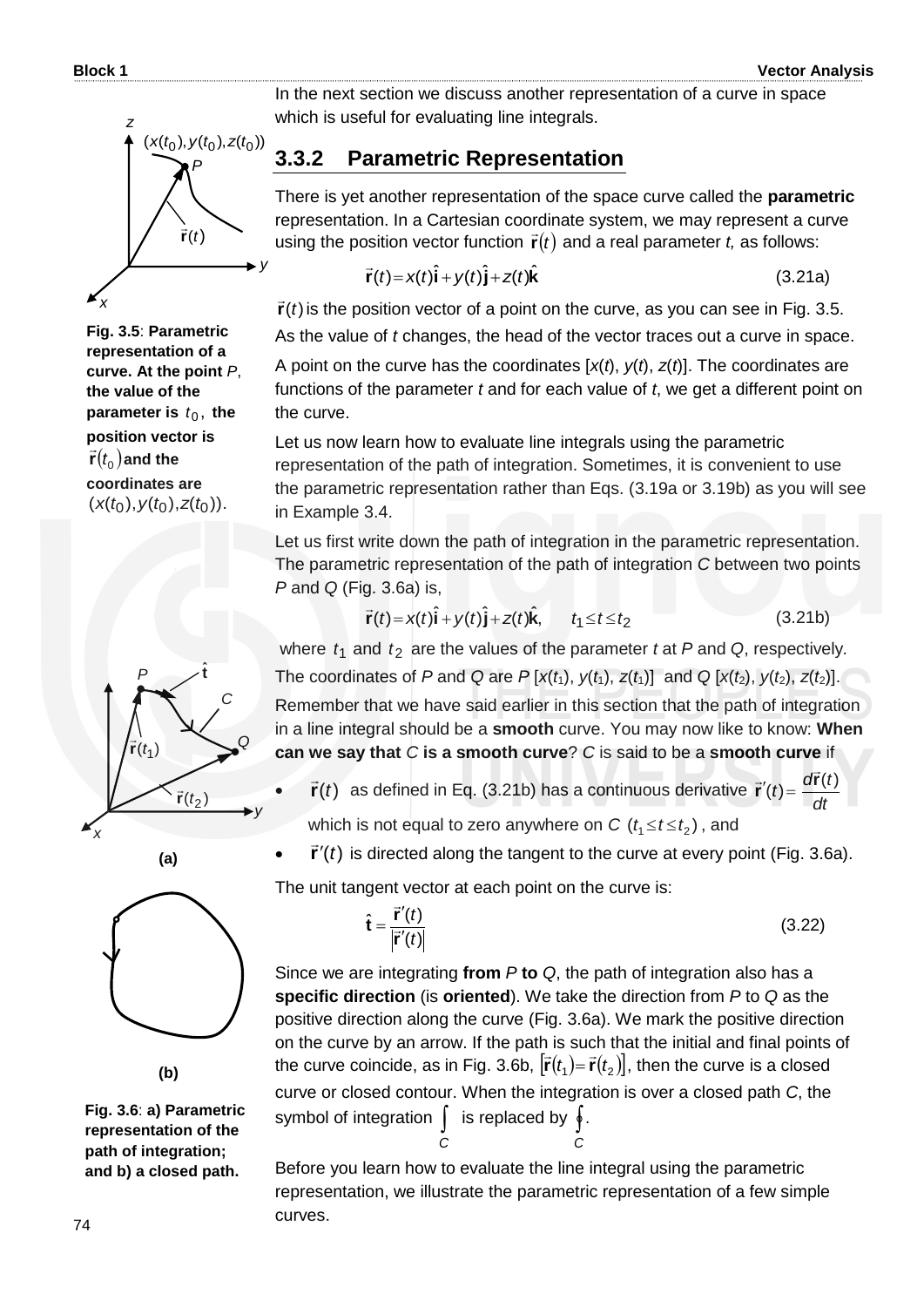# *XAMPLE 3.4***: PARAMETRIC REPRESENTATION OF CURVES**

Write down the parametric representation for the following:

- a) A straight line between the points (0,0) and (1,2).
- b) The ellipse  $\frac{x}{a^2} + \frac{y}{b^2} = 1$ 2 2 2  $+\frac{y}{2}$  = *b y a x*
- c) The circle  $x^2 + y^2 = a^2$
- d) A circular helix

**SOLUTION I** In all four parts, we will express the equations of the curves in terms of a single parameter, say *t*.

a) From school mathematics, you know that the equation of the straight line between any two points  $(x_1, y_1)$  and  $(x_2, y_2)$  is:

$$
y-y_1 = \left(\frac{y_2 - y_1}{x_2 - x_1}\right)(x - x_1)
$$

$$
\frac{y - y_1}{y_2 - y_1} = \frac{x - x_1}{x_2 - x_1}
$$

or

The LHS of Eq. (i) is a function of only *y* and the RHS is a function of only *x*. We can, therefore, equate this to a parameter *t*. Then

$$
\frac{y-y_1}{y_2-y_1} = \frac{x-x_1}{x_2-x_1}
$$

or

 $y(t) = y_1 + (y_2 - y_1)t$  and  $x(t) = x_1 + (x_2 - x_1)t$  (ii)

Eqs. (i) and (ii) are the parametric equations for *x* and *y*. Thus in general  $\overline{a}$ 

 $=$  t

$$
\vec{r}(t) = [x_1 + (x_2 - x_1)t]\hat{i} + [y_1 + (y_2 - y_1)t]\hat{j}
$$
(3.23)

Using  $(x_1, y_1) = (0,0)$  and  $(x_2, y_2) = (1, 2)$  in Eq. (ii), we get

$$
x(t) = t; \qquad y(t) = 2t \tag{iii}
$$

To get the end points of the straight line in terms of *t*, we use Eq. (iii) as follows:

Let  $t = t_1$  for the point (0, 0) and  $t = t_2$  for the point (1, 2). Then since  $x(t) = t$  and  $y(t) = 2t$ , we get

$$
x_1 = x(t_1) = t_1 = 0
$$
,  $y_1 = y(t_1) = 2t_1 = 0$   $\Rightarrow t_1 = 0$ 

and

Therefore, in terms of the parameter *t*, the initial point of the straight line is  $t_1 = 0$  and the final point is  $t_2 = 1$ . The parametric

 $x_2 = x(t_2) = t_2 = 1$ ,  $y_2 = y(t_2) = 2t_2 = 2$   $\Rightarrow t_2 = 1$ 

representation of the straight line between (0,0) and (1,2) is:

 $\frac{x^2}{2} + \frac{y^2}{2} = 1$ , the values of both

$$
\vec{r}(t) = t\hat{i} + 2t\hat{j}; \quad 0 \le t \le 1
$$

2

 $+\frac{y}{2}$  =

*y*

2

b) Note that for  $\frac{x}{a^2} + \frac{y}{b^2} = 1$ , 2 *b a b a* between -1 and 1. This suggests (see margin remark) that we can use the identity  $\cos^2 t + \sin^2 t = 1$  to write the parametric representation:

*y*

 $\frac{x}{x}$  and  $\frac{y}{x}$  should lie

The values of sin *t* and cos *t* lie between  $-1$  and 1.

(i)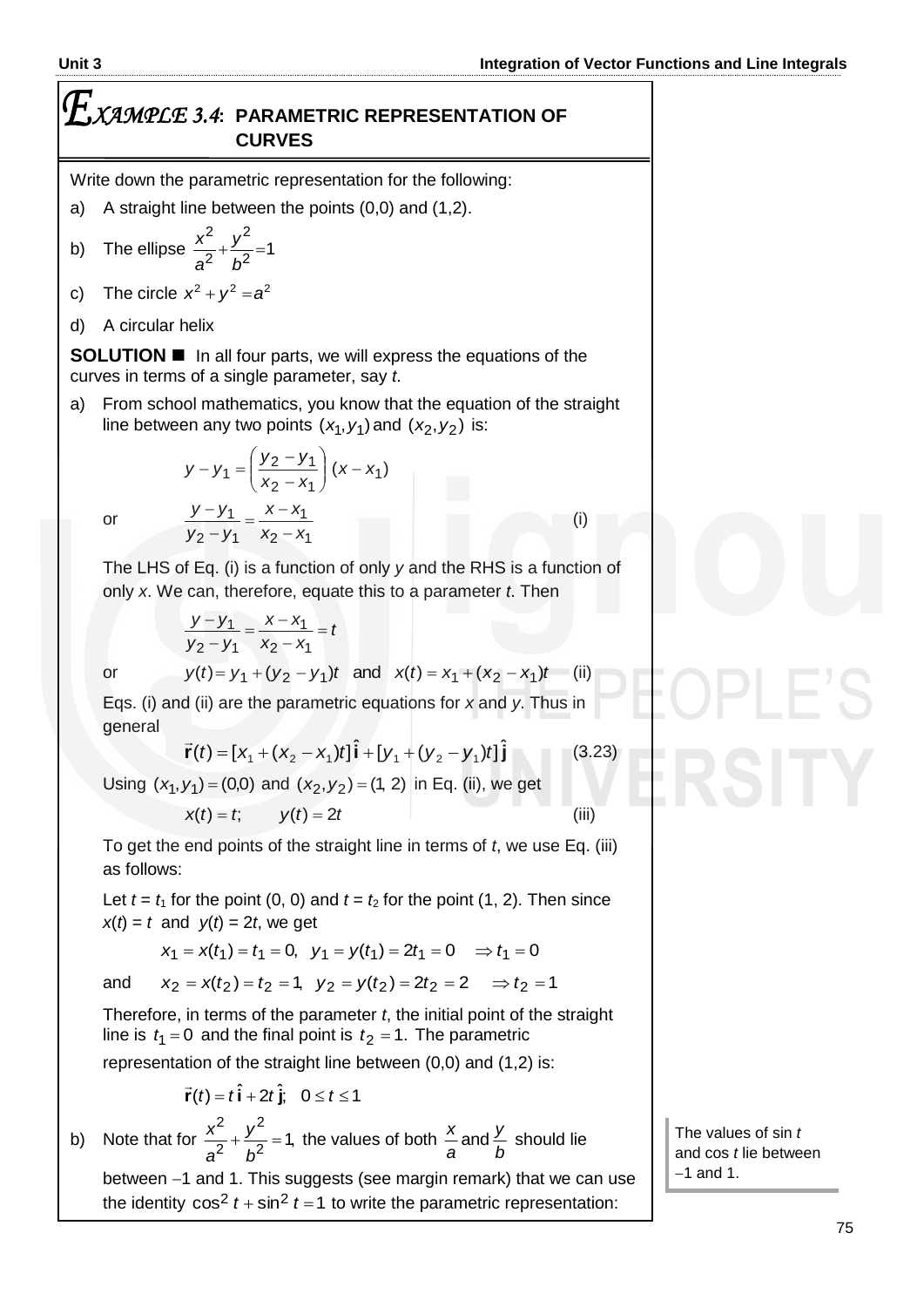$$
\frac{x}{a} = \cos t; \qquad \frac{y}{b} = \sin t
$$

$$
x(t) = a\cos t \quad \text{and} \quad y = b\sin t
$$

 $\Rightarrow$ 

So, an ellipse with its centre at the origin and semi-major and semiminor axes *a* and *b* respectively, has the parametric representation (Fig. 3.7a):

$$
\vec{r}(t) = a\cos t \hat{i} + b\sin t \hat{j} \qquad 0 \le t < 2\pi
$$
 (3.24)

The parameter *t* is the angle the position vector  $\vec{r}(t)$  makes with the

*x*-axis. As *t* changes from 0 to  $2\pi$ , the tip of the position vector traces the entire ellipse starting from the point *A* on the *x*-axis. The coordinate of each point on the ellipse is (*a* cos*t, b* sin*t*).

Note that if you want to take only a part of the ellipse, you have to choose the range of *t* accordingly. For example, for the part of ellipse in the first quadrant we write;

$$
\vec{r}(t) = \mathbf{acost} \hat{\mathbf{i}} + b\sin t \hat{\mathbf{j}} \qquad 0 < t < \pi/2
$$

c) Substituting  $a = b$  in Eq. 3.24, we get the parametric equation of a circle  $x^2 + y^2 = a^2$  (Fig. 3.7b):

$$
\vec{r}(t) = a\cos t \hat{i} + a\sin t \hat{j} \qquad 0 \le t < 2\pi
$$
 (3.25)

The coordinate of each point on the circle is (*a* cos *t, a* sin *t*).

d) The parametric equation for a circular helix (Fig. 3.7c) is:



76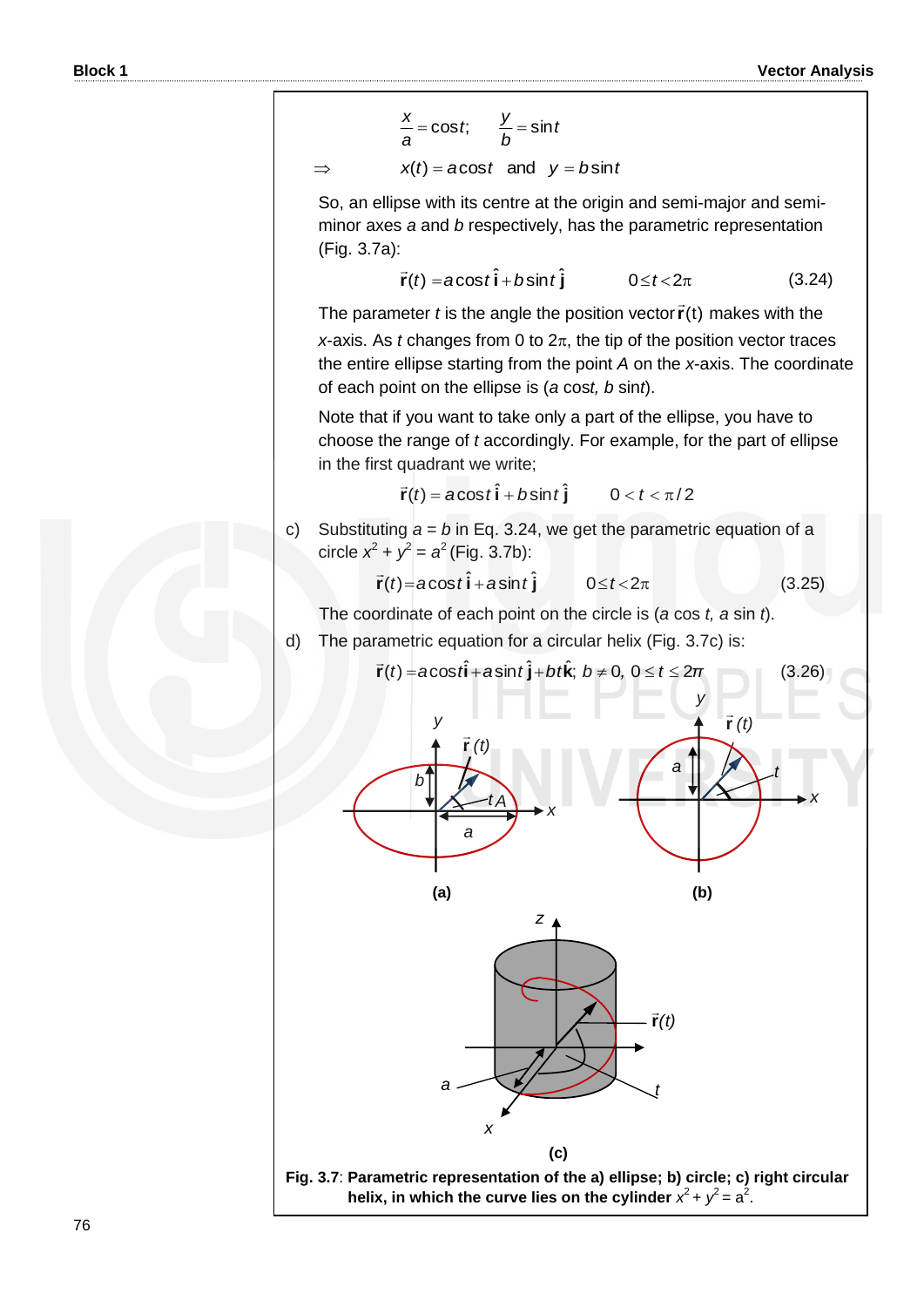# $\mathit{SAQ4}\,$  - Parametric representation of a parabola

Write down the parametric representation for the parabola  $y = x^2$  between the points  $(0,0)$  and  $(2,4)$ .

The parametric representation of a curve has several applications. In Mechanics the parameter *t* in Eq. (3.21b) may be used to represent time and we can use the vector function  $\vec{r}(t)$  to determine the velocity and acceleration of an object moving along a curve. We now use the parametric representation of the path of integration to define the line integral of a vector function along the path as:  $\overline{\phantom{a}}$ 

$$
W = \int_{C} \vec{F} \cdot d\vec{l} = \int_{t_1}^{t_2} \left[ \vec{F}[\vec{r}(t)]. \frac{d\vec{r}(t)}{dt} \right] dt
$$
 (3.27)

 $\mathbf{F}(\vec{\mathbf{r}}(t))$  $\vec{\mathsf{F}}(\vec{\mathsf{r}}(t))$  is a vector function ,  $\vec{\mathsf{r}}(t)$  is defined in Eq. (3.21b),  $t_{\text{1}}$  and  $t_{\text{2}}$  are the end points of the path.

This is now the definite integral of a **scalar** function. We can write

$$
\frac{d\vec{r}}{dt} = \frac{d}{dt} \left[ x(t) \hat{i} + y(t) \hat{j} + z(t) \hat{k} \right]
$$

$$
= \frac{dx(t)}{dt} \hat{i} + \frac{dy(t)}{dt} \hat{j} + \frac{dz(t)}{dt} \hat{k}
$$

Using  $\vec{F}(\vec{r}(t)) = F_1(t)\hat{i} + F_2(t)\hat{j} + F_3(t)\hat{k}$  $\vec{\mathsf{F}}(\vec{\mathsf{r}}(t))$  =  $F_1(t)\hat{\mathsf{i}}$  +  $F_2(t)\hat{\mathsf{j}}$  +  $F_3(t)\hat{\mathsf{k}}$  (see margin remark) and Eq. (3.27) we get:

$$
\int_{t_1}^{t_2} \left[ \vec{F} \cdot \frac{d\vec{r}}{dt} \right] dt = \int_{t_1}^{t_2} \left[ F_1(t) \frac{dx(t)}{dt} + F_2(t) \frac{dy(t)}{dt} + F_3(t) \frac{dz(t)}{dt} \right] dt
$$
\n(3.29a)

For a two-dimensional force field  $\vec{\mathsf{F}}$  =  $\mathsf{F}_\mathsf{T}(t) \, \hat{\mathsf{i}}$  +  $\mathsf{F}_\mathsf{2}(t) \, \hat{\mathsf{j}}$  $\overline{a}$ , we can write the line integral as:

$$
\int_{t_1}^{t_2} \left[ \vec{F} \cdot \frac{d\vec{r}}{dt} \right] dt = \int_{t_1}^{t_2} \left[ F_1(t) \frac{dx(t)}{dt} + F_2(t) \frac{dy(t)}{dt} \right] dt \tag{3.29b}
$$

Note that the quantity in the bracket in Eq. (3.29b) is a scalar function of a single variable *t*. We can say that the integral is along the *t-*axis, in the direction of increasing *t*. It exists when *C* is a smooth curve or even a piecewise smooth curve. In Fig. 3.8 you can see an example of a curve which is **piecewise smooth**.

Let us now write down a formal definition of the line integral of a vector field using the parametric representation of the path of integration.

Usually in Physics we use the symbol **F** to denote force fields and dr<sup>i</sup> to indicate displacement. Here we use the **l** *d* instead merely to highlight that we are talking about an infinitesimal displacement along a curve.

By replacing *x*,*y*,*z* in the vector function  $\vec{F} = F_1(x, y, z)\hat{i} + F_2(x, y, z)\hat{j}$ 

 $+ F_3 (x, y, z) \hat{k}$ 

(3.28)

by the parametric functions  $x = x(t)$ ;  $y = y(t); z = z(t)$ , we can write the vector function as a function of the parameter *t*.



**Fig. 3.8**: **The curve between** *A* **and** *B* **is piecewise smooth. It is made up of the smooth**  curves  $C_1$ ,  $C_2$  and  $C_3$ .

*t*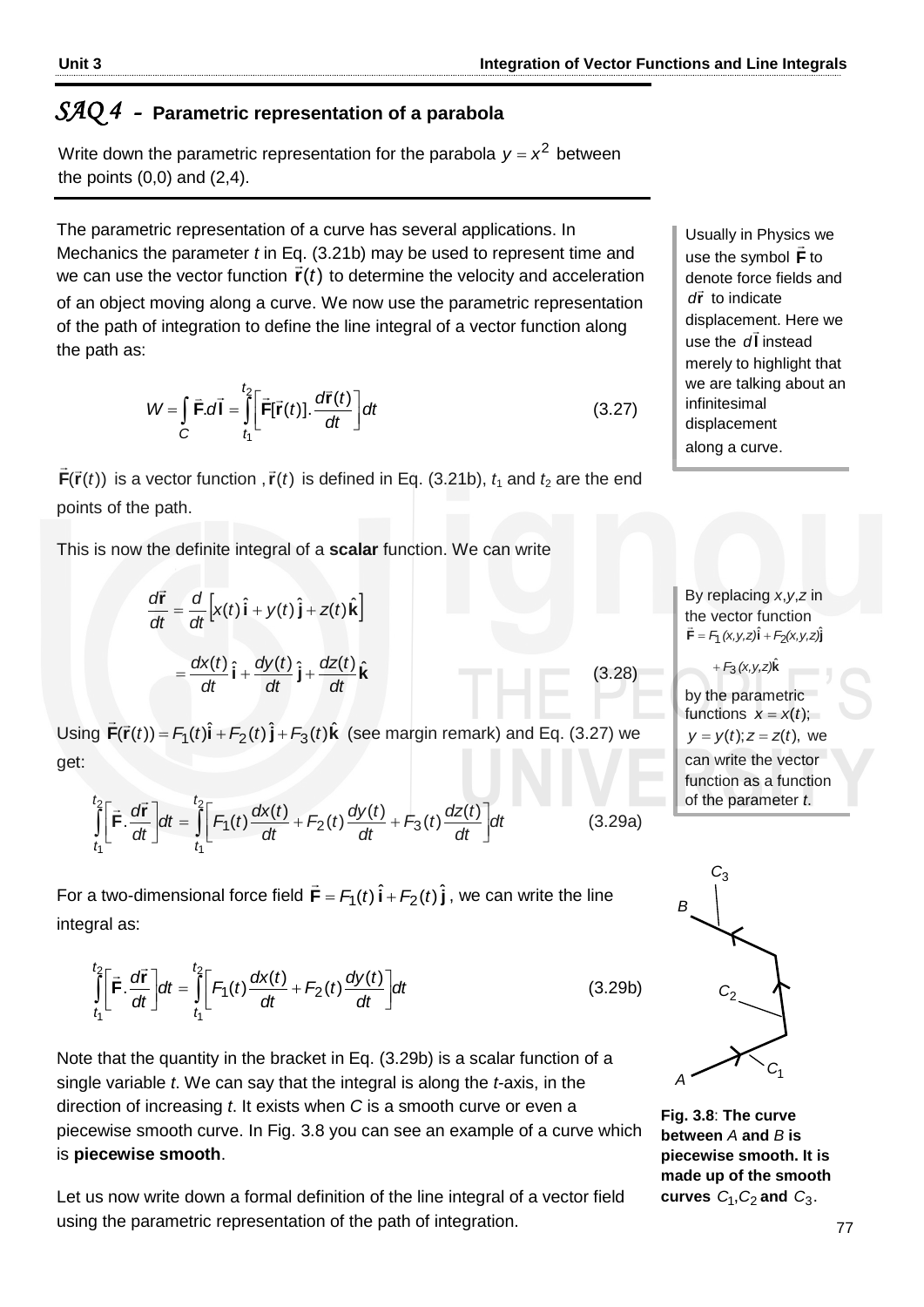$\overline{\phantom{a}}$ 

# **LINE INTEGRAL OF A VECTOR FIELD**

If a vector field **F**  $\overline{a}$ is continuous on a curve *C* which has a parametric representation  $\vec{r}(t)$  with  $t_1 \le t \le t_2$  and  $\vec{r}(t)$  is differentiable, we define the line integral of the vector field **F**  $\rightarrow$ along the curve *C* as:

$$
W = \int_{C} \vec{F} \cdot d\vec{l} = \int_{C} \left[ \vec{F}[(t)]. \frac{d\vec{r}(t)}{dt} \right] dt
$$
 (3.30)

**Remember that there can be more than one way of parametrizing a curve.**

For example, a circle  $x^2 + y^2 = a^2$  can be represented either as

 $\vec{r}(t) = a\cos t\hat{i} + a\sin t\hat{j}$  or  $\vec{r}(t) = a\sin t\hat{i} + a\cos t\hat{j}$ 

### **The value of the line integral does not depend on the chosen parametric representation of the path of integration**.

In the following example, we calculate the line integral for a two-dimensional vector field.

# *XAMPLE 3.5***: LINE INTEGRAL OF A VECTOR FIELD**

Calculate the line integral of the vector field  $\vec{F}(x, y) = -y\hat{i} + x\hat{j}$  $\overline{1}$ over the  $curve \space \space \vec{r}(t) = cost \hat{i} + sin \space t \hat{j} \space with \space 0 \leq t \leq \pi.$ 

**SOLUTION We use Eq. (3.30) to calculate the line integral. Let us** write down the steps of this calculation.

Step 1: Calculate 
$$
\frac{d\vec{r}}{dt}
$$
.  
\n $\frac{d\vec{r}}{dt} = \frac{d}{dt} [\cos t \hat{i} + \sin t \hat{j}] = -\sin t \hat{i} + \cos t \hat{j}$  (i)  
\nStep 2: Write  $\vec{F}[\vec{r}(t)]$  in terms of the parameter *t*.  
\n $\vec{F}$  is the vector field  $\vec{F}(x, y) = -y \hat{i} + x \hat{j}$ . We write  $\vec{F}$  in terms of the  
\nparameter *t* by replacing *x* and *y* in  $\vec{F}(x, y)$  by  
\n $x = x(t) = \cos t, y = y(t) = \sin t$ .  
\n $\therefore \quad \vec{F} = -\sin t \hat{i} + \cos t \hat{j}$  (ii)  
\nStep 3: Determine  $\vec{F} \cdot \frac{d\vec{r}}{dt}$ .  
\nUsing Eqs. (i) and (ii), we can write :  
\n $\vec{F} \cdot \frac{d\vec{r}}{dt} = [-\sin t \hat{i} + \cos t \hat{j}] [-\sin t \hat{i} + \cos t \hat{j}] = \sin^2 t + \cos^2 t = 1$  (iii)  
\nStep 4: Evaluate  $\int_{t_1}^{t_2} [\vec{F} \cdot \frac{d\vec{r}}{dt}] dt$ .

The limits of integration are the limits of the parameter *t* for the path of integration. These are given as  $t_1 = 0$  and  $t_2 = \pi$ . So using Eq. (iii), we get:

$$
\int_{t_1}^{t_2} \left[ \vec{F} \cdot \frac{d\vec{r}}{dt} \right] dt = \int_{0}^{\pi} dt = \pi
$$

*dt*

1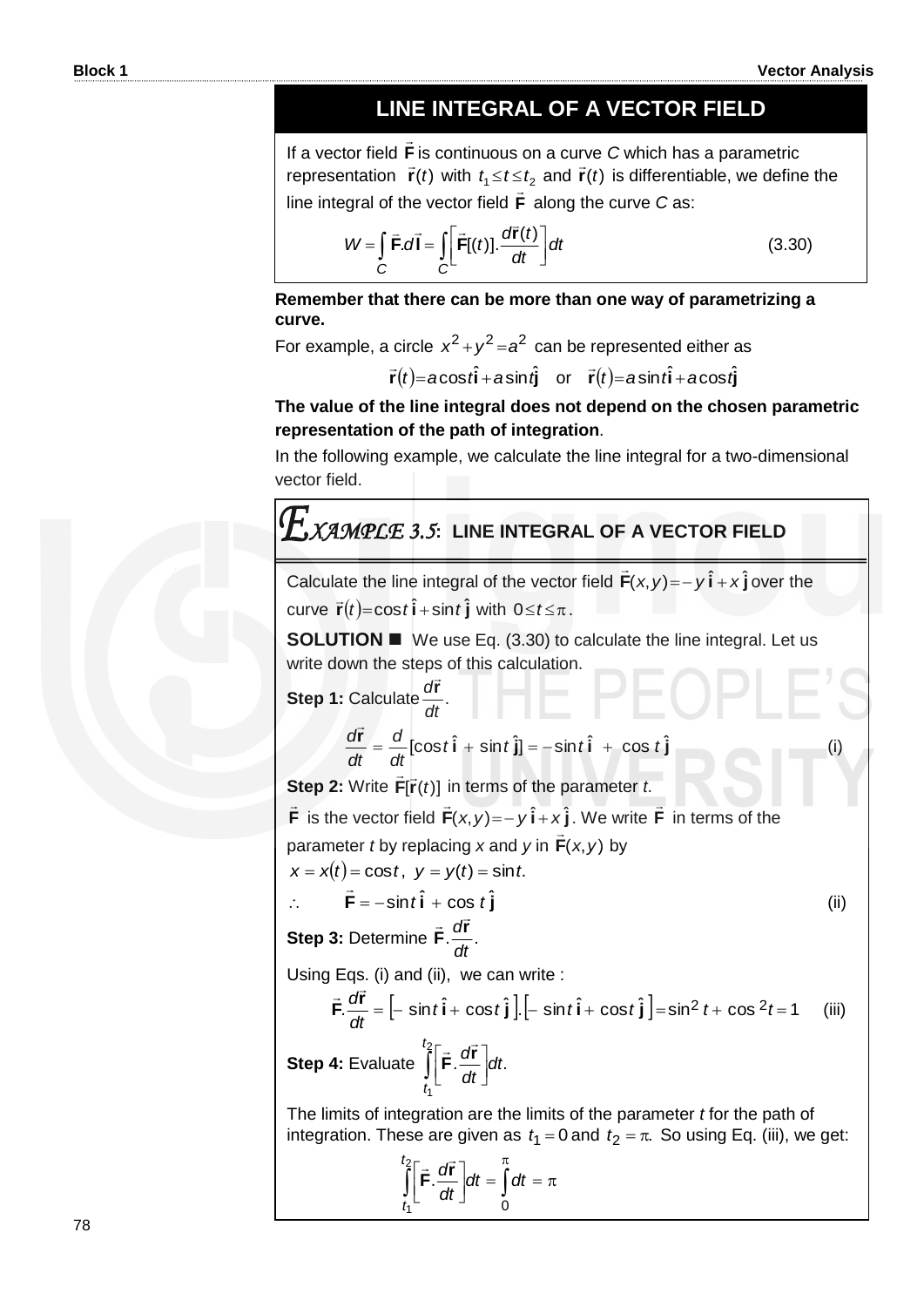Let us now work out another example of a line integral of a vector field. We calculate the work done by a three-dimensional force field in moving an object along a given path.

# *XAMPLE 3.6***: WORK DONE BY A FORCE FIELD**

Determine the work done by the force field  $\vec{F}(x, y, z) = xy\hat{i} + yz\hat{j} + zx\hat{k}$  $\overline{a}$ in moving an object along the curve  $\vec{r}(t) = t\hat{i} + t^2\hat{j} + t^3\hat{k}$  from (0,0,0) to (2,4,8).

**SOLUTION**  We use Eq. (3.29a) to calculate the work done by the force **SULD TIUM**  $=$  We doe Eq. (0.20d) to calculate the work done by the field. Comparing the expression for  $\vec{r}$  (*t*) with Eq. (3.21b), we can write:

$$
x(t) = t, \ \ y(t) = t^2, \ \ z(t) = t^3 \tag{i}
$$

Note that we have to determine the limits  $t_1$  and  $t_2$  of *t* for the path of integration as these are not given in the problem. The coordinates of the starting and ending points of the path are (0,0,0) and (2,4,8). Putting these values in the parametric expressions for the coordinates in Eq. (i) we can determine  $t_1$  and  $t_2$  as follows:

$$
x(t_1) = t_1 = 0
$$
,  $y(t_1) = t_1^2 = 0$ ,  $z(t_1) = t_1^3 = 0 \Rightarrow t_1 = 0$  (ii)

and

$$
x(t_2) = t_2 = 2
$$
,  $y(t_2) = t_2^2 = 4$ ,  $z(t_2) = t_2^3 = 8 \Rightarrow t_2 = 2$  (iii)

To calculate the work done we now have to evaluate the line integral

$$
W = \int_{0}^{2} \vec{F} \cdot \frac{d\vec{r}}{dt} dt
$$
 (iv)

following the steps outlined in Example 3.5. Here

$$
\frac{d\vec{r}}{dt} = \frac{d}{dt}[t\hat{i} + t^2\hat{j} + t^3\hat{k}] = \hat{i} + 2t\hat{j} + 3t^2\hat{k}
$$
 (v)

We next write **F**  $\rightarrow$ terms of the parameter *t* by substituting *x*, *y*, *z* from Eq. (i) to get:

$$
\vec{\mathbf{F}}[\vec{\mathbf{r}}(t)] = t^3 \hat{\mathbf{i}} + t^5 \hat{\mathbf{j}} + t^4 \hat{\mathbf{k}} \tag{vi}
$$

Using Eqs. (v) and (vi), we calculate:

eigs. (v) and (vi), we calculate:  
\n
$$
\vec{F}(\vec{r}(t)). \frac{d\vec{r}}{dt} = (t^3 \hat{i} + t^5 \hat{j} + t^4 \hat{k}).(\hat{i} + 2t \hat{j} + 3t^2 \hat{k}) = t^3 + 5t^6
$$
 (vii)

The work done is:

rk done is:  
\n
$$
W = \int_{0}^{2} (t^3 + 5t^6) dt = \left[ \frac{t^4}{4} + 5 \frac{t^7}{7} \right]_{0}^{2}
$$
\n
$$
= \frac{668}{7} \text{ units}
$$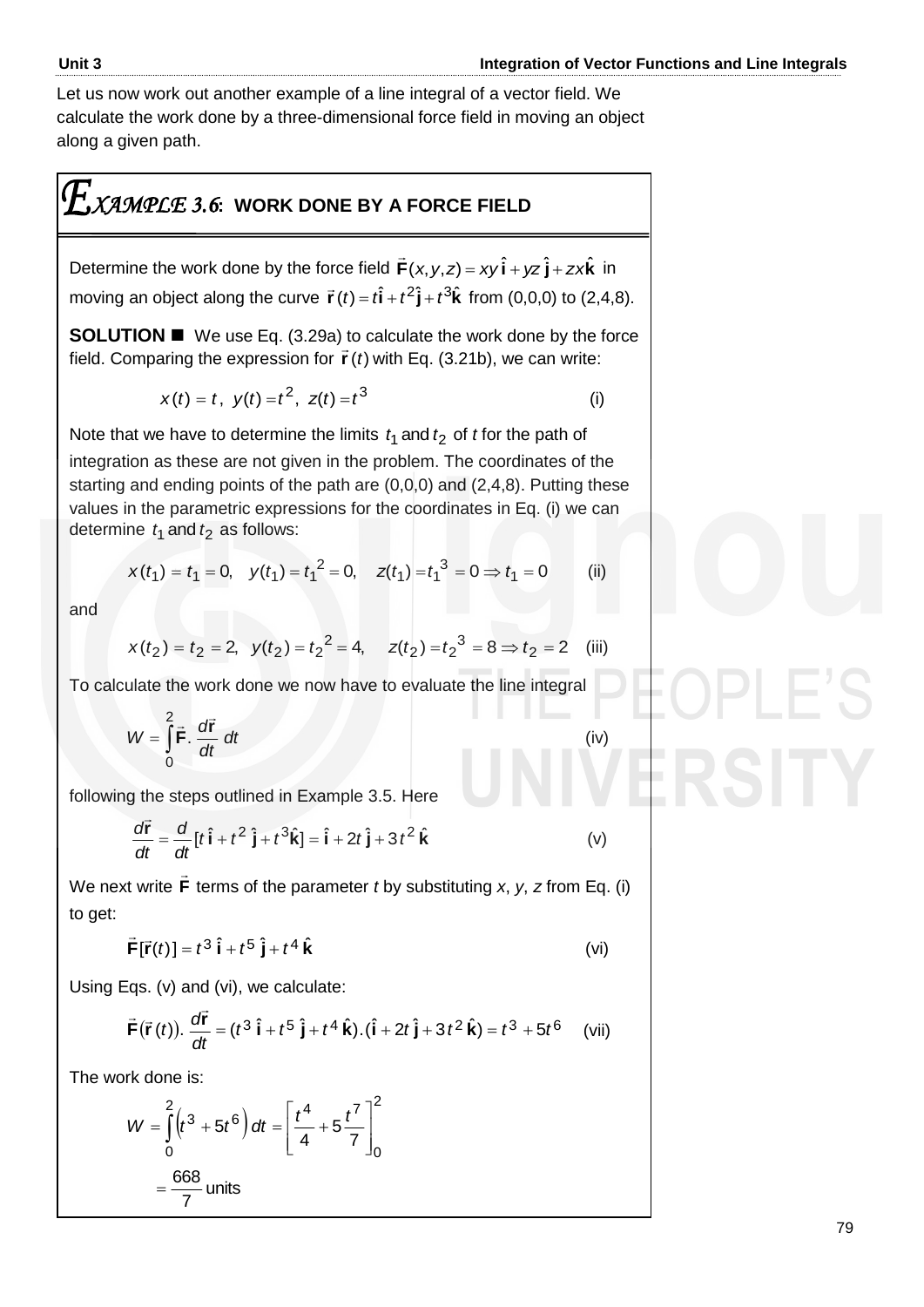It is convenient to use the parametric representation when the path of integration is a circle, an ellipse, a helix or a parabola. However, it is not always necessary to use a parametric representation to evaluate a line integral. In Example 3.4 the integral was evaluated using Eq. (3.19b). In some questions, as in SAQ 3, the path of integration may be along the *x, y* or *z*-axes or a combination of all these. In that case, using Eq. (3.19a or b) to evaluate the line integral will be more convenient than using Eq. (3.30).

**In evaluating line integrals we can use any of the equations: 3.19a, 3.19b, 3.29a, 3.29b or 3.30.** 

# *SAQ 5 -* **Line integral of a vector field**

Calculate the line integral of the vector field  $\vec{F} = -\vec{r} / r^3$  $\vec{\mathsf{F}}$ = $- \vec{\mathsf{r}}$  /  $r^3$  along the curve  $\vec{r}(t) = t\hat{i} + t\hat{j} + t\hat{k}$ , with  $1 \le t \le 3$ .

Before you study further, you should learn some properties of line integrals.

## **PROPERTIES OF LINE INTEGRALS**

The line integral of a vector field **F**  $\Rightarrow$ along a curve *C* has the following general properties:

1. For a constant  $\alpha$ ,

2.

I

I

I

 $\overline{\phantom{a}}$ 

$$
\int_{C} \alpha \vec{F} \cdot d\vec{l} = \alpha \int_{C} \vec{F} \cdot d\vec{l}
$$
\n(3.31)  
\n
$$
\int_{C} [\vec{F} + \vec{G}] \cdot d\vec{l} = \int_{C} \vec{F} \cdot d\vec{l} + \int_{C} \vec{G} \cdot d\vec{l}
$$
\n(3.32)

where **G**  $\overline{a}$ is another vector field which is continuous over the curve *C*.

3. If the curve C is made up of two curves  $C_1$  and  $C_2$  as shown in Fig. 3.9, we have:

$$
\int_{C} \vec{F} \cdot d\vec{l} = \int_{C_1} \vec{F} \cdot d\vec{l} + \int_{C_2} \vec{F} \cdot d\vec{l}
$$
\n(3.33)

Note that the orientation of the curve is the same in all the three integrals. If the orientation of the path is reversed in any line integral, as in Fig. 3.10, the integral gets multiplied by a negative sign.

So far we have discussed line integrals of the form  $\int$  **Ã**. $d$ **l** *C*  $\rightarrow$ . There are other

types of line integrals. Here we only state these forms.

### **3.3.3 Other Types of Line Integrals**

There are mainly two other types of line integrals that you may need to use. These are:

i) *C f dl*

*A C*1 *B*

*C*2

*C*

**Fig. 3.9**: **The curve** *C* **between points** *A* **and**  *C* **is made up of the curves** *C*<sup>1</sup> **between** *A* **and** *O* **and** *C*<sup>2</sup> **between**  *O* **and** *C***.**



**Fig. 3.10**: **The line integral over the path**  *C*<sup>2</sup> **will be the negative of the line integral over the path**  $C_3$  $\int \vec{F} \cdot d\vec{l} = - \int \vec{F} \cdot d\vec{l}$ 2 3 *C C*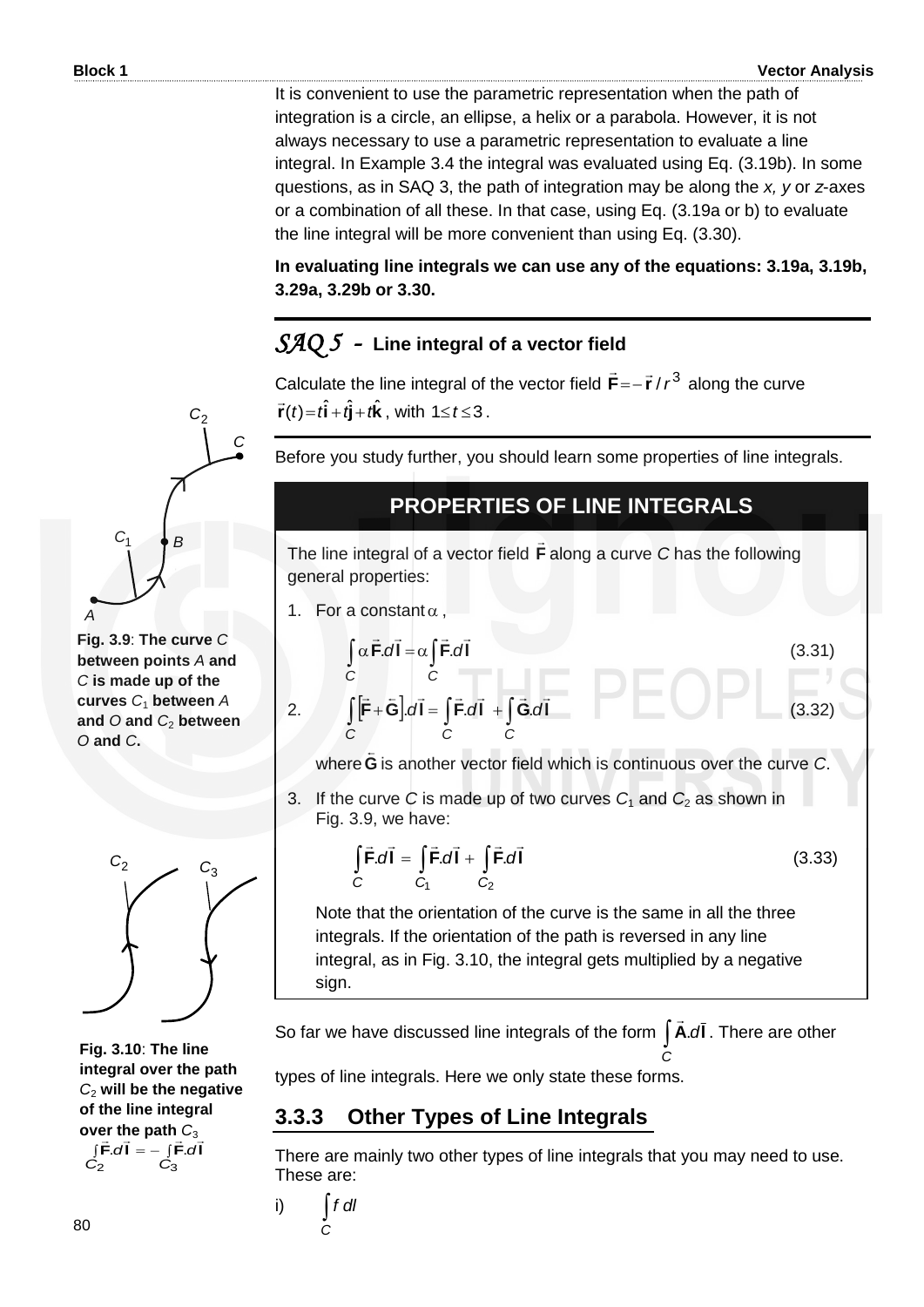ii) 
$$
\int_{C} \vec{A} \times d\vec{l}
$$

where *f* and **A**  $\overline{a}$ represent a scalar and vector field, respectively. While (i) gives a scalar, (ii) gives a vector.

In the next section we discuss conservative vector fields, which are an important concept in physics. In your mechanics course BPHCT-131 you have studied about central conservative forces which are an example of a conservative vector field.

# **3.4 CONSERVATIVE VECTOR FIELDS**

From the examples you have worked out so far, you have seen that the equation of the path of integration (either in a parametric form or in terms of the Cartesian coordinates) is used to evaluate the line integral. In general, then, the value of the line integral depends on the path (as in SAQ 3). However you will find that in some cases the value of the line integral of a vector field between any two points **does not depend on the path of integration between these points**. This notion of path independence of the line integral of a vector field is used to define a conservative vector field:

**A vector field F**  $\rightarrow$ , for which the line integral  $\left(\right| \vec{F} \mathcal{A} \vec{\bm{l}}\right)$  **k**  $\overline{z}$   $\overline{z}$ .*d*  **between any two** 

**points** *P* **and** *Q***, has the same value for all paths that begin at the point** *P* **and end at the point** *Q* **is called a conservative vector field.** 

In other words, **the line integral of a conservative force is path independent** (Fig. 3.11).

The force of gravity is an example of a conservative force field. You know that the work done in lifting an object of mass *m* to a height is the same. Irrespective of the path taken, the work done is ( *mgh*). Thus, the force of gravity is a conservative force. The electrostatic force field is also conservative, as you have also studied in Unit 10 of BPHCT-131.

There are **three different ways** of saying that a vector field **F**  $\rightarrow$  is conservative. And *all of these are equivalent to saying that the line integral of the vector field is path independent*. These are as follows:

1. The vector field can be written as the gradient of a scalar field  $\Phi$ :

$$
\vec{\mathbf{F}} = \vec{\nabla}\Phi
$$

(3.34)

2. The curl of the vector field is zero or the vector field is **irrotational**:

$$
\vec{\nabla} \times \vec{\mathbf{F}} = \vec{\mathbf{0}}
$$

(3.35)

3. The line integral of the vector field along a closed path is zero:

$$
\oint_C \vec{F} \cdot d\vec{l} = 0
$$
\n(3.36)

The line integral of a vector field over a closed path is also called a *closed contour integral* or a *loop integral***.** It is denoted by a small circle superimposed on the sign of the integral as shown below:

$$
\oint_C \vec{F} \cdot d\vec{l} \tag{3.37}
$$



**Fig. 3.11**: **Three different paths of integration between two points** *P* and  $Q$ ,  $C_1$ ,  $C_2$  and  $C_3$ . If **the line integral of a vector field F has the same value for all these paths then F is a conservative vector field.**

If the line integral of **F** depends on the path between the two points, then it is called a **nonconservative** vector field.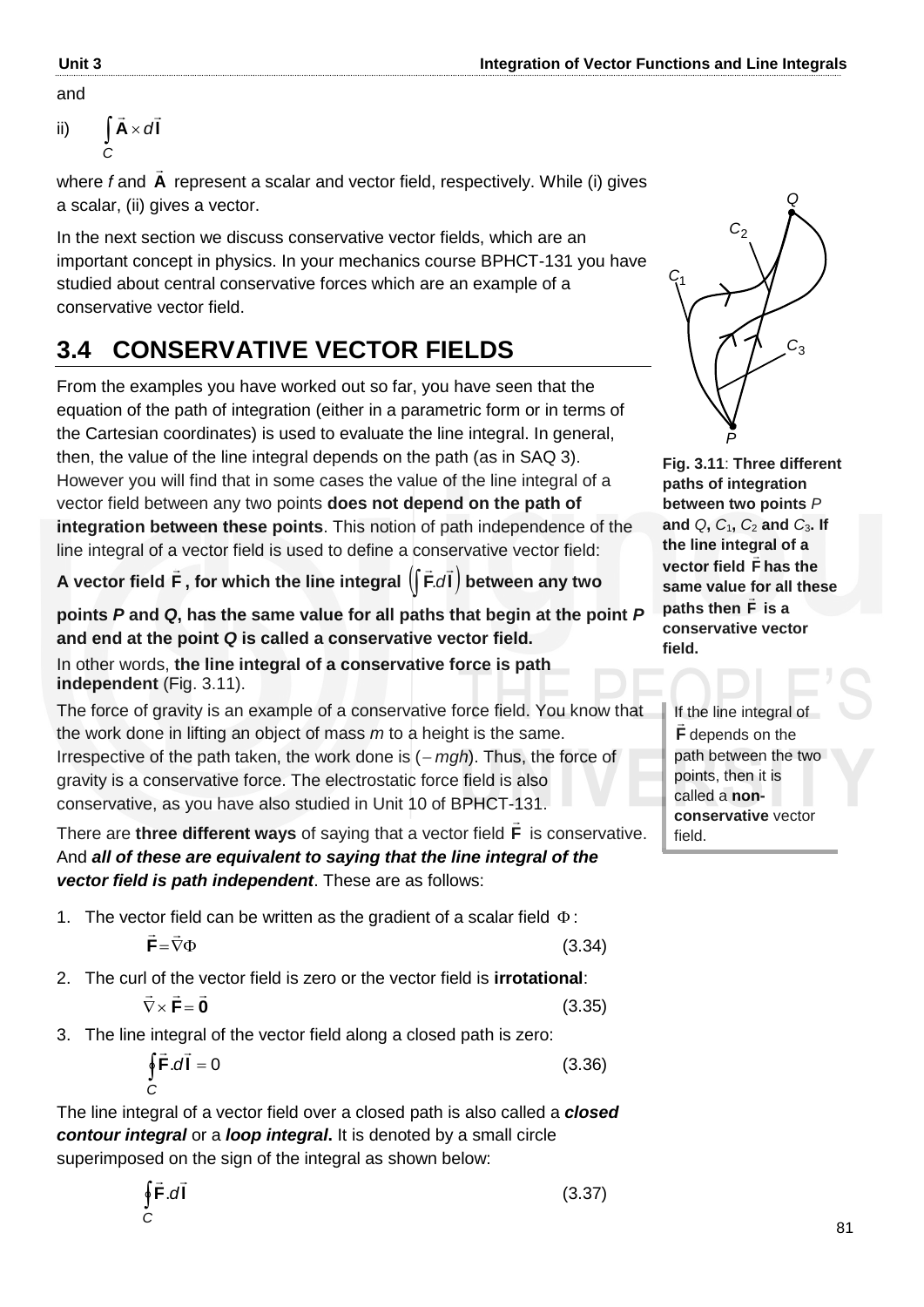$\overline{1}$ 

For any vector field **F** <u>...</u> the closed contour integral along a curve *C* is also called the **circulation of the vector F**  $\frac{1}{1}$ around the path *C*.

### *SAQ 6 -* **Circulation of a vector field**

Calculate the circulation of a vector field  $\vec{A} = xy \hat{i} + (3x^2 + y) \hat{j}$  $\overline{a}$  around the circle  $x^2 + y^2 = 4$ .

Let us now introduce another concept which is used very often in physics, that of the scalar potential associated with a conservative force.

## **3.4.1 Scalar Potential**

In mechanics we define the potential energy as the negative of the work done in a process. For example, if we lift a mass *m* to a height *z* the work done by the force of gravity is  $W = \Phi = -mgz$ . However, the potential energy of the

mass increases, and if the potential energy on the surface of the Earth is taken to be zero, the increase in the potential energy  $V = mqz$ . In other words, the potential energy is the negative of the work done. So,

$$
V = -W = -\Phi = -\int_{C} \vec{F} \cdot d\vec{l}
$$
 (3.38)

For every conservative force **F**  $\rightarrow$ , we, therefore, define a function *V* which is the scalar potential function  $V = -\Phi$  such that  $\mathbf{F} = -\nabla V$ ט , טכ<br>ב ⊥  $\mathbf{F} = - \nabla V$ .

Let us now work out an example in which we determine the scalar potential for a vector field by evaluating the line integral.

# *XAMPLE 3.7***: SCALAR POTENTIAL FOR A CONSERVATIVE FORCE FIELD**

Determine the scalar potential for an electric field due to a point charge *q* placed at the origin.

**SOLUTION ■** The electric field due to a charge *q* placed at the origin of the coordinate system at a point  $P(x, y, z)$  which is at a distance *r* from the origin is the force on the unit charge placed at that point and is given by:

$$
\vec{E} = \frac{q}{r^2}\hat{r} = \frac{q\vec{r}}{r^3} = \frac{q(x\hat{i} + y\hat{j} + z\hat{k})}{(x^2 + y^2 + z^2)^{3/2}}
$$

We can check that the electric field is conservative by calculating the curl of the the field. Using Eq. (2.7a) for the curl, we get:

$$
\vec{\nabla} \times \vec{F} = \begin{vmatrix} \hat{\mathbf{i}} & \hat{\mathbf{j}} & \hat{\mathbf{k}} \\ \frac{\partial}{\partial x} & \frac{\partial}{\partial y} & \frac{\partial}{\partial z} \\ \frac{x}{(x^2 + y^2 + z^2)^{3/2}} & \frac{y}{(x^2 + y^2 + z^2)^{3/2}} & \frac{z}{(x^2 + y^2 + z^2)^{3/2}} \end{vmatrix}
$$

Note that we can add a constant  $V_0$  to the scalar potential *V*, to find another potential function,  $V + V_0$ . This is because for any constant<br>. . <del>.</del> . . .  $V_0$ ,  $\nabla$   $V_0 = 0$  and therefore we can write  $\mathbf{F} = -\nabla (V + V_0)$ . So the scalar potential is arbitrary up to an additive

constant.

**r** ˆ is the unit vector along **the position vector <b>r** from

the origin to the point *P.*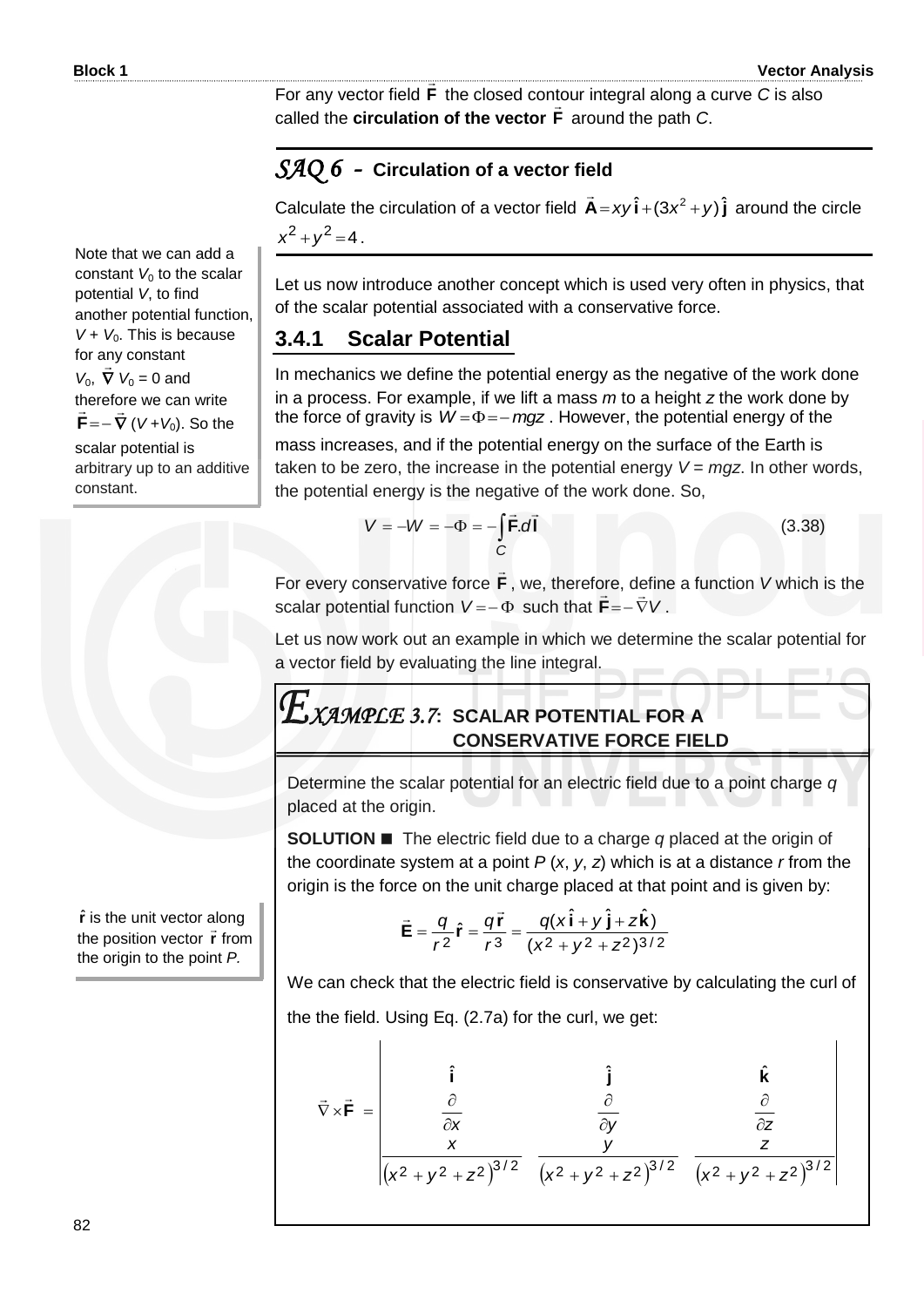$$
= \hat{\mathbf{i}} \left[ \frac{\partial}{\partial y} \left\{ \frac{z}{(x^2 + y^2 + z^2)^{3/2}} \right\} - \frac{\partial}{\partial z} \left\{ \frac{y}{(x^2 + y^2 + z^2)^{3/2}} \right\} \right]
$$
  
+ 
$$
\mathbf{i} \left[ \frac{\partial}{\partial z} \left\{ \frac{x}{(x^2 + y^2 + z^2)^{3/2}} \right\} - \frac{\partial}{\partial x} \left\{ \frac{z}{(x^2 + y^2 + z^2)^{3/2}} \right\} \right]
$$
  
+ 
$$
\hat{\mathbf{k}} \left[ \frac{\partial}{\partial x} \left\{ \frac{y}{(x^2 + y^2 + z^2)^{3/2}} \right\} - \frac{\partial}{\partial y} \left\{ \frac{x}{(x^2 + y^2 + z^2)^{3/2}} \right\} \right]
$$
 (i)

Calculating the partial derivatives in the first term in Eq. (i) we get:

$$
\frac{\partial}{\partial y}\left\{\frac{z}{(x^2+y^2+z^2)^{3/2}}\right\} = -\frac{3yz}{(x^2+y^2+z^2)^{5/2}}
$$

$$
\frac{\partial}{\partial z}\left\{\frac{y}{(x^2+y^2+z^2)^{3/2}}\right\} = -\frac{3yz}{(x^2+y^2+z^2)^{5/2}}
$$

$$
\therefore \frac{\partial}{\partial y}\left\{\frac{z}{(x^2+y^2+z^2)^{3/2}}\right\} - \frac{\partial}{\partial y}\left\{\frac{y}{(x^2+y^2+z^2)^{3/2}}\right\} = 0
$$

Similarly, the remaining two terms in Eq. (i) are also zero.

 $\therefore \quad \nabla \times \mathbf{E} = \mathbf{0}$  $\pm$   $\pm$   $\pm$  $\nabla \times E =$ 

To determine the scalar potential associated with the field we calculate the negative of the work done in bringing the unit charge from infinity to the point *P*, which is:

$$
V = -\int_{\infty}^{r} \vec{E} \cdot d\vec{r} = -\int_{\infty}^{r} \frac{q}{r^{2}} \hat{r} \cdot dr \hat{r} = -\int_{\infty}^{r} \frac{q}{r^{2}} dr
$$

$$
= \left[ \frac{q}{r} \right]_{\infty}^{r} = \frac{q}{r}
$$

You have seen that when a vector field is irrotational (curl of the vector field is zero), it can be written as the gradient of a scalar function, which we call the scalar potential. What if the vector field were to be solenoidal? This brings us to the concept of a vector potential, which finds many applications in Physics. Let us now study about this.

You will learn about electric potential in detail

in Units 8 and 9.

A vector field with a zero divergence is called a **solenoidal** vector field.

#### $3.4.2$ **3.4.2 Vector Potentials**

Consider a solenoidal vector field **F**  $\rightarrow$ . So  $\nabla$  **F**=0  $\pm$  = . Recall that you have studied in Unit 2 that for any vector field **A**  $\vec{A}$ ,  $\vec{\nabla} \cdot (\vec{\nabla} \times \vec{A}) = 0$ . Therefore we can write: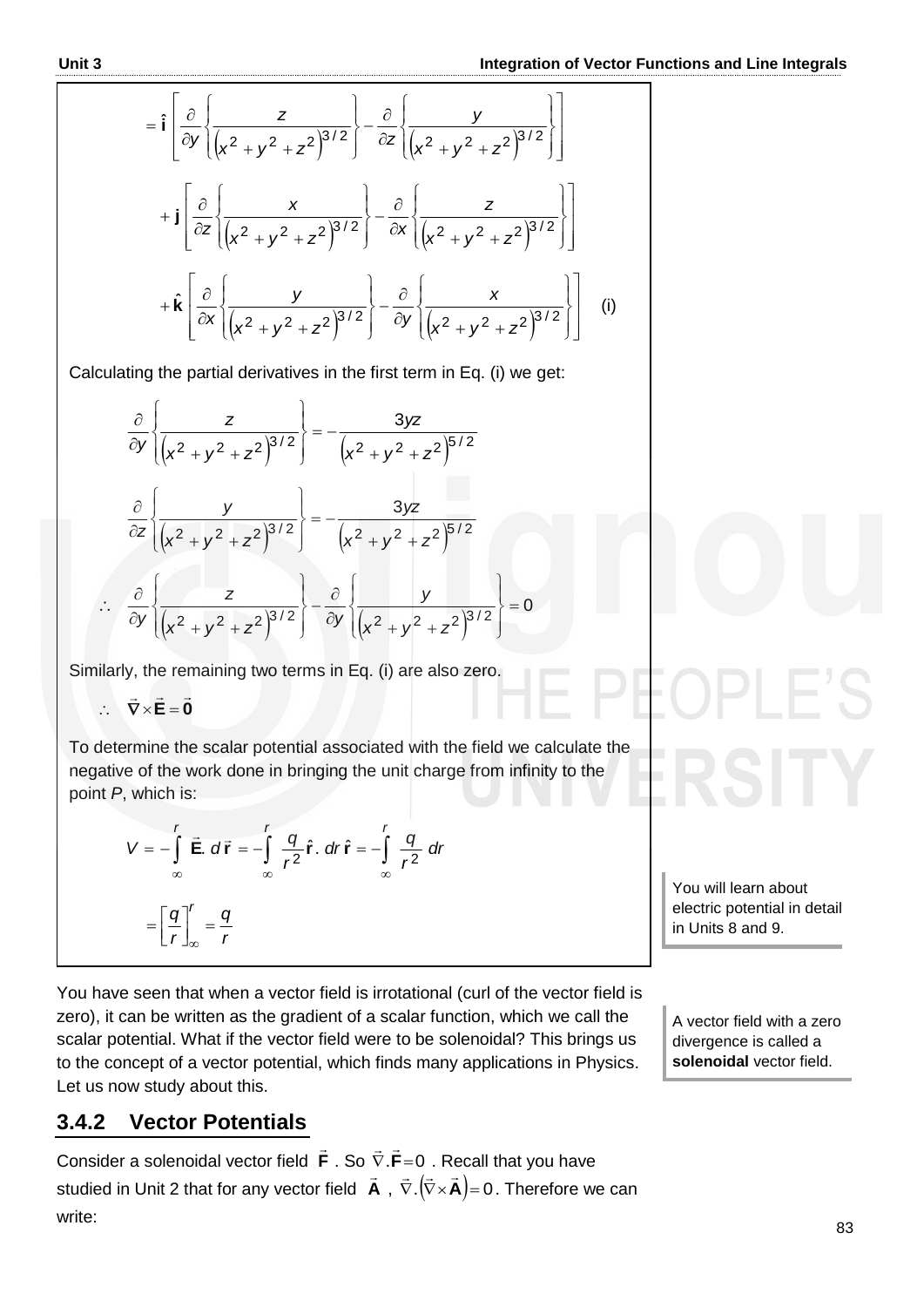$\nabla$ .F=0 $\Rightarrow$ F= $\nabla\times$ A  $\overline{z}$   $\overline{z}$   $\overline{z}$   $\overline{z}$   $\overline{z}$   $\overline{z}$  $\nabla \cdot \mathbf{F} = 0 \Longrightarrow \mathbf{F} = \nabla \times$ 

**A**  $\overline{a}$  is called the **vector potential** associated with a solenoidal vector field **F**  $\overline{a}$ . Just as the scalar potential for a conservative field is not unique and you can add an arbitrary constant to it, similarly the vector potential for a solenoidal field is also not unique. You can add the gradient of an arbitrary function, *f*  $\frac{1}{x}$ (*x*, *y*, *z*) to the vector potential, and the result would not change because the curl of a gradient of a scalar field is zero  $(\vec{\nabla} \times (\vec{\nabla} f) = 0$ ) .So:

$$
\left[\vec{\nabla}\times\left(\vec{\mathbf{A}}+\vec{\nabla}f\right)\right]=\vec{\nabla}\times\vec{\mathbf{A}}=\vec{\mathbf{F}}\tag{3.40}
$$

# **3.5 SUMMARY**

| <b>Concept</b>                   | <b>Description</b>                                                                                                                                                                                                      |
|----------------------------------|-------------------------------------------------------------------------------------------------------------------------------------------------------------------------------------------------------------------------|
| Integral of a vector<br>function | For a vector function in three dimensions defined as<br>$\vec{\mathbf{b}}(t) = b_1(t)\hat{\mathbf{i}} + b_2(t)\hat{\mathbf{j}} + b_3(t)\hat{\mathbf{k}}$ the indefinite integral of $\vec{\mathbf{b}}(t)$ is given by:  |
|                                  | $\int \vec{b}(t) dt = \hat{i} \int b_1(t) dt + \hat{j} \int b_2(t) dt + \hat{k} \int b_3(t) dt$                                                                                                                         |
|                                  | The definite integral of $\vec{b}(t)$ over the interval $[t_1, t_2]$ is:<br>$\int_{t_1}^{t_2} \vec{b}(t)dt = \hat{i} \int_{t_1}^{t_2} b_1(t)dt + \hat{j} \int_{t_1}^{t_2} b_2(t)dt + \hat{k} \int_{t_1}^{t_2} b_3(t)dt$ |
|                                  |                                                                                                                                                                                                                         |
|                                  | For a vector function in two dimensions defined as $\vec{\mathbf{b}}(t) = b_1(t)\hat{\mathbf{i}} + b_2(t)\hat{\mathbf{j}}$ , the<br>indefinite integral of $\mathbf{b}(t)$ is given by                                  |
|                                  | $\int \vec{b}(t) dt = \hat{i} \int b_1(t) dt + \hat{j} \int b_2(t) dt$                                                                                                                                                  |
|                                  | The definite integral of $\vec{b}(t)$ over the interval $[t_1, t_2]$ is                                                                                                                                                 |
|                                  | $\int_{t_1}^{t_2} \vec{b}(t)dt = \hat{i}\int_{t_1}^{t_2} b_1(t)dt + \hat{j}\int_{t_1}^{t_2} b_2(t)dt$                                                                                                                   |
| Properties of integrals ■        | For any two vector functions $\mathbf{f}(t)$ and $\mathbf{\vec{g}}(t)$ we can write                                                                                                                                     |
| of vector functions              | $\int \left[ \vec{f}(t) + \vec{g}(t) \right] dt = \int \vec{f}(t) dt + \int \vec{g}(t) dt$                                                                                                                              |
|                                  | For the product of a vector function $f(t)$ and a constant $\alpha$ we can write                                                                                                                                        |
|                                  | $\int \alpha \vec{f}(t) dt = \alpha \int \vec{f}(t) dt$                                                                                                                                                                 |
|                                  | For a vector function $f(t)$ and a constant vector $\vec{a}$ , we can write                                                                                                                                             |
|                                  | $\int \vec{a}.\vec{f}(t) dt = \vec{a} \int \vec{f}(t) dt$                                                                                                                                                               |
| OΛ                               | $\int \vec{a} \times [\vec{f}(t)(t)] dt = \vec{a} \times \int \vec{f}(t)(t) dt$                                                                                                                                         |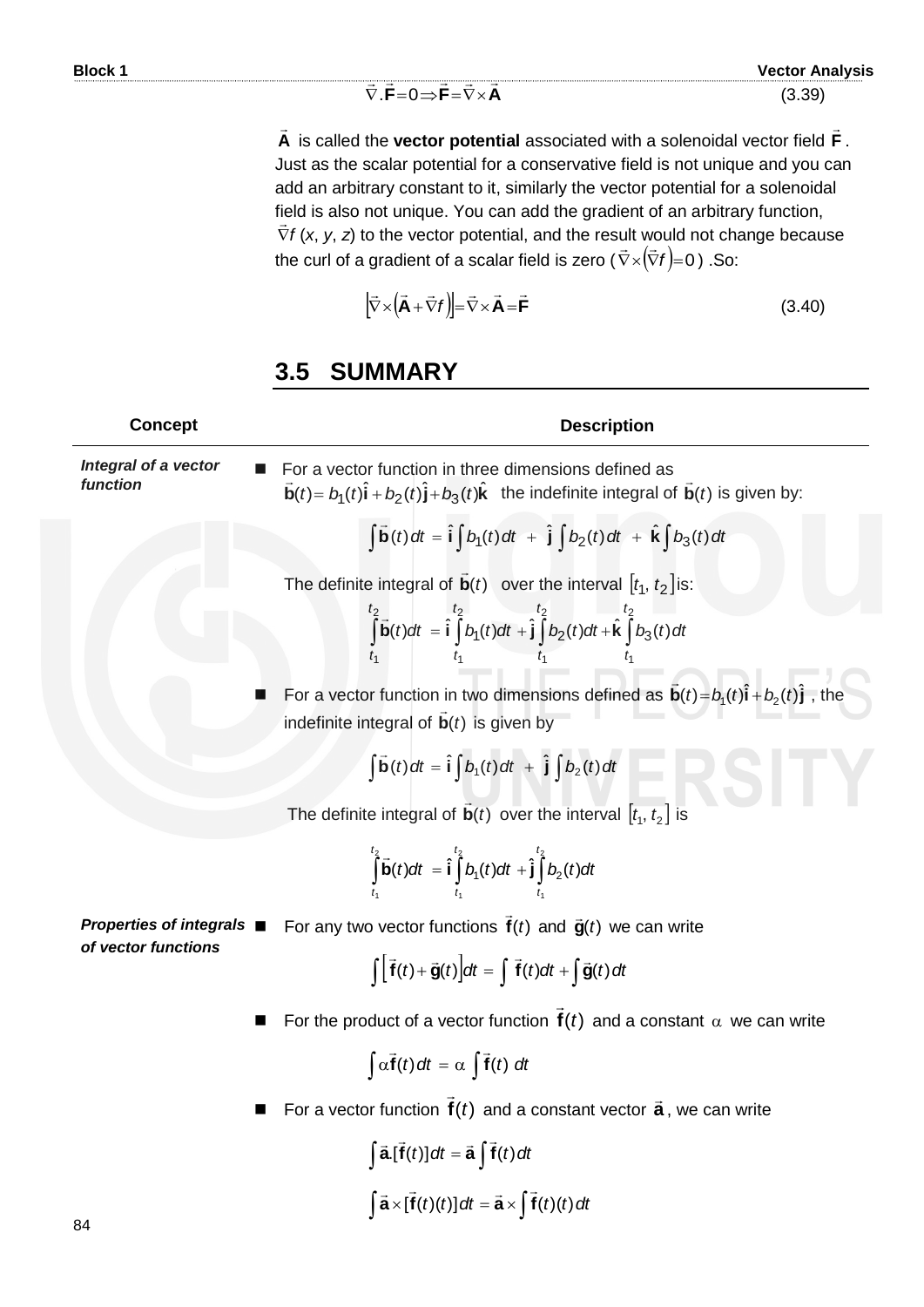then integrate the result. **Line integral** ■ A line integral of a scalar or a vector field is a generalization of the single integral where the path of integration may be any curve in space. It can appear in three forms:

first compute the scalar and vector products in the integrands. We

$$
\int_{C} f \, dl, \int_{C} \vec{A} \cdot d\vec{l} \text{ and } \int_{C} \vec{A} \times d\vec{l}
$$

For any two vector functions of a scalar  $t$ ,  $\tilde{a}(t)$ 

*Work done by a force field*  **F**

$$
W = \int_{C} \vec{F} \cdot d\vec{l}
$$

evaluate the integrals

*Line integral in the component form*

The line integral of a three-dimensional force field  $\vec{F} = F_1(x, y, z)\hat{i} + F_2(x, y, z)\hat{j} + F_3(x, y, z)\hat{k}$  along a path *C* in space can be written in terms of its component functions as:

$$
W = \int_{C} \vec{F} \cdot d\vec{l} = \int_{C} \left[ F_1 dx + F_2 dy + F_3 dz \right]
$$

 $\blacksquare$  The line integral of a two-dimensional force field  $\vec{F} = F_1(x,y)\hat{i} + F_2(x,y)\hat{j}$  along a path *C* in the *xy* plane can be written as:

$$
W = \int_{C} \vec{F} \cdot d\vec{l} = \int_{C} [F_1 dx + F_2 dy]
$$

*Line integral of a vector field using the parametric representation of the path*

■ The line integral of the vector field **F**  $\rightarrow$ along the curve *C* which has a parametric representation  $\vec{r}(t)$  with  $t_1 \le t \le t_2$  where  $\vec{r}(t)$  is differentiable is:

$$
W = \int_{C} \vec{F} \cdot d\vec{l} = \int_{t_1}^{t_2} \left[ \vec{F}[\vec{r}(t)]. \frac{d\vec{r}(t)}{dt} \right] dt
$$

**For a constant**  $\alpha$ **,** 

*Properties of the line integral*

$$
\int_{C} \alpha \vec{F} \cdot d\vec{l} = \alpha \int_{C} \vec{F} \cdot d\vec{l}
$$

- $\overrightarrow{C}$  c<br>  $\int [\vec{F} + \vec{G}] \cdot d\vec{l} = \int \vec{F} \cdot d\vec{l} + \int$ *C CC*  $\mathsf{F} + \mathsf{G}$ | $d\mathsf{I} = |\mathsf{F} d\mathsf{I} + |\mathsf{G} d\mathsf{I}|$   $dI = |F.dI| + |G.dI$  for two vector fields G  $\rightarrow$ and **F**  $\rightarrow$ .
- If the path of integration *C* is split into two curves *C*<sub>1</sub> and *C*<sub>2</sub>  $\int \vec{F} \cdot d\vec{l} = \int \vec{F} \cdot d\vec{l} + \int \vec{F} \cdot d\vec{l}$ 1 C<sub>2</sub> *C C C*
- If the orientation of the path of integration is reversed in any line integral, the integral gets multiplied by a negative sign.

*Circulation of a vector field*

**For any vector field F**  $\Rightarrow$ the closed contour integral along a curve *C* ∲ F̃.ďĪ *C* וע<br>∸ → **:** dI is also called the **circulation of the vector F**  $\ddot{\ }$ around the path *C*.

The work done by the force field 
$$
\vec{F}
$$
 in moving an object along a

path 
$$
C
$$
 between the points  $P$  and  $Q$  is given by the line integral

$$
\mathsf{r}^{\mathsf{r}}\mathsf{r}^{\mathsf{r}}\mathsf{r}^{\mathsf{r}}\mathsf{r}^{\mathsf{r}}\mathsf{r}^{\mathsf{r}}\mathsf{r}^{\mathsf{r}}\mathsf{r}^{\mathsf{r}}\mathsf{r}^{\mathsf{r}}\mathsf{r}^{\mathsf{r}}\mathsf{r}^{\mathsf{r}}\mathsf{r}^{\mathsf{r}}\mathsf{r}^{\mathsf{r}}\mathsf{r}^{\mathsf{r}}\mathsf{r}^{\mathsf{r}}\mathsf{r}^{\mathsf{r}}\mathsf{r}^{\mathsf{r}}\mathsf{r}^{\mathsf{r}}\mathsf{r}^{\mathsf{r}}\mathsf{r}^{\mathsf{r}}\mathsf{r}^{\mathsf{r}}\mathsf{r}^{\mathsf{r}}\mathsf{r}^{\mathsf{r}}\mathsf{r}^{\mathsf{r}}\mathsf{r}^{\mathsf{r}}\mathsf{r}^{\mathsf{r}}\mathsf{r}^{\mathsf{r}}\mathsf{r}^{\mathsf{r}}\mathsf{r}^{\mathsf{r}}\mathsf{r}^{\mathsf{r}}\mathsf{r}^{\mathsf{r}}\mathsf{r}^{\mathsf{r}}\mathsf{r}^{\mathsf{r}}\mathsf{r}^{\mathsf{r}}\mathsf{r}^{\mathsf{r}}\mathsf{r}^{\mathsf{r}}\mathsf{r}^{\mathsf{r}}\mathsf{r}^{\mathsf{r}}\mathsf{r}^{\mathsf{r}}\mathsf{r}^{\mathsf{r}}\mathsf{r}^{\mathsf{r}}\mathsf{r}^{\mathsf{r}}\mathsf{r}^{\mathsf{r}}\mathsf{r}^{\mathsf{r}}\mathsf{r}^{\mathsf{r}}\mathsf{r}^{\mathsf{r}}\mathsf{r}^{\mathsf{r}}\mathsf{r}^{\mathsf{r}}\mathsf{r}^{\mathsf{r}}\mathsf{r}^{\mathsf{r}}\mathsf{r}^{\mathsf{r}}\mathsf{r}^{\mathsf{r}}\mathsf{r}^{\mathsf{r}}\mathsf{r}^{\mathsf{r}}\mathsf{r}^{\mathsf{r}}\mathsf{r}^{\mathsf{r}}\mathsf{r}^{\mathsf{r}}\mathsf{r}^{\mathsf{r}}\mathsf{r}^{\mathsf{r}}\mathsf{r}
$$

 $\vec{\mathbf{a}}(t)$  and  $\vec{\mathbf{b}}(t)$  $\overline{a}$ 

, to

we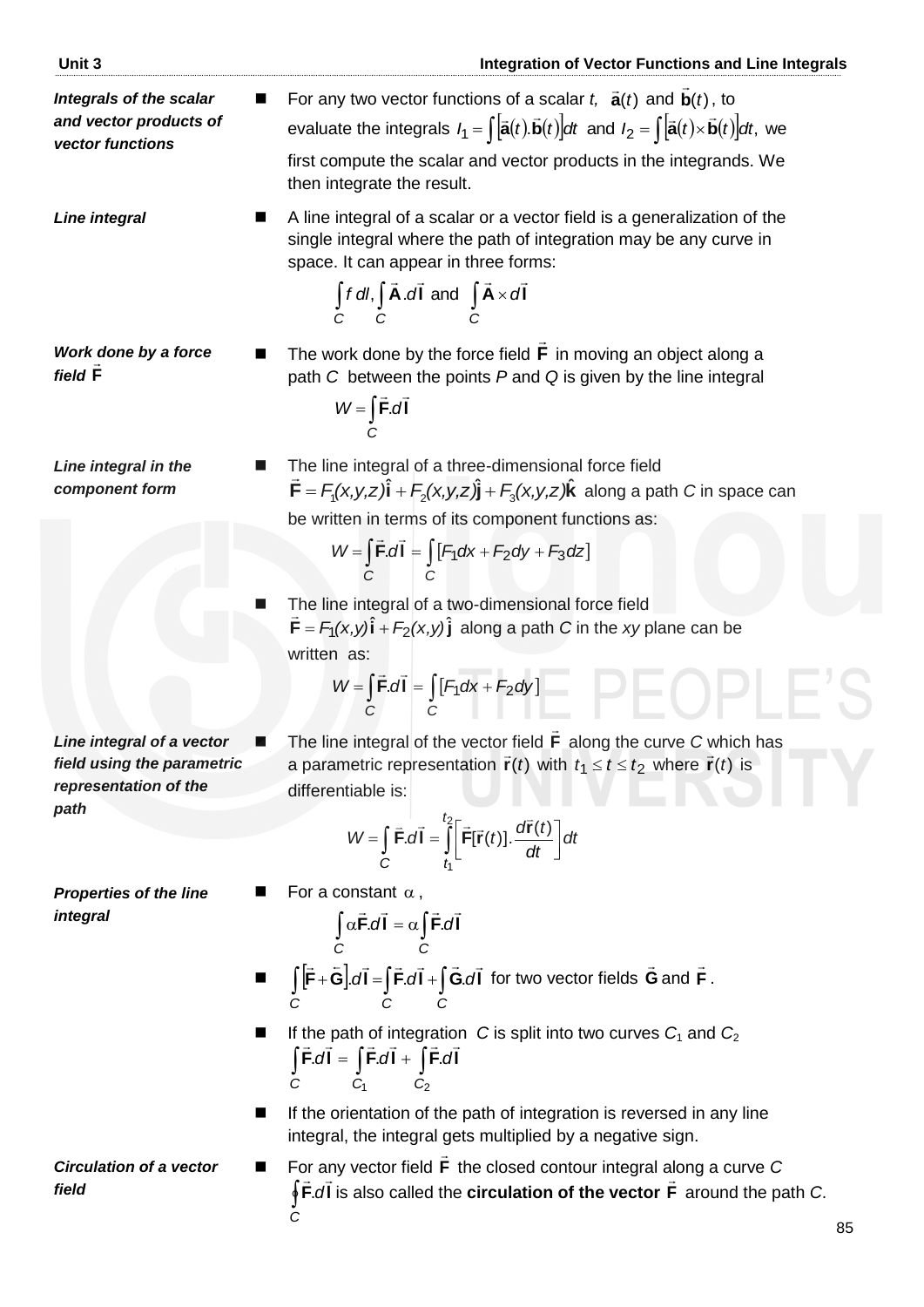- 
- **Conservative vector fields** There are three different ways of saying that a vector field **F**  $\mathbf{u}$ is conservative or that the line integral of the vector field is path independent:
	- The vector field can be written as the gradient of a scalar field  $\Phi$ : F= $\bar{\nabla}\Phi$ ں∪ں<br>≃ = **F**

*C*

- The curl of the vector field is zero:  $\vec{\nabla} \times \mathbf{F} = \mathbf{0}$  $\frac{1}{2}$   $\frac{1}{2}$   $\frac{1}{2}$  $\nabla \times \mathbf{F} =$
- The **circulation** of the vector field is zero:  $\oint$ **F**.d**i** = 0  $\pm$   $\pm$

# **3.6 TERMINAL QUESTIONS**

1. Evaluate the following integrals:

i) 
$$
I = \int_{0}^{\pi} \left[4\sin t \hat{\mathbf{i}} - \cos t \hat{\mathbf{j}} + (2 - t)\hat{\mathbf{k}}\right] dt
$$
  
ii) 
$$
I = \int_{1}^{2} \left[t^2 \hat{\mathbf{i}} + te^{t} \hat{\mathbf{j}} + \ln t \hat{\mathbf{k}}\right] dt
$$

2. Obtain a function  $\vec{a}(t)$  $\vec{a}(t)$  which satisfies the relation **i**  $\frac{d(t)}{dt} = \sqrt{t} \hat{i} + (\cos \pi t) \hat{j} + (\frac{4}{t}) \hat{k}$  $\left(\frac{4}{1}\right)$  $=\sqrt{t}\hat{i}+(\cos \pi t)\hat{j}+$  $t$ **i** +  $\cos \pi t$ *(t)d* l<br>C , given that  $\vec{a}(1) = 2\hat{i} + 3\hat{j} + 4\hat{k}$ .

*t*

 $\bigg)$  $\setminus$ 3. Evaluate  $\int_{1} \vec{a}(t) \cdot \frac{da(t)}{dt}$ J  $\overline{\mathsf{L}}$  $\frac{2}{\sqrt{2}}$ 1  $(t)$ .  $\frac{d\mathbf{\hat{a}}(t)}{dt}$  dt *dt*  $\vec{a}(t)$ .  $\frac{d\vec{a}(t)}{dt}$  $\frac{1}{2}$  da given that  $\vec{a}(2) = 2\hat{i} - 3\hat{j} + 4\hat{k}$ and  $\overline{a}$ 

$$
\vec{a}(1) = \hat{i} + \hat{j} + 5\hat{k}.
$$

*dt*

- 4. Evaluate  $\int_{0} \left| \vec{a}(t) \times \frac{d^{2}a(t)}{dt^{2}} \right|$  $\overline{\phantom{a}}$  $\overline{\phantom{a}}$ J L  $\mathbf{r}$ L L  $\times$ 0 2  $\left| \left( t \right) \times \frac{d^2 \vec{a}(t)}{2} \right| dt$ *dt*  $\vec{a}(t) \times \frac{d^2 \vec{a}(t)}{2}$  $\frac{1}{2}$   $d^2\vec{a}$ given that  $\vec{a}(t) = 2t\hat{i} + (1-t)\hat{j} + t^2\hat{k}$ .
- 5. A two-dimensional force field is defined as  $\vec{F} = \frac{k(x)\hat{i} y\hat{i}}{x^2+y^2}$ , w î– vî  $x^2 + y^2$ *yxk*  $\overline{+}$  $\vec{F} = \frac{k(x\hat{j} - y\hat{i})}{2}$  $\frac{1}{2}$ where *k* is a

constant. Compute the work done by this force in taking a particle from point *P*(1,0) to *Q*(0, 1) along a straight line.

- 6. Determine the work done by a force  $\vec{F} = (x-3y)\hat{i} + (2x-y)\hat{j}$  in ..<br>= in moving a particle along a curve in the *xy* plane given by  $x=2t$ ;  $y=3t^2$  from  $t=0$  to  $t = 2$ .
	- Calculate the line integral of the vector field

 $\vec{F} = (6x^2 + 6y)\hat{i} - 14yz\hat{j} + 10xz^2\hat{k}$  $\frac{1}{2}$  over the path *C* (*PABQ*) between the points *P*(0,0,0) and *Q*(1,1,1) defined by three straight line segments *PA*, *AB* and *BQ* shown in Fig. 3.12.

- 8. An object of mass *m* moves along a curve  $\vec{r}(t) = t^2 \hat{i} + \cos t \hat{j} + \sin t \hat{k}$ ,  $0 \le t \le 1$ . Calculate the total force acting on the object and the work done by the force.  $\overline{a}$
- 9. Show that the line integral of the vector field  $\vec{A} = (2xy + 1)\hat{i} + (x^2 2y)\hat{j}$ between the points (0, 0) and (2,1) is independent of the path between these points.



**Fig. 3.12**: **The path of integration between the points** *P* **and** *Q* **for TQ 7.**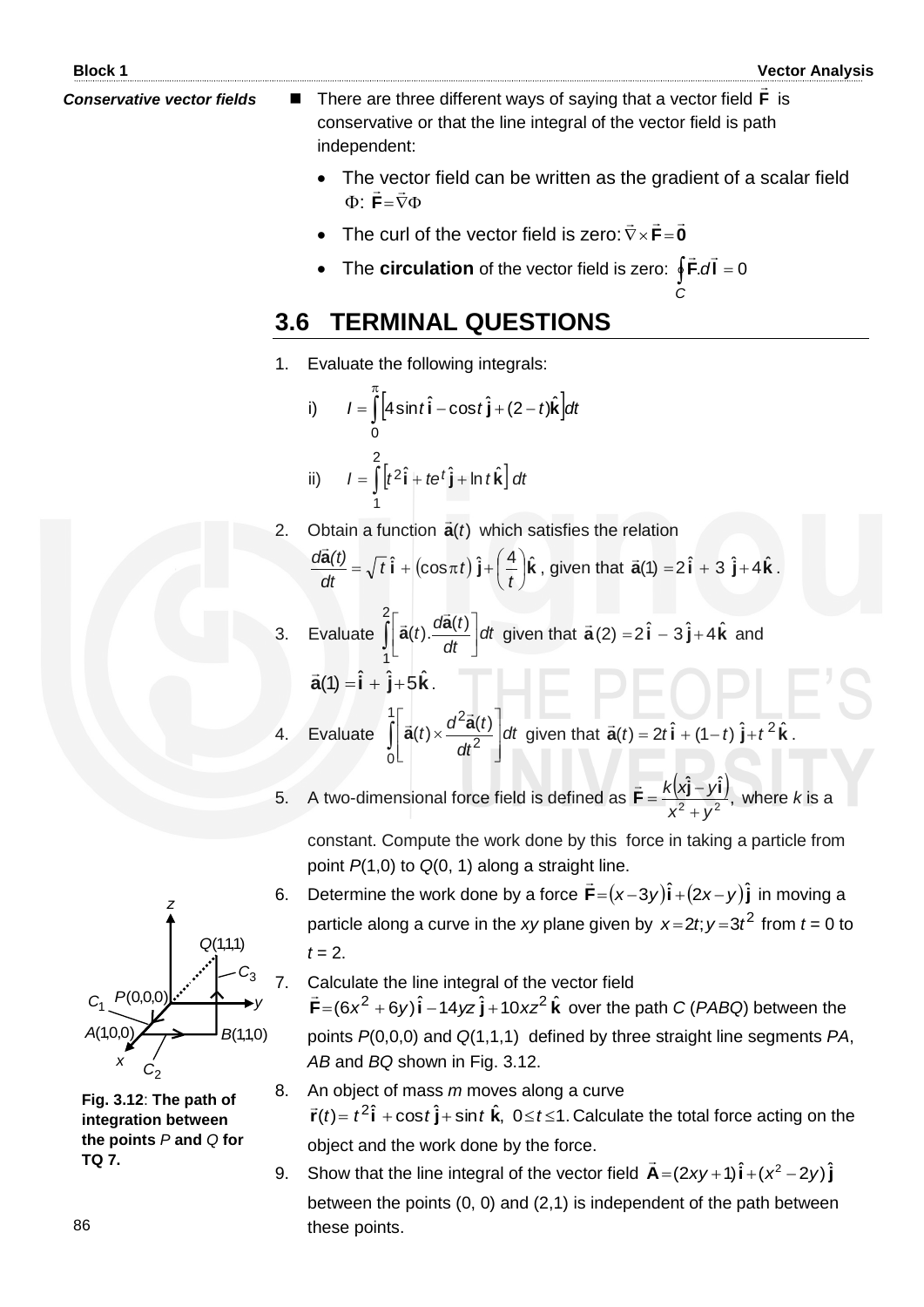10. Calculate the circulation of the vector field  $\vec{F} = y^2 \hat{i} + xy \hat{j}$ ...<br>⇒ around the closed path along the parabola  $y = 2$   $x^2$  from (0,0) to (1,2) and back from (1, 2) to (0, 0) along the straight line *y* = 2*x* as shown in Fig. 3.13.

# **3.7 SOLUTIONS AND ANSWERS**

# **Self-Assessment Questions**

1. a) 
$$
I = \hat{i} \int \frac{4}{1+t^2} dt + \hat{j} \int \frac{2t}{1+t^2} dt
$$

$$
= (4 \tan^{-1} t) \hat{i} + \ln(t+t^2) \hat{j} + \vec{C}
$$

b) We use Eq. (3.4) to write down the expression for the velocity of the object as:

$$
\vec{\mathbf{v}}(t) = \int \vec{\mathbf{a}} \, dt = -\int 10 \hat{\mathbf{k}} \, dt = -10t \hat{\mathbf{k}} + \vec{\mathbf{C}}_1 \tag{i}
$$

 To determine **C**1  $\overline{a}$  (the constant vector) we use the initial condition on the velocity  $\vec{v}(t=0) = \hat{i} - \hat{k}$ . Substituting  $t = 0$  in Eq. (i) we get:

$$
\vec{\mathbf{v}}(t=0) = \vec{\mathbf{C}}_1 = \hat{\mathbf{i}} - \hat{\mathbf{k}} \tag{ii}
$$

Substituting for **C**1  $\rightarrow$ from Eq. (ii) into Eq. (i) we get

 $\vec{v}(t) = \hat{i} - (1 + 10t)\hat{k}$  $\overline{a}$ 

To determine the position vector  $\vec{r}(t)$  we use Eq. (3.4) to write:

$$
\vec{r}(t) = \int \vec{v}(t) dt = \int [\hat{i} - (1+10t)\hat{k})] dt
$$
  
=  $t\hat{i} - t\hat{k} - 5t^2\hat{k} + \vec{C}_2$  (iii)

To evaluate **C**<sup>2</sup>  $\overline{a}$ we substitute  $t = 0$  in Eq. (iii) and using the given initial position vector  $\vec{r}$   $(t=0) = 2\hat{k}$  we get:

$$
\vec{\mathbf{r}}(t=0) = \vec{\mathbf{C}}_2 = 2\hat{\mathbf{k}} \tag{iv}
$$

Substituting for **C**<sup>2</sup>  $\overline{a}$  from Eq. (iv) into Eq. (iii) we get the position vector of the object:

$$
\vec{\mathbf{r}}(t) = t\,\hat{\mathbf{i}} + (2 - t - 5t^2)\hat{\mathbf{k}}
$$

2. a) 
$$
\vec{a}(t)\vec{b}(t) = [t\hat{i} + (1-t)\hat{j} + t^2\hat{k}] \cdot [3t^2\hat{i} - t\hat{j}] = 3t^3 - t(1-t) = 3t^3 + t^2 - t
$$
  
\n
$$
\therefore \int_0^1 [\vec{a}(t)\vec{b}(t)]dt = \int_0^1 (3t^3 + t^2 - t)dt = \left[\frac{3t^4}{4} + \frac{t^3}{3} - \frac{t^2}{2}\right]_0^1 = \frac{7}{12}
$$
\nb)  $\vec{a}(t) \times \vec{b}(t) = [t\hat{i} + (1-t)\hat{j} + t^2\hat{k}] \times [3t^2\hat{i} - t\hat{j}] = t^3\hat{i} + 3t^4\hat{j} + (3t^3 - 4t^2)\hat{k}$   
\n
$$
\therefore \int_0^1 [\vec{a}(t) \times \vec{b}(t)]dt = \int_0^1 [t^3\hat{i} + 3t^4\hat{j} + (3t^3 - 4t^2)\hat{k}]dt
$$
\n
$$
= \left[\frac{t^4}{4}\hat{i} + \frac{3t^5}{5}\hat{j} + \left(\frac{3t^4}{4} - \frac{4t^3}{3}\right)\hat{k}\right]_0^1
$$
\n(i)

$$
\vec{a} \times \vec{b} =
$$
\n
$$
= \begin{vmatrix} \hat{i} & \hat{j} & \hat{k} \\ t & (1-t) & t^2 \\ 3t^2 & -t & 0 \end{vmatrix}
$$





Let 
$$
u = 1 + t^2
$$
 then  
\n
$$
\frac{du}{dt} = 2t dt
$$
\nand 
$$
\int \frac{2t}{t} dt = \int \frac{du}{t} dt
$$

and 
$$
\int \frac{2t}{1+t^2} dt = \int \frac{du}{u}
$$

$$
\Rightarrow \ln u = \ln(1+t^2)
$$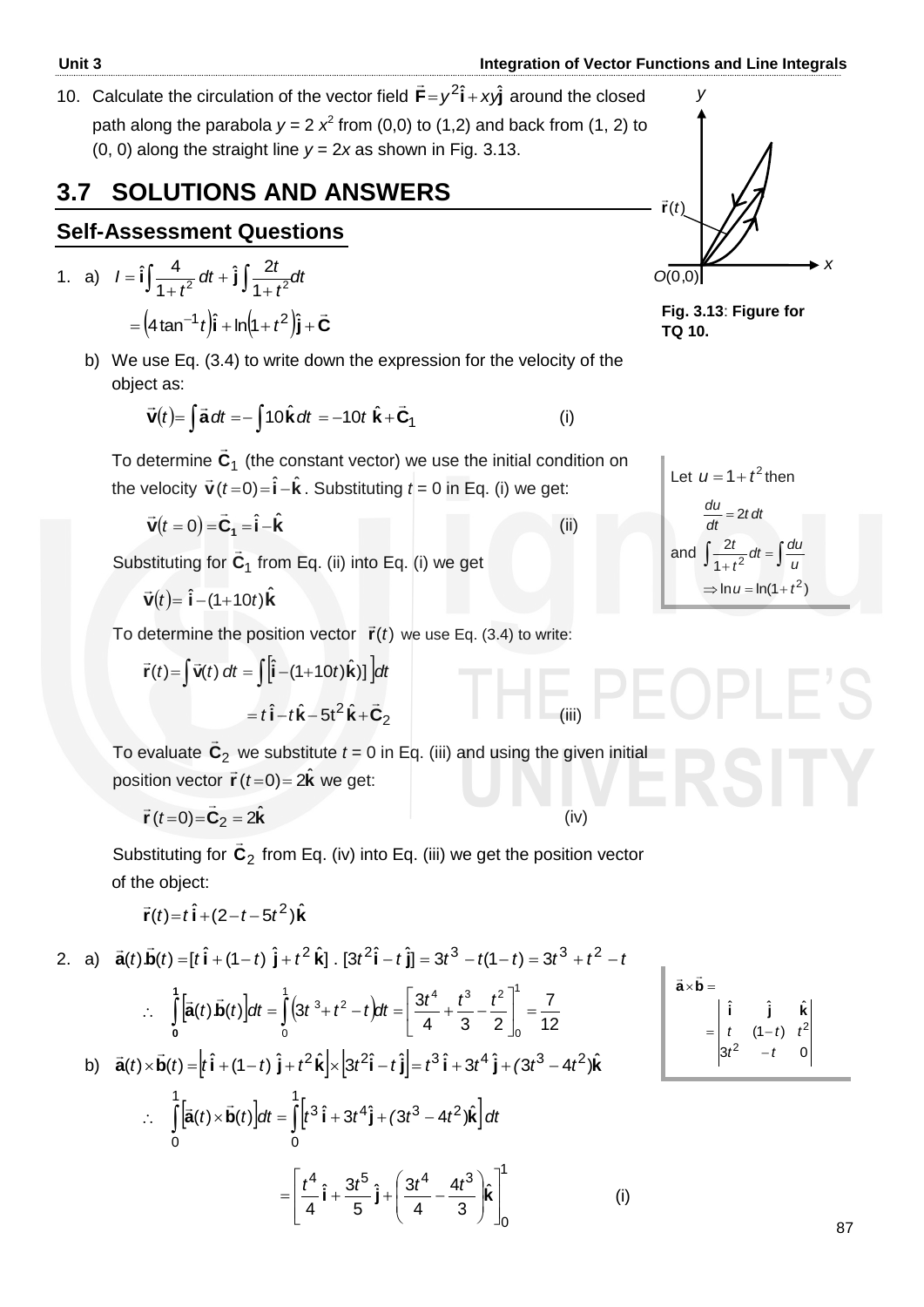or 
$$
\int_{0}^{1} [\vec{a}(t) \times \vec{b}(t)] dt = \frac{1}{4} \hat{i} + \frac{3}{5} \hat{j} - \frac{7}{12} \hat{k}
$$

3. We evaluate these integrals using Eq. (3.19b) with  $F_1 = xy$  and  $F_2 = x^2 + 1$ 

Along the path *I* the integral is the sum of the integrals along the straight line segments *OA* and *AB* (see Fig. 3.14): Along the path *I* the integral is the sum of the integrals along the straight<br>line segments OA and AB (see Fig. 3.14):<br> $I_1 = \int \vec{F} \cdot d\vec{l} = \int \vec{F} \cdot d\vec{l} + \int \vec{F} \cdot d\vec{l} = \int [F_x dx + F_y dy] + \int [F_x dx + F_y dy]$ 

$$
I_1 = \int_{I} \vec{F} \cdot d\vec{l} = \int_{OA} \vec{F} \cdot d\vec{l} + \int_{AB} \vec{F} \cdot d\vec{l} = \int_{OA} [F_x dx + F_y dy] + \int_{AB} [F_x dx + F_y dy]
$$
  
= 
$$
\int_{OA} [xydx + (x^2 + 1)dy] + \int_{AB} [xydx + (x^2 + 1)dy]
$$
 (i)

Along *OA*,

$$
0 \le x \le 1; y = 0 \Rightarrow dy = 0
$$
 (ii)

**Fig. 3.14**: **Path of integration for SAQ 3.** 

Along *AB*

$$
0 \le y \le 1; x = 1 \Rightarrow dx = 0 \tag{iii}
$$

So substituting from Eqs. (ii) and (iii) into Eq.(i) we get  
\n
$$
I_1 = \int_{AB} [(x^2 + 1)dy] = \int_{0}^{1} (1 + 1) dy = [2y]_0^1 = 2
$$

Along the path *II* the integral is the sum of the integrals along the straight line segments *OD* and *DB*: m of the integrals along the straig<br> $[F_x dx + F_y dy] + \int [F_x dx + F_y dy]$ 

line segments *OD* and *DB*:  
\n
$$
I_{II} = \int \vec{F} \cdot d\vec{l} = \int \vec{F} \cdot d\vec{l} + \int \vec{F} \cdot d\vec{l} = \int [F_x dx + F_y dy] + \int [F_x dx + F_y dy]
$$
\n
$$
= \int [xydx + (x^2 + 1)dy] + \int [xydx + (x^2 + 1)dy]
$$
\n*DB*\n*DB*\n*(iv)*

Along *OD*,

$$
0 \le y \le 1; x = 0 \Rightarrow dx = 0
$$
 (v)

Along *DB*,

$$
0 \le x \le 1; y = 1 \Rightarrow dy = 0 \tag{vi}
$$

So substituting from Eqs. (v) and (vi) into Eq.(iv) we get  
\n
$$
I_{II} = \int_{OD} dy + \int_{DB} x dx = \int_{0}^{1} dy + \int_{0}^{1} x dx = [y]_{0}^{1} + \left[ \frac{x^{2}}{2} \right]_{0}^{1} = \frac{3}{2}.
$$

 Along the path *III* the integral is the integral along the straight line segment *OB*:

$$
I_{III} = \int_{III} \vec{F} \cdot d\vec{l} = \int_{OB} \vec{F} \cdot d\vec{l} = \int_{OB} [F_x dx + F_y dy] = \int_{OB} [xy dx + (x^2 + 1) dy]
$$
\n(vii)

 The equation of the straight line *OB* is *y = x*. The limits on *x* and *y* are  $0 \le x \le 1$ ;  $0 \le y \le 1$  (viii)

So substituting from Eqs. (viii) and  $y=x$  into Eq.(vii) and using the methods of Example 3.3 we get:

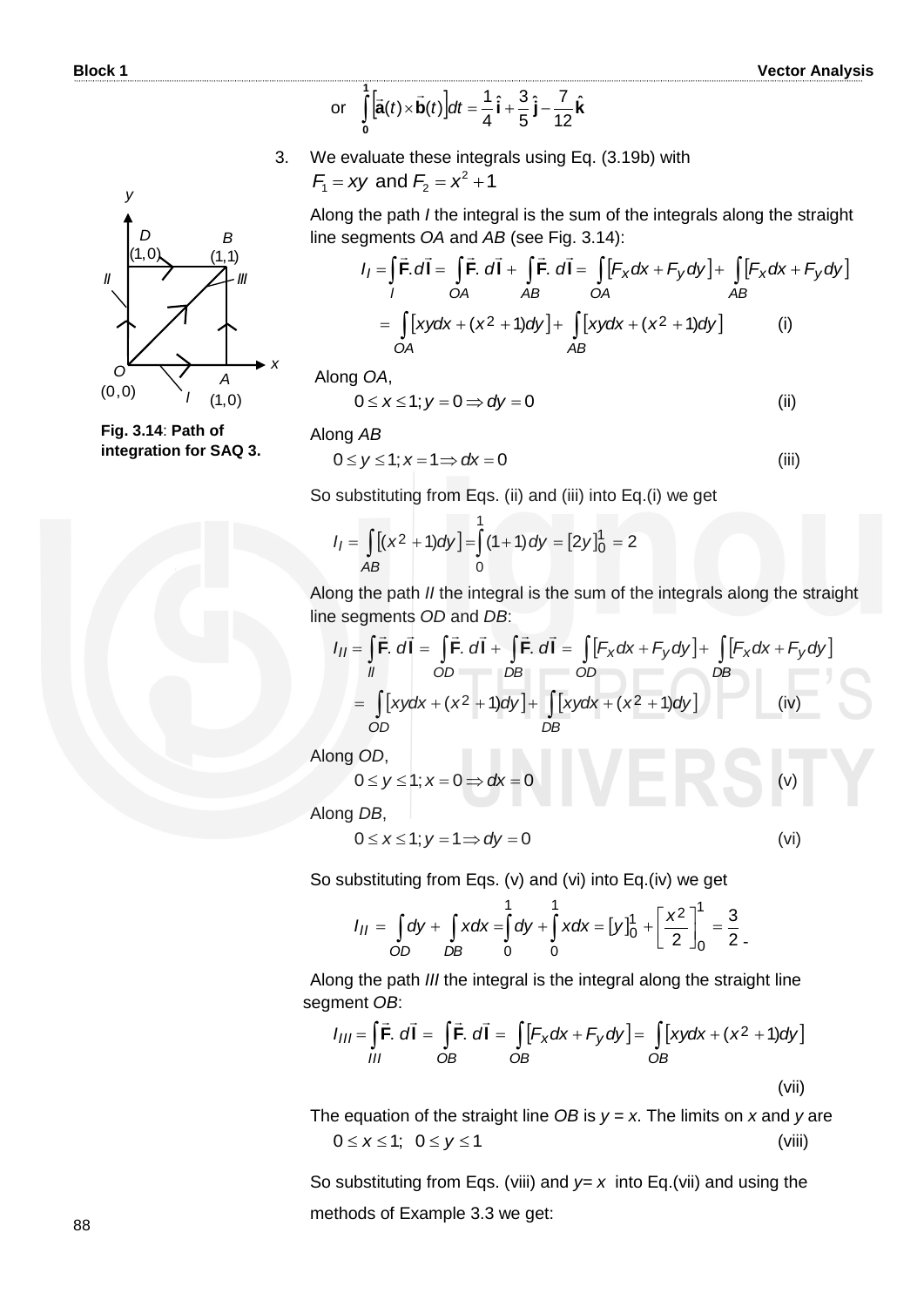$$
I_{III} = \int_{OB} [xydx + (x^2 + 1)dy] = \int_{0}^{1} x^2 dx + \int_{0}^{1} (y^2 + 1)dy
$$

On evaluating these integrals we get

$$
I_{III} = \left[\frac{x^3}{3}\right]_0^1 + \left[\frac{y^3}{3} + y\right]_0^1 = \frac{1}{3} + \frac{4}{3} = \frac{5}{3}
$$

As you can see, the value of the line integral along each of these paths is different.

4. The parametric equation of the parabola  $y = x^2$  (Fig. 3.15) is:

$$
x(t) = t, y(t) = t^2
$$

You can check that this satisfies the equation  $y = x^2$ . To obtain the end points, we write

$$
x(t_1) = t_1 = 0;
$$
  $y(t_1) = t_1^2 = 0 \Rightarrow t_1 = 0$ 

and

$$
x(t_2) = t_2 = 2; \quad y(t_2) = t_2^2 = 4 \Rightarrow t_2 = 2
$$

So the parametric representation is

 $\vec{r}(t) = t\hat{i} + t^2\hat{j}$ ;  $0 \le t \le 2$ 

5. We use Eq. (3.27) to evaluate the line integral with:

$$
\vec{F} = -\frac{\vec{r}}{r^3} = -\frac{x\hat{i} + y\hat{j} + z\hat{k}}{(x^2 + y^2 + z^2)^{3/2}}; \ \vec{r}(t) = t\hat{i} + t\hat{j} + t\hat{k}; \ x(t) = y(t) = z(t) = t;
$$

and  $t_1 = 1$ ;  $t_2 = 3$ 

The derivative of  $\vec{r}$  is:

erivative of 
$$
\vec{r}
$$
 is:  
\n
$$
\frac{d\vec{r}}{dt} = \frac{d}{dt} \left[ t\hat{i} + t\hat{j} + t\hat{k} \right] = \hat{i} + \hat{j} + \hat{k}
$$
\n(i)

 In terms of *t*, we can write **F**  $\rightarrow$ as:

$$
\frac{d\vec{r}}{dt} = \frac{d}{dt} \left[ t\hat{i} + t\hat{j} + t\hat{k} \right] = \hat{i} + \hat{j} + \hat{k}
$$
\n  
\nIn terms of *t*, we can write  $\vec{F}$  as:  
\n
$$
\vec{F}(\vec{r}(t)) = -\frac{\left[ t\hat{i} + t\hat{j} + t\hat{k} \right]}{(t^2 + t^2 + t^2)^{3/2}} = -\frac{\left[ t\hat{i} + t\hat{j} + t\hat{k} \right]}{(3t^2)^{3/2}} = -\frac{1}{3\sqrt{3}} \frac{1}{t^2} \left[ \hat{i} + \hat{j} + \hat{k} \right] \text{ (ii)}
$$

Using the results of Eqs. (i) and (ii) in Eq. (3.27) we get:

$$
(t^2 + t^2 + t^2)^{3/2}
$$
 (3t<sup>2</sup>)<sup>3/2</sup> 3 $\sqrt{3}$  t<sup>2</sup><sup>2</sup>  
ing the results of Eqs. (i) and (ii) in Eq. (3.27) we get:  

$$
I = \int_{1}^{3} \left[ \vec{F} \cdot \frac{d\vec{r}}{dt} \right] dt = -\int_{1}^{3} \left[ \frac{(\hat{i} + \hat{j} + \hat{k})}{3\sqrt{3} t^2} \cdot (\hat{i} + \hat{j} + \hat{k}) \right] dt = -\int_{1}^{3} \frac{1}{\sqrt{3} t^2} dt = -\frac{2\sqrt{3}}{9}
$$

6. Using Eq. (3.25) we write the parametric equation for the circle *C*  $x^2 + y^2 = 4$  as:  $\rightarrow$ 

$$
\vec{r}(t) = 2\cos t \hat{i} + 2\sin t \hat{j}, \ 0 \le t \le 2\pi
$$
 (i)

 Writing down **A**  $\rightarrow$ in terms of *t* using  $x(t) = 2\cos t$ ;  $y(t) = 2\sin t$  we get:



**Fig. 3.15**

$$
(\mathsf{i})
$$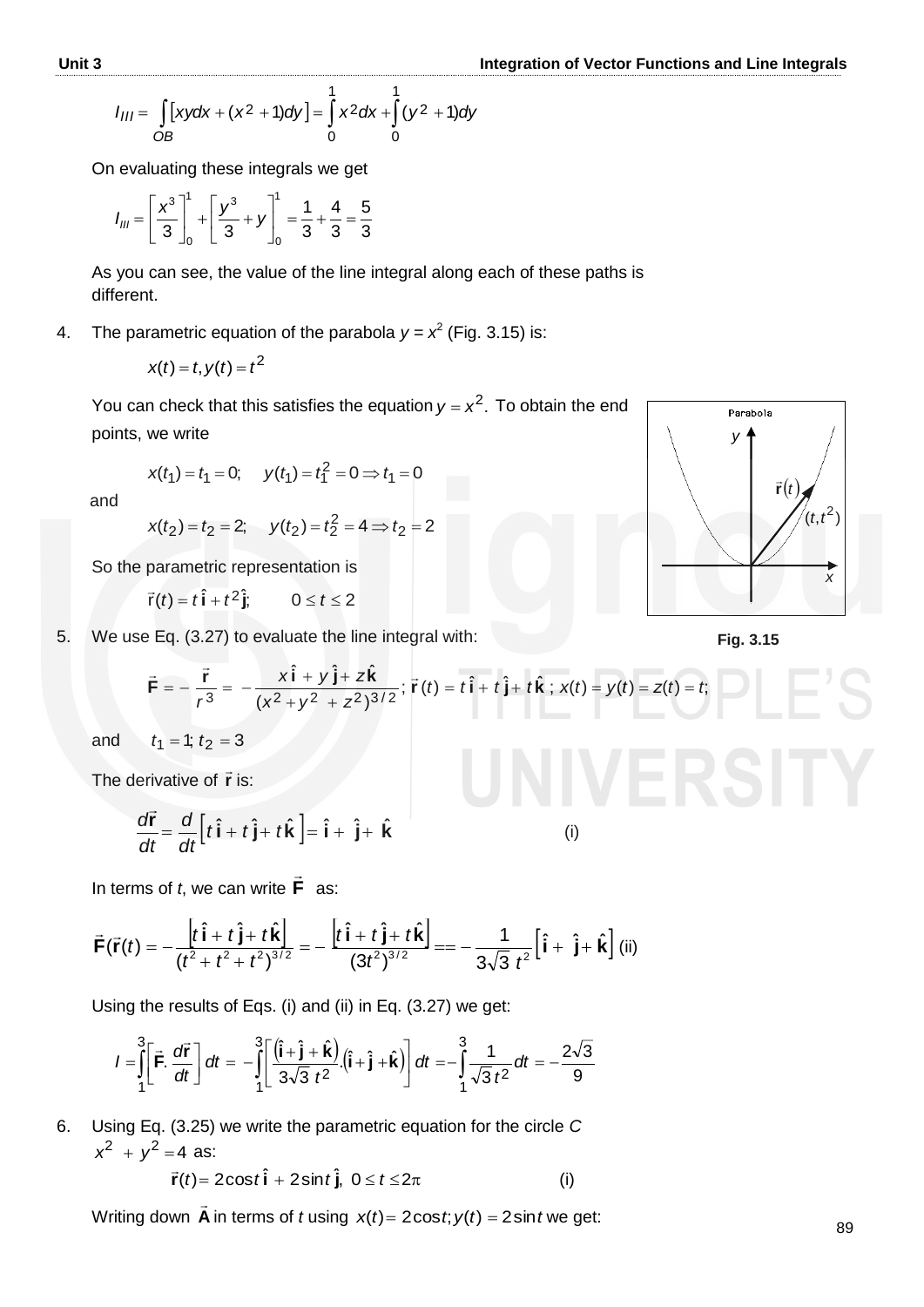$= 0$ 

**Block 1 Vector Analysis**

 $\vec{\mathsf{A}}(\vec{\mathsf{r}}(t))$ =4 $\cos t \sin t \hat{\mathsf{i}}$  + (12 $\cos^2\ t+2\sin\ t) \hat{\mathsf{j}}$  $\vec{r}$ (ii)

Differentiating Eq. (i) w.r.t. *t* we get

$$
\frac{d\vec{r}}{dt} = -2\,\sin t\,\hat{i} + 2\cos t\,\hat{j}
$$

Using Eq.  $(3.27)$ , with **F** = **A**,  $\overline{z}$   $\overline{z}$  $=$  **A**, we get the circulation of  $\bm{A}$  $\overline{a}$  as (read the see margin remark):

Using Eq. (3.27), with 
$$
\vec{F} = \vec{A}
$$
, we get the circulation of  $\vec{A}$  as (read the see  
\nmargin remark):  
\n
$$
\oint_C \vec{A} \cdot d\vec{l} = \int_0^{2\pi} [4 \cos t \sin t \hat{i} + (12 \cos^2 t + 2 \sin t) \hat{j}] \cdot [-2 \sin t \hat{i} + 2 \cos t \hat{j}] dt
$$
\n
$$
= \int_0^{2\pi} [-8 \sin^2 t \cos t + 24 \cos^3 t + 4 \sin t \cos t] dt
$$
\n
$$
= \int_0^{2\pi} [-8 \sin^2 t \cos t + 24 (1 - \sin^2 t) \cos t + 4 \sin t \cos t] dt
$$
\n
$$
= \int_0^{2\pi} [-32 \sin^2 t \cos t + 4 \sin t \cos t + 24 \cos t] dt = 0
$$
\n
$$
\therefore \oint_C \vec{A} \cdot d\vec{l} = 0
$$

The circulation of the vector field is zero.

### **Terminal Questions**

1. i)  $I = \hat{i} \int_0^{\pi} 4 \sin t \, dt - \hat{j} \int_0^{\pi} \cos t \, dt + \hat{k} \int_0^{\pi} (2-t) \, dt$ 0 0 0  $\hat{\mathbf{i}}$   $\int$  4 sin *t* dt –  $\hat{\mathbf{j}}$   $\int$  cos*t* dt + +  $\hat{\mathbf{k}}$   $\int$  (2 =  $\hat{\mathbf{i}}$   $[-4\cos t]_0^{\pi} - \hat{\mathbf{j}}[\sin t]_0^{\pi} + \hat{\mathbf{k}} \left[2t - \frac{t^2}{2}\right]^{\pi}$  $\int_0^{\pi}$  -  $\hat{\boldsymbol{\mathsf{j}}}$  [sin  $t$ ] $\int_0^{\pi}$  +  $\hat{\boldsymbol{\mathsf{k}}}$   $\left[2t-\frac{t^2}{2}\right]$  $\overline{\phantom{a}}$  $\overline{\mathsf{L}}$  $= \hat{\mathbf{i}} \left[ -4\cos t \right]_0^{\pi} - \hat{\mathbf{j}} \left[ \sin t \right]_0^{\pi} + \hat{\mathbf{k}} \left| 2t - \right|$ 0 2  $0 - \ln 10^{10} + N^2$  20  $-2$  $\hat{\textbf{i}} \left[ -4 \cos t \right]_0^{\pi} - \hat{\textbf{j}} \left[ \sin t \right]_0^{\pi} + \hat{\textbf{k}} \left| 2t - \frac{t^2}{2} \right|$  $=8\hat{\mathbf{i}} + 2\pi - \frac{\pi}{2} \hat{\mathbf{k}}$ 2  $8\hat{i} + 2\pi - \frac{\pi^2}{2}$  $\overline{\phantom{a}}$  $\bigg)$  $\setminus$  $\overline{\phantom{a}}$  $\setminus$  $=8\hat{i}+\hat{2}\pi-\frac{\pi}{4}$ ii)  $I = \int_0^t t^2 \hat{\mathbf{i}} + t e^t \hat{\mathbf{j}} + \ln t \hat{\mathbf{k}} \, dt$  $\int_{0}^{2} \left[ t^2 \hat{\mathbf{i}} + t e^t \hat{\mathbf{j}} + \ln t \hat{\mathbf{k}} \right]$ 1  $=\left[\frac{t^3}{3}\right]^2 \hat{\mathbf{i}} + \left[te^t - e^t\right]_1^2 \hat{\mathbf{j}} + \left[t\ln t - t\right]_1^2 \hat{\mathbf{k}} = \frac{7}{3}$  $\hat{\textbf{i}} + \left|te^{t} - e^{t}\right|_1^2 \hat{\textbf{j}} + \left[t\ln t - t\right]_1^2 \hat{\textbf{k}}$ 3 2 h 2 1 2 1 3  $\frac{t^3}{2}$   $\int$  **i** +  $\left[ t e^t - e^t \right]_1^2$  **j** +  $\left[ t \ln t - t \right]$  $\overline{\phantom{a}}$  $\overline{\phantom{a}}$  $\overline{\phantom{a}}$  $\overline{\phantom{a}}$ L  $\mathbf{r}$ L  $\left[\frac{t^3}{2}\right]^2 \hat{\mathbf{i}} + \left[t e^t - e^t \right]_1^2 \hat{\mathbf{j}} + \left[t \ln t - t \right]_1^2 \hat{\mathbf{k}} = \frac{7}{2} \hat{\mathbf{i}} + e^2 \hat{\mathbf{j}} + \left[2 \ln 2 - 1\right] \hat{\mathbf{k}}$ 3  $=\frac{7}{8}i + e^{2}j + 2ln 2 -$ 2. Using Eq. (3.4) with  $\vec{b}(t) = \sqrt{t} \hat{i} + (\cos \pi t) \hat{j} + \left(\frac{4}{t}\right) \hat{k}$ J  $\left(\frac{4}{1}\right)$ Y  $=\sqrt{t}\hat{\mathbf{i}}+(\cos \pi t)\hat{\mathbf{j}}+$ *t*  $t$ *t*  $\int t$  **i** + (cos $\pi t$  $\rightarrow$  we can write:  $\vec{a}(t) = \iint \sqrt{t} \hat{\mathbf{i}} + (\cos \pi t) \hat{\mathbf{j}} + \left(\frac{4}{t}\right) \hat{\mathbf{k}} \, dt + \vec{C}$  $\vec{\mathbf{a}}(t) = \int \left[ \sqrt{t} \hat{\mathbf{i}} + (\cos \pi t) \hat{\mathbf{j}} + \left( \frac{4}{t} \right) \hat{\mathbf{k}} \right] dt + \vec{\mathbf{C}}$  $\overline{\phantom{a}}$ L  $\sqrt{t}\hat{\mathbf{i}} + (\cos \pi t)\hat{\mathbf{j}} + (\frac{4}{t})$  $\left(\frac{4}{t}\right)$  $=\iint \sqrt{t} \hat{\mathbf{i}} + (\cos \pi t) \hat{\mathbf{j}} + \left(\frac{4}{t}\right) \hat{\mathbf{k}} d\theta$  $f(t) = \int \left[ \sqrt{t} \hat{\mathbf{i}} + (\cos \pi t) \hat{\mathbf{j}} + \left( \frac{4}{t} \right) \hat{\mathbf{k}} \right]$ 

*t*

 $u = \sin t$  and  $du = \cos t dt$ (using 0 0  $= \int u^2 du = 0$ sin<sup>2</sup> *t* cos 2 0  $\int \sin^2 t \cos t \, dt$  $\pi$  $= 0$  $\textsf{cost}$   $dt$  =  $\textsf{sin}$ 2 0 2  $\int \cos t \ dt = - \sin t \Big|_0^2$  $\int_{0}^{\pi}$  *c*os*t* dt = - sint<sup>2 $\pi$ </sup> 2  $\sin t \cos t dt = \frac{\sin^2 t}{2}$ 0  $\frac{2\pi}{c}$  cin<sup>2</sup> 0  $=$  $\pi$   $\sin^2 t \vert^{2\pi}$  $\int$  *s* in t cost dt =  $\frac{\sin^2 t}{2}$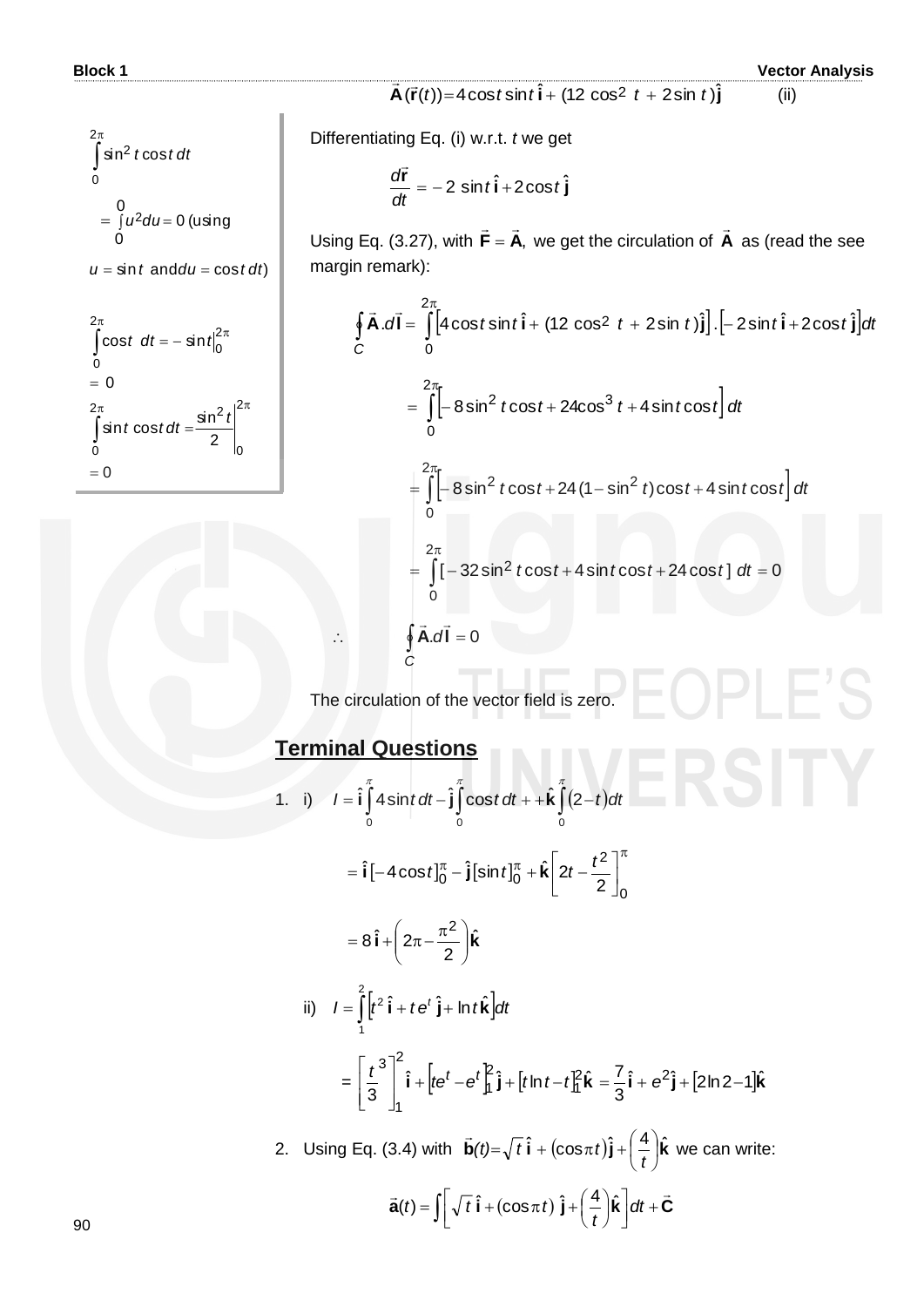where **C**  $\frac{1}{2}$ is a constant vector. Then

$$
\vec{\mathbf{a}}(t) = \frac{2}{3}t^{3/2}\hat{\mathbf{i}} + \frac{\sin \pi t}{\pi}\hat{\mathbf{j}} + 4\ln t \hat{\mathbf{k}} + \vec{\mathbf{C}} \tag{i}
$$

Substituting  $t = 1$  in Eq. (i) and given that  $\vec{a}(1) = 2\hat{i} + 3\hat{j} + 4\hat{k}$  we get:

$$
\vec{a}(t=1) = \frac{2}{3}\hat{i} + \vec{C}
$$
\n(ii)  
\n
$$
= 2\hat{i} + 3\hat{j} + 4\hat{k}
$$
\n
$$
\vec{C} = \frac{4}{3}\hat{i} + 3\hat{j} + 4\hat{k}
$$
\n(iii)

Substituting for **C**  $\overline{a}$ in Eq. (i) we get:

$$
\vec{\mathbf{a}}(t) = \frac{2}{3}(t^{3/2} + 2)\hat{\mathbf{i}} + \left(\frac{\sin \pi t}{\pi} + 3\right)\hat{\mathbf{j}} + (4\ln t + 4)\hat{\mathbf{k}}
$$

3. For any vector **a** *t*)(

3. For any vector 
$$
\vec{\mathbf{a}}(t)
$$
 we can write:  
\n
$$
\frac{d}{dt} [\vec{\mathbf{a}}(t).\vec{\mathbf{a}}(t)] = \vec{\mathbf{a}}(t).\frac{d\vec{\mathbf{a}}(t)}{dt} + \frac{d\vec{\mathbf{a}}(t)}{dt} \cdot \vec{\mathbf{a}}(t) = 2 \left[ \vec{\mathbf{a}}(t).\frac{d\vec{\mathbf{a}}(t)}{dt} \right]
$$
(i)

or

 $\Rightarrow$ 

$$
\vec{\mathbf{a}}(t).\frac{d\vec{\mathbf{a}}(t)}{dt} = \frac{1}{2}\frac{d}{dt}[\vec{\mathbf{a}}(t).\vec{\mathbf{a}}(t)]
$$
 (ii)

Then we can write:

 $\overline{a}$ 

$$
\int_{1}^{2} \left[ \vec{a}(t) \cdot \frac{d\vec{a}(t)}{dt} \right] dt = \int_{1}^{2} \frac{1}{2} \frac{d}{dt} (\vec{a}(t) \cdot \vec{a}(t)) dt = \frac{1}{2} \int_{1}^{2} d\left[ \vec{a}(t) \cdot \vec{a}(t) \right] = \frac{1}{2} \left[ \vec{a}(t) \cdot \vec{a}(t) \right]_{1}^{2}
$$

Using  $\vec{a}(2) = 2\hat{i} - 3\hat{j} + 4\hat{k}$ and  $\vec{a}(1) = \hat{i} + \hat{j} + 5\hat{k}$ , we get:

$$
\int_{1}^{2} \left[ \vec{a}(t) \cdot \frac{d\vec{a}(t)}{dt} \right] dt = \frac{1}{2} \left[ \vec{a}(2) \cdot \vec{a}(2) - \vec{a}(1) \cdot \vec{a}(1) \right] = \frac{1}{2} [29 - 27] = 1
$$

4. For any vector  $\vec{a}(t)$  $\ddot{\mathbf{a}}(t)$  we can write:

$$
\frac{d}{dt}\left[\vec{a}(t)\times\frac{d\vec{a}(t)}{dt}\right] = \frac{d\vec{a}(t)}{dt}\times\frac{d\vec{a}(t)}{dt} + \vec{a}(t)\times\frac{d^2\vec{a}(t)}{dt^2} = \vec{a}(t)\times\frac{d^2\vec{a}(t)}{dt^2}
$$
 (i)

as  $\frac{d\vec{a}(t)}{dt} \times \frac{d\vec{a}(t)}{dt} = \vec{0}$  $x \frac{\partial u(t)}{\partial t} =$ *dt td dt*  $\frac{d\vec{a}(t)}{dt} \times \frac{d\vec{a}(t)}{dt} = \vec{0}$ . So we can write:

$$
\vec{\mathbf{a}}(t) \times \frac{d^2 \vec{\mathbf{a}}(t)}{dt^2} = \frac{d}{dt} \left[ \vec{\mathbf{a}}(t) \times \frac{d\vec{\mathbf{a}}(t)}{dt} \right]
$$
(ii)

Therefore,

$$
\int_{0}^{1} \left[ \vec{\mathbf{a}}(t) \times \frac{d^{2} \vec{\mathbf{a}}(t)}{dt^{2}} \right] dt = \int_{0}^{1} \frac{d}{dt} \left[ \vec{\mathbf{a}}(t) \times \frac{d \vec{\mathbf{a}}(t)}{dt} \right] dt = \int_{0}^{1} \sigma \left[ \vec{\mathbf{a}}(t) \times \frac{d \vec{\mathbf{a}}(t)}{dt} \right]
$$
 (iii)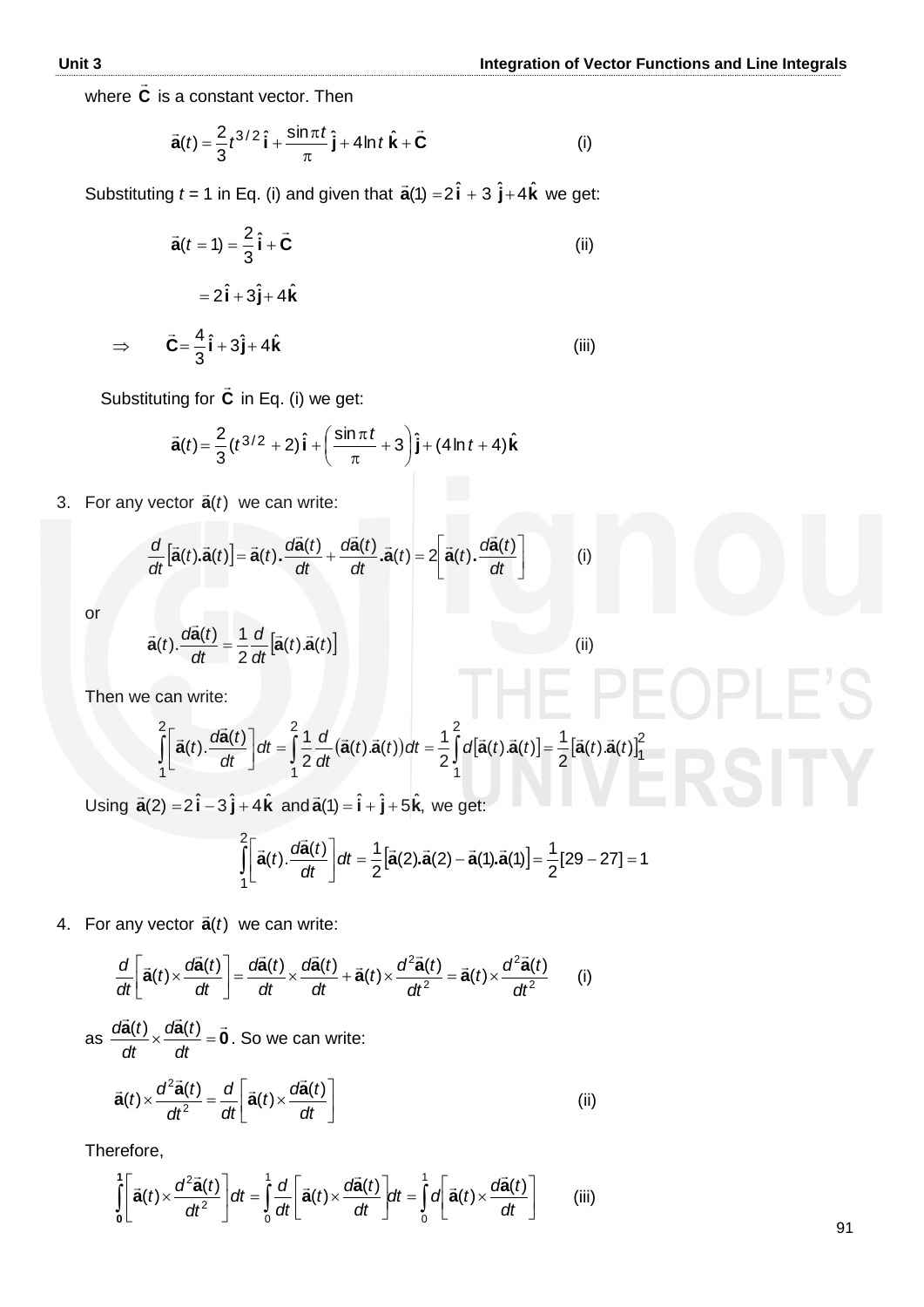The integral is then:

$$
\int_{0}^{1} \left[ \vec{\mathbf{a}}(t) \times \frac{d^{2} \vec{\mathbf{a}}(t)}{dt^{2}} \right] dt = \left[ \vec{\mathbf{a}}(t) \times \frac{d \vec{\mathbf{a}}(t)}{dt} \right]_{0}^{1}
$$
 (iv)

Given that  $\vec{a}(t) = 2t\hat{i} + (1-t)\hat{j} + t^2\hat{k}$  we can write:

$$
\frac{d\vec{a}(t)}{dt} = 2\hat{i} - \hat{j} + 2t\hat{k}
$$
\n
$$
\vec{a}(t) \times \frac{d\vec{a}(t)}{dt} = (2t\hat{i} + (1-t)\hat{j} + t^2\hat{k}) \times (2\hat{i} - \hat{j} + 2t\hat{k}) = (2t - t^2)\hat{i} - 2t^2\hat{j} - 2\hat{k}
$$
\n
$$
\int_0^1 \left[ \vec{a}(t) \times \frac{d^2\vec{a}(t)}{dt^2} \right] dt = \left[ \vec{a}(t) \times \frac{d\vec{a}(t)}{dt} \right]_0^1
$$
\n
$$
= \hat{i} - 2\hat{j}
$$
\n(9)

5. In order to evaluate the integral we have to express  $d\vec{r}$  and  $\vec{F}$  $\overline{\phantom{a}}$ as a function of the same parameter, say *t*. The equation of *PQ* (Fig*.* 3.16)as explained in Example 3.4 is:

$$
x+y=1 \Rightarrow y=1-x
$$
 (i)



*dt*  $\vec{a}(t) \times \frac{d\vec{a}}{dt}$  $\vec{a}(t) \times \frac{d\vec{a}}{dt}$ 

> *ttt* 12 2  $-1$  2

ˆˆˆ  $= |2t \t1-t \t^2$ -

**kji**

*t*

This can be expressed in the parameteric form as  $x(t) = t$ ;  $y(t) = 1 - t$ , where *t* goes from 1 to 0. Following the steps in Example 3.5, we first write the position vector: IF BEABLEIA

$$
\vec{r} = x\hat{i} + y\hat{j} = t\hat{i} + (1-t)\hat{j} \text{ and } \frac{d\vec{r}}{dt} = \hat{i} - \hat{j}
$$
  
Next we write 
$$
\vec{F} = \vec{F}(t)
$$

$$
\vec{F} = k \frac{t \hat{j} + (t - 1)\hat{i}}{t^2 + (1 - t)^2}
$$
\n
$$
\vec{F} \cdot \frac{d\vec{r}}{dt} = \frac{k[(t - 1)\hat{i} + t\hat{j}]\cdot[\hat{i} - \hat{j}]}{t^2 + (1 - t)^2} = k \frac{(t - 1) - t}{2t^2 - 2t + 1} = -\frac{k}{2t^2 - 2t + 1}
$$

Let  
\n
$$
u = t - \frac{1}{2} \Rightarrow du = dt
$$
\n
$$
\therefore \int_{1}^{0} \frac{dt}{\left(t - \frac{1}{2}\right)^{2} + \frac{1}{4}}
$$
\n
$$
= \int_{1/2}^{-1/2} \frac{du}{u^{2} + \frac{1}{4}}
$$
\n
$$
= [2 \tan^{-1}(2u)]_{1/2}^{-1/2} = -\pi
$$

The work done is calculated using Eq. (3.30) as:

$$
W = -k \int_{1}^{0} \frac{dt}{2t^2 - 2t + 1}
$$
  
=  $-\frac{k}{2} \int_{1}^{0} \frac{dt}{t^2 - t + \frac{1}{2}} = -\frac{k}{2} \int_{1}^{0} \frac{dt}{\left(t - \frac{1}{2}\right)^2 + \frac{1}{4}}$   
=  $-\frac{k}{2}(-\pi) = \frac{k\pi}{2}$  (read the margin remark)

#### **Alternative Method**

 $\ddot{\cdot}$ 

The integral can be evaluated using Eq. (3.19b) as well, as follows:

**Fig. 3.16**: **Figure for TQ 5.**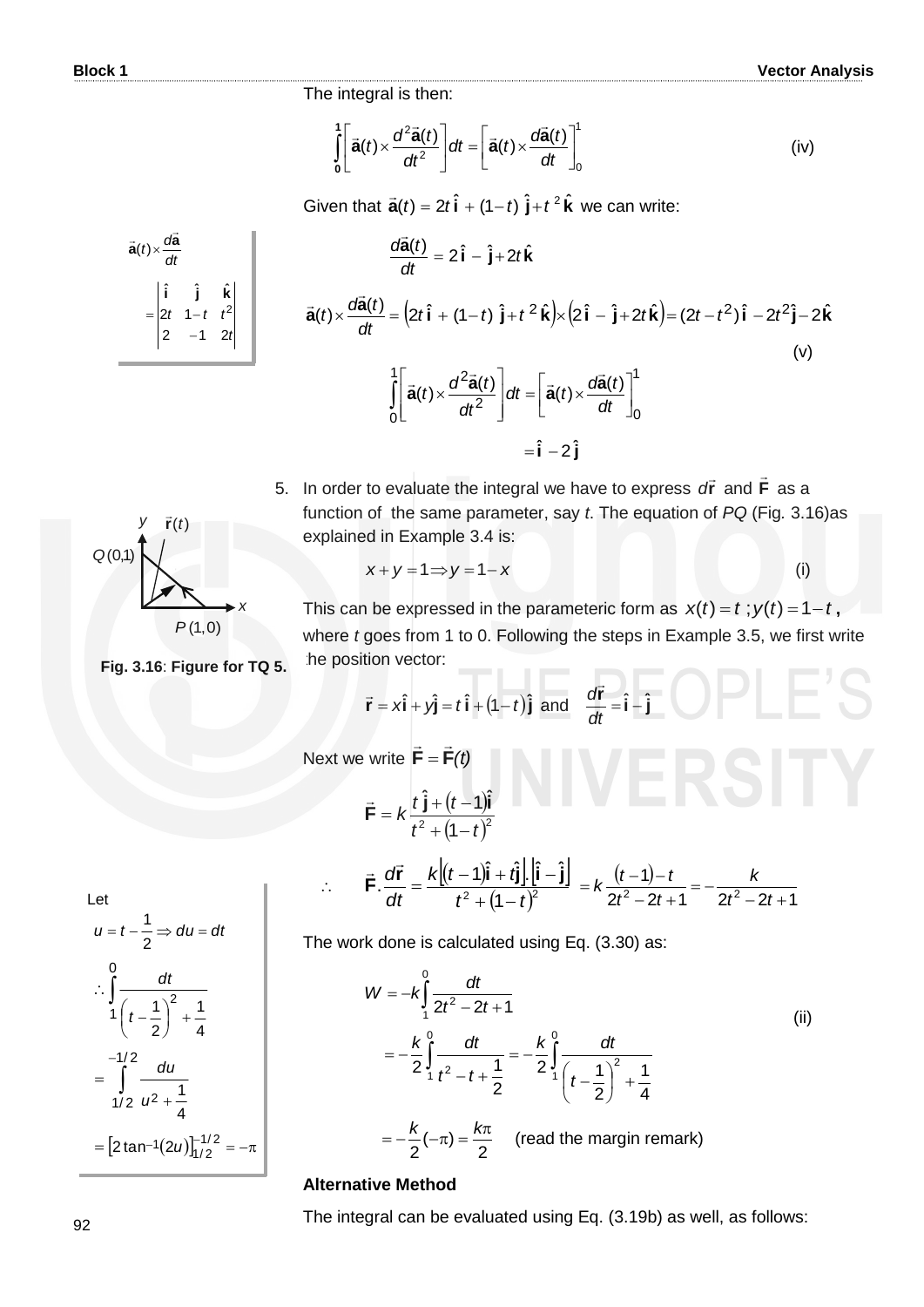(ii)

$$
F_1 = \frac{-y}{x^2 + y^2}; \ \ F_2 = \frac{x}{x^2 + y^2}
$$

as: 
$$
\int_{PQ} \vec{F} \cdot d\vec{r} = \int_{PQ} \left[ -\frac{ky}{x^2 + y^2} \right] dx + \int_{PQ} \left[ \frac{kx}{x^2 + y^2} \right] dy
$$
 (iii)

The equation of the straight line  $PQ$  is  $x + y = 1$ 

 $\therefore$   $y = 1 - x$  and  $dy = -dx$ , (iv)  $x^2 + y^2 = x^2 + (1 - x)^2 = 2x^2 - 2x + 1$  (v)

Substituting from Eqs. (iv) and (v) into Eq.(iii) we get (see margin remark):  
\n
$$
\int_{PQ} \vec{F} \cdot d\vec{r} = \int_{PQ} \frac{-x dx + (x - 1) dx}{2x^2 - 2x + 1} = -k \int_{x=1}^{0} \frac{dx}{2x^2 - 2x + 1} = \frac{k\pi}{2}
$$
 (vi)

6. We use Eq. (3.29b) to evaluate the line integral with:

$$
\vec{F} = (x-3y)\hat{i} + (2x-y)\hat{j}, x(t) = 2t, y(t) = 3t^2, t_1 = 0; t_2 = 2
$$
 (i)

From Eq. (i) we write:

$$
x'(t)=2, y'(t)=6t
$$

 In terms of *t*, we can write the components of **F**  $\overline{\phantom{a}}$ as:

$$
F_1 = (x - 3y) = 2t - 9t^2, F_2 = (2x - y) = 4t - 3t^2
$$
 (iii)

Using the results of Eqs. (i) and (ii) in Eq. (3.29b) we get:

$$
I = \int_{0}^{2} (F_1 x'(t) + F_2 y'(t)) dt = \int_{0}^{2} (4t - 18t^2 + 24t^2 - 18t^3) dt
$$

$$
= \left[ 2t^2 + 2t^3 - \frac{9t^4}{2} \right]_{0}^{2} = -48
$$

7. We calculate the line integral of the vector field using Eq. (3.19a) with:

$$
F_x = (6x^2 + 6y), F_y = -14yz, F_z = 10xz^2.
$$
 Then  

$$
I = \int_C [(6x^2 + 6y)dx - (14yz)dy + (10xz^2)dz]
$$

We use the path *C* between *P* and *Q* shown in Fig. 3.17. It consists of the straight line  $C_1$  from  $P(0,0,0)$  to  $A(1,0,0)$ , then the straight line  $C_2$  from  $A(1,0,0)$  to  $B(1,1,0)$  and finally the straight line  $C_3$  from  $B(1,1,0)$  to  $Q(1,1,1)$ . Using the property of the line integral given in Eq. (3.33), we can write the line integral along the path *C* as:

$$
I = I_{PA} + I_{AB} + I_{BQ}
$$
  
=  $\int_{PA} [(6x^{2} + 6y)dx - (14yz)dy + (10xz^{2})dz]$   
+  $\int_{AB} [(6x^{2} + 6y)dx - (14yz)dy + (10xz^{2})dz]$   
+  $\int_{AB} [(6x^{2} + 6y)dx - (14yz)dy + (10xz^{2})dz]$   
 $BC$  (i)

 $\mathcal{X}$   $\mathcal{C}_2$ *z y*  $A(1,0,0)$  $P(0,0,0)$  $B(1,1,0)$  $Q(1,1,1)$ *C*<sup>3</sup> *C*1

**Fig. 3.17**: **The path of integration between the points** *P* **and** *Q* **for TQ 7.** 

Note that the integral evaluated in Eq. (vi) is the same as the integral you evaluated in Eq. (ii).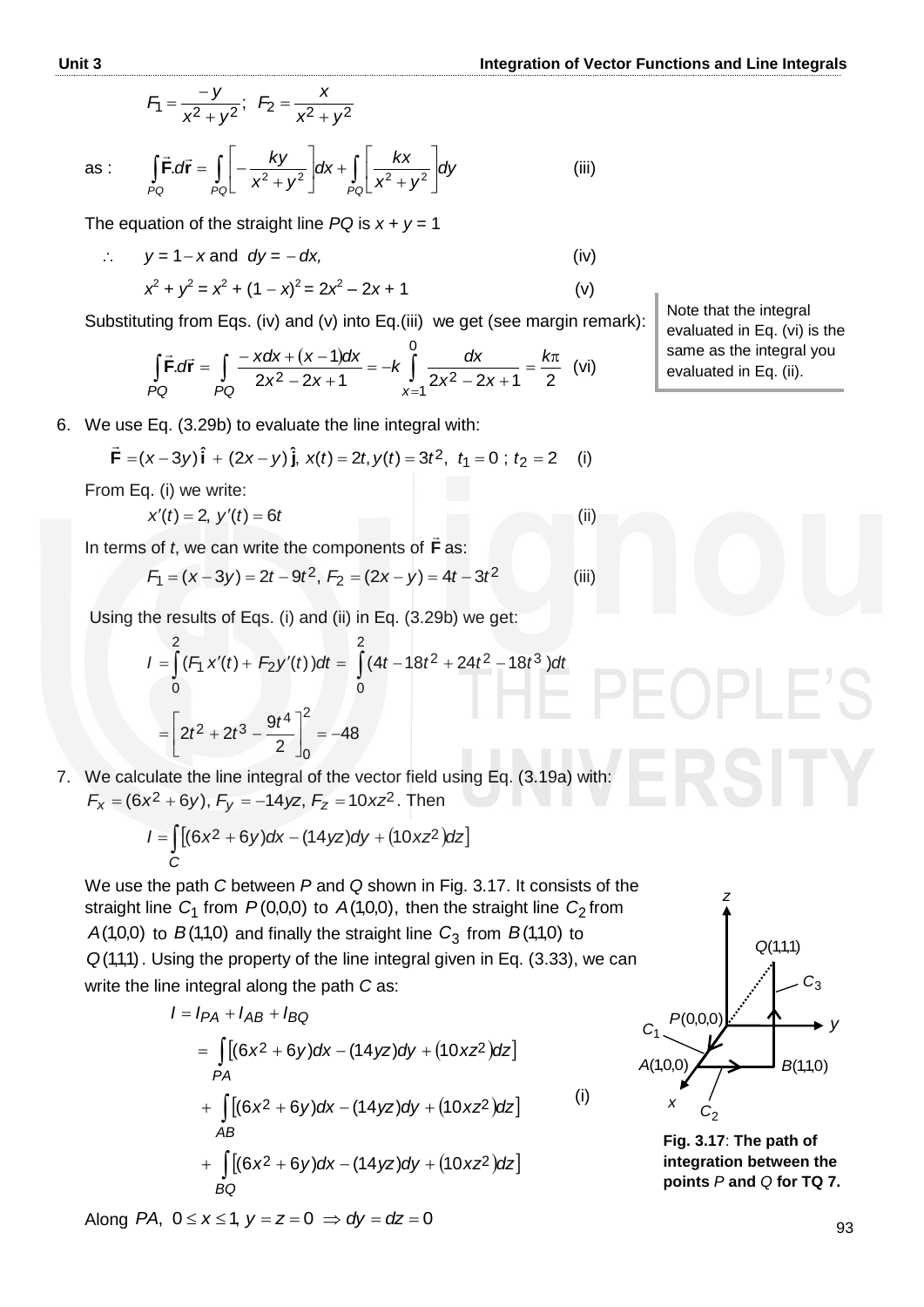$$
\therefore I_{PA} = \int_{x=0}^{1} 6x^2 dx = \left[\frac{6x^3}{3}\right]_0^1 = 2
$$
 (ii)

Along  $AB$ :  $0 \le y \le 1$ ,  $x = 1$ ,  $z = 0 \Rightarrow dx = dz = 0$ 

$$
\therefore I_{AB} = -\int_{y=0}^{1} 14 yz \, dy = 0 \tag{iii}
$$

Along  $BQ, 0 \le z \le 1$ ,  $x = 1$ ,  $y = 1 \Rightarrow dx = dy = 0$ 

And 
$$
I_{BQ} = \int_{z=0}^{1} 10xz^2 dz = \left[\frac{10z^3}{3}\right]_0^1 = \frac{10}{3}
$$
 (iv)

$$
\therefore l = 2 + 0 + \frac{10}{3} = \frac{16}{3}
$$

8. We first derive an expression for the acceleration of the object:  $\vec{a} = \frac{d}{dt^2}$ 2 *dt*  $\vec{a} = \frac{d^2\vec{r}}{d^2}$  $\vec{a} = \frac{d^2 \vec{r}}{r^2}$ 

$$
\frac{d\vec{r}}{dt} = \frac{d}{dt} \left[ t^2 \hat{\mathbf{i}} + \cos t \hat{\mathbf{j}} + \sin t \hat{\mathbf{k}} \right] = 2t\hat{\mathbf{i}} - \sin t \hat{\mathbf{j}} + \cos t \hat{\mathbf{k}} \qquad (i)
$$
  

$$
\frac{d^2\vec{r}}{dt^2} = \frac{d}{dt} \left[ 2t\hat{\mathbf{i}} - \sin t \hat{\mathbf{j}} + \cos t \hat{\mathbf{k}} \right] = 2\hat{\mathbf{i}} - \cos t \hat{\mathbf{j}} - \sin t \hat{\mathbf{k}}
$$

The force acting on the object is:

$$
\vec{F} = m\vec{a} = m(2\hat{i} - \cos t \hat{j} - \sin t \hat{k})
$$
  
Using Eq. (3.30), the work done is: (ii)

$$
W = \int_{0}^{1} \left[ \vec{F} \cdot \frac{d\vec{r}}{dt} \right] dt
$$
 (iii)

Using the results of Eqs. (i) and (ii) in Eq.(iii):

ng the results of Eqs. (i) and (ii) in Eq.(iii):  
\n
$$
W = m \int_{0}^{1} \left[ 2\hat{\mathbf{i}} - \cos t \,\hat{\mathbf{j}} - \sin t \,\hat{\mathbf{k}} \right] \cdot \left[ 2t \,\hat{\mathbf{i}} - \sin t \,\hat{\mathbf{j}} + \cos t \,\hat{\mathbf{k}} \right] dt
$$
\n
$$
= m \int_{0}^{1} \left[ 4t + \sin t \cos t - \sin t \cos t \right] dt = m \int_{0}^{1} \left[ 4t \right] dt = m \left[ 2t^{2} \right]_{0}^{1} = 2m
$$

9. Refer to Fig. 3.18. Let us calculate the line integral of the field **A**  $\rightarrow$ between the points *A*(0,0) and *B*(2,1), along two different paths: One is the straight line *AB* and the other is *ACB*. Let us first consider the path of integration

*AB*. The equation of the straight line *AB* is 2  $y = \frac{x}{2}$  (read the margin remark).

We use Eq. (3.19b) for the line integral along *AB* with

$$
\vec{F} = \vec{A}
$$
 and  $F_1 = 2xy + 1$ ;  $F_2 = x^2 - 2y$  (i)

 We get the integral of **A**  $\overline{a}$ along *AB* as:

The equation of a straight line between two points  $(x_1, y_1)$  and  $(x_2, y_2)$  in the *xy* plane is:

$$
y - y_1 = \left(\frac{y_2 - y_1}{x_2 - x_1}\right) (x - x_1)
$$

For the line *AB*, we get

$$
y = \frac{1}{2} x
$$
  
( $\because$  x<sub>1</sub> = 0, y<sub>1</sub> = 0, x<sub>2</sub> = 2, y<sub>2</sub> = 1)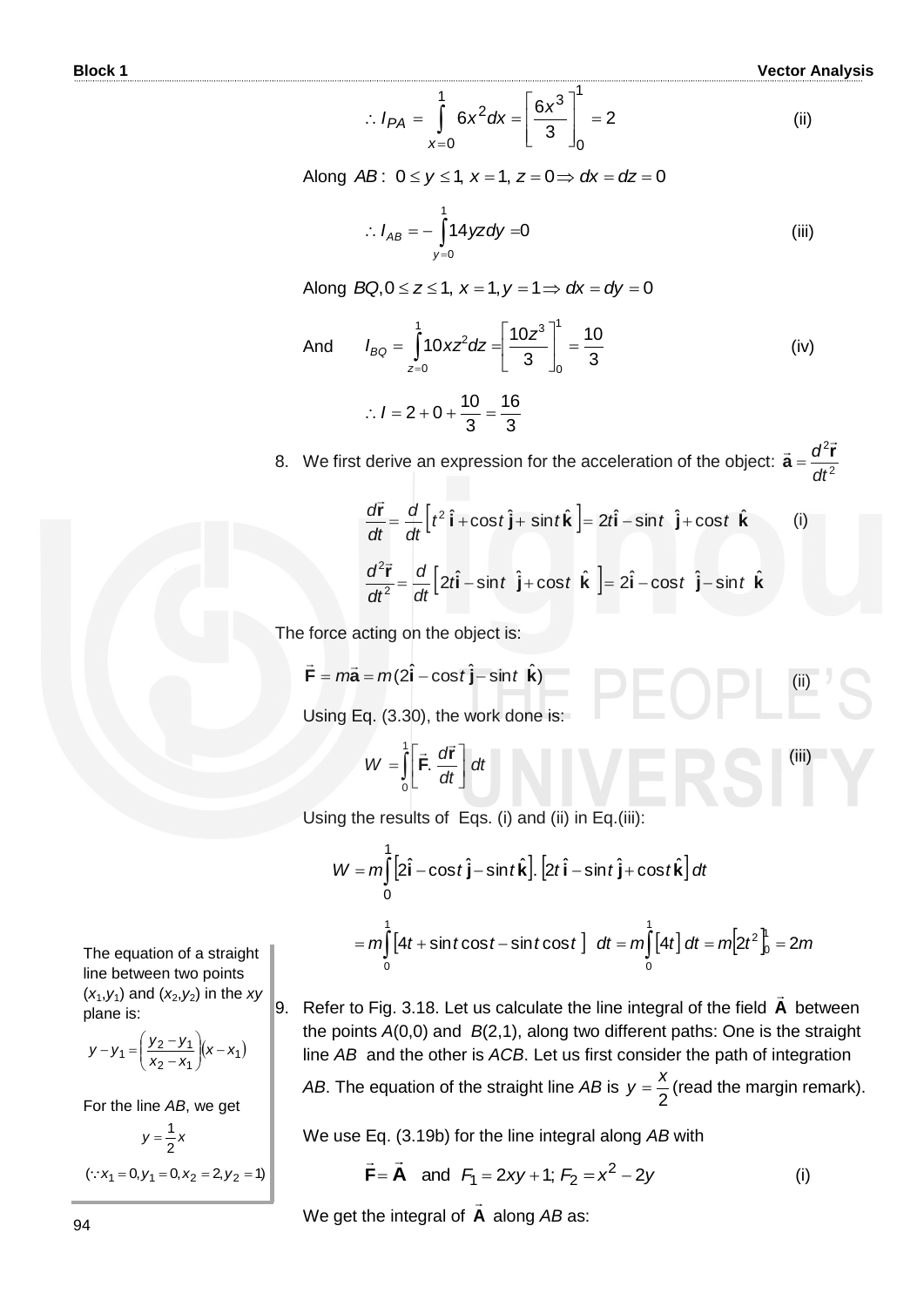(ii)

$$
I_{AB} = \int_{AB} \vec{A} \cdot d\vec{l} = \int_{AB} (2xy + 1) dx + \int_{AB} (x^2 - 2y) dy
$$

The limits on *x* and *y* are as follows:

$$
0 \leq x \leq 2; \ 0 \leq y \leq 1 \tag{iii}
$$

To evaluate the line integral over *AB*, we need to write each one of the integrals in Eq. (ii) as an integral over one variable. So we write (read the margin remark):

$$
I_{AB} = \int_{0}^{2} (2xy + 1) dx + \int_{0}^{1} (x^{2} - 2y) dy
$$
  
= 
$$
\int_{0}^{2} (x^{2} + 1) dx + \int_{0}^{1} (4y^{2} - 2y) dy
$$
 (iv)  
= 
$$
\left[ \frac{x^{3}}{3} + x \right]_{0}^{2} + \left[ \frac{4y^{3}}{3} - y^{2} \right]_{0}^{1} = 5
$$

Next we evaluate the integral along *ACB*, which is the sum of the line integrals over *AC* and *CB*.

$$
\therefore I_{ACB} = \int_{ACB} \vec{A} \cdot d\vec{l} = \int_{AC} \vec{A} \cdot d\vec{l} + \int_{CB} \vec{A} \cdot d\vec{l}
$$
 (v)

Along AC, the value of *y* is a constant  $(y = 0)$  and therefore  $dy = 0$ .

$$
\int \vec{A} \cdot d\vec{l} = \int_{0}^{2} (2xy + 1) dx = \int_{0}^{1} (2x(0) + 1) dx = [x]_{0}^{2} = 2
$$
 (vi)

Along *CB*, the value of *x* is constant  $(x = 2)$ , so  $dx = 0$ .

Along *CB*, the value of *x* is constant (*x* = 2), so *dx* = 0.  
\n
$$
\therefore \int_{CB} \vec{A} \cdot d\vec{l} = \int_{0}^{1} (x^2 - 2y) dy = \int_{0}^{1} (4 - 2y) dy = [4y - y^2]_{0}^{1} = 3
$$
 (vii)

Substituting from Eq. (vi) and (vii) into Eq. (v), we get:

$$
\therefore I_{ACB} = 2 + 3 = 5. \tag{viii}
$$

Since the value of the integral is same for two different paths *AB* and *ACB*, we can say that the line integral is path independent.

10. The closed path of integration C is made up of the curves  $C<sub>1</sub>$  and  $C<sub>2</sub>$ between the points *O*(0,0)and *A* (1,2) (see Fig. 3.14 reproduced here as Fig. 3.19).  $C_1$  is described by the parabola  $y = 2x^2$  between the points O and *A*.  $C_2$  is the straight line  $y = 2x$  from A to O, so the circulation of **F** is:

$$
I = \int_{C} \vec{F} \cdot d\vec{l} = \int_{C_1} \vec{F} \cdot d\vec{l} + \int_{C_2} \vec{F} \cdot d\vec{l}
$$

We parameterize the parabola  $y = 2x^2$  as :



**Fig. 3.18**: **Paths of integration for TQ 9.** 

Note that the integration is along the line *AB* given

by 
$$
y = \frac{x}{2}
$$
 and not along

the *x* or *y* axes. Therefore, when we evaluate Eq. (ii), to integrate over *x*, we must write *y* in terms of *x* (i.e

2  $y = \frac{x}{2}$ ) in the integrand.

Similarly, when we integrate over *y*, we write *x* in terms of *y* (i.e.,  $x = 2y$ ).



**Fig. 3.19**: **Figure for TQ 10.**